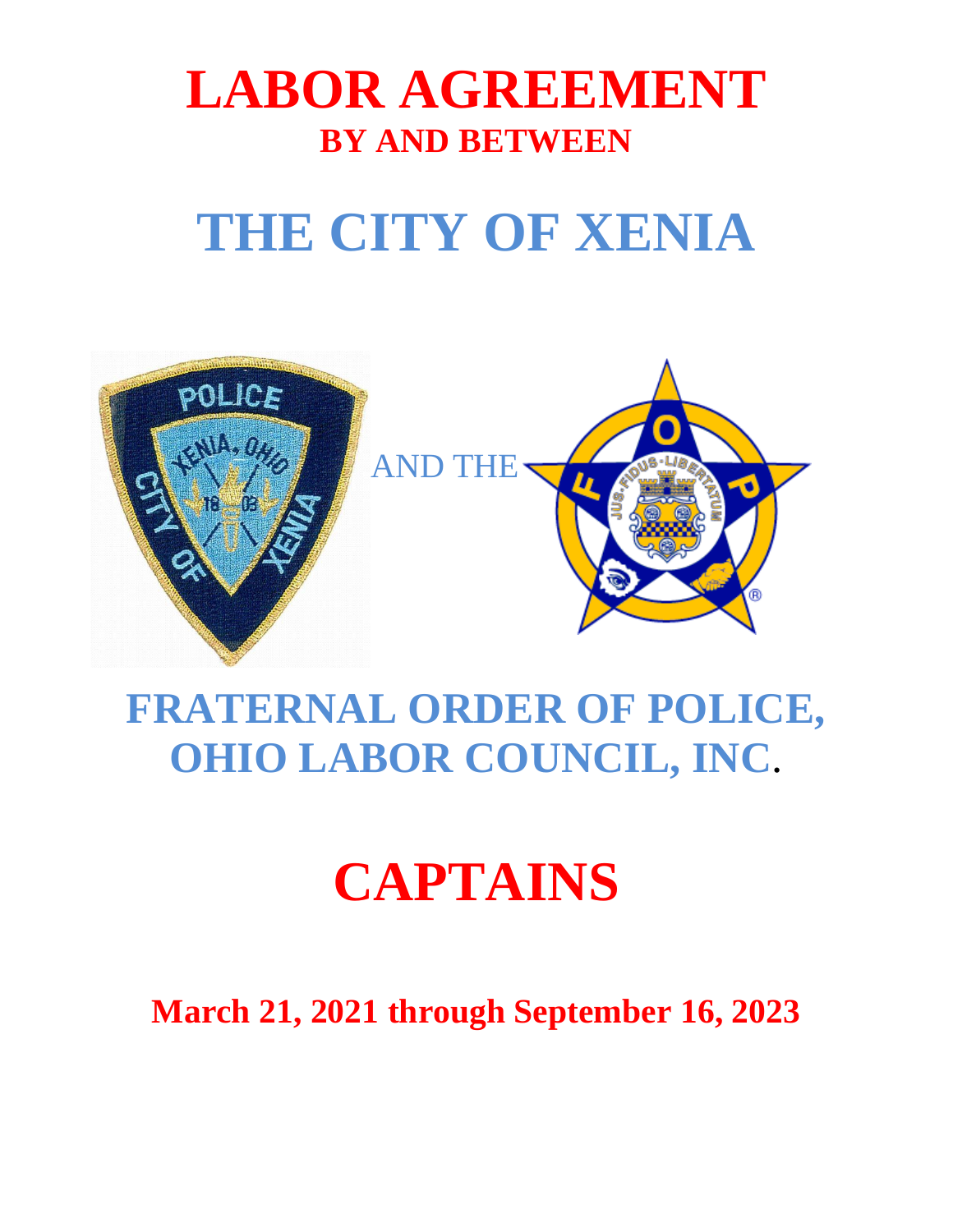# TABLE OF CONTENTS

| <b>Article Number</b>                              | <b>Title</b>                                            | <b>Page Number</b>      |
|----------------------------------------------------|---------------------------------------------------------|-------------------------|
| <b>Article 1 Agreement</b>                         |                                                         | $\mathbf 1$             |
| Section 1.1.                                       | Agreement                                               | 1                       |
| Section 1.2.                                       | Lodge Recognition                                       | $\mathbf{1}$            |
| <b>Article 2 Conflict Of Contract And Law</b>      |                                                         | $\overline{\mathbf{c}}$ |
| Section 2.1.                                       | <b>Legal References</b>                                 | $\overline{c}$          |
| <b>Article 3 Lodge Deductions</b>                  |                                                         | $\overline{\mathbf{3}}$ |
| Section 3.1.                                       | <b>Lodge Deductions</b>                                 | $\overline{3}$          |
| Section 3.2.                                       | Indemnification                                         | $\overline{3}$          |
|                                                    | <b>Article 4 Management Rights And Responsibilities</b> | $\overline{\mathbf{4}}$ |
| Section 4.1.                                       | Management Rights and Responsibilities                  | $\overline{4}$          |
| <b>Article 5 Non-Discrimination</b>                |                                                         | 5                       |
| Section 5.1.                                       | Non-Discimination                                       | 5                       |
| Section 5.2.                                       | Compliance                                              | 5                       |
| Section 5.3.                                       | <b>Plurals and Gender</b>                               | 5                       |
| <b>Article 6 No Strike / No Lockout</b>            |                                                         | 6                       |
| Section 6.1.                                       | No Lockouts, Strikes, Work Stoppage                     | 6                       |
| <b>Article 7 Seniority</b>                         |                                                         | 7                       |
| Section 7.1.                                       | <b>Seniority Defined</b>                                | 7                       |
| Section 7.2.                                       | Displacement                                            | 7                       |
| Section 7.3.                                       | Assignments                                             | 7                       |
| <b>Article 8 Lodge Business</b>                    |                                                         | 8                       |
| Section 8.1.                                       | Representation                                          | 8                       |
| Section 8.2.                                       | <b>Grievance Representation</b>                         | 8                       |
| Section 8.3.                                       | Negotiations                                            | 8                       |
| Section 8.4.                                       | Delegates/Lodge Officers                                | 8                       |
| <b>Article 9 Discipline and Self-incrimination</b> |                                                         | 9                       |
| Section 9.1.                                       | Purpose                                                 | 9                       |
| Section 9.2.                                       | <b>Police Investigation Procedures</b>                  | 9                       |
| Section 9.3.                                       | Investigation by the City                               | 9                       |
| Section 9.4.                                       | <b>Minor Violations</b>                                 | 9                       |
| Section 9.5.                                       | <b>Serious Violations</b>                               | 10                      |
| Section 9.6.                                       | Discovery                                               | 10                      |
| Section 9.7.                                       | <b>Right of Representation</b>                          | 10                      |
| Section 9.8.                                       | <b>Other Records</b>                                    | 10                      |
| Section 9.9.                                       | <b>Filing of Charges</b>                                | 11                      |
| Section 9.10.                                      | <b>Performance Evaluations</b>                          | 11                      |
| Section 9.11.                                      | Progressive Discipline                                  | 11                      |
| <b>Article 10 Grievance Procedure</b>              |                                                         | 12                      |
| Section 10.1.                                      | Purpose                                                 | 12                      |
| Section 10.2.                                      | Definitions                                             | 12                      |
| Section 10.3.                                      | Procedures                                              | 12                      |
| Section 10.4.                                      | <b>Time Limits</b>                                      | 13                      |
| Section 10.5.                                      | <b>Selection of Procedures</b>                          | 13                      |
| Section 10.6.                                      | Lodge Participation                                     | 13                      |
| Section 10.7.                                      | <b>Interanl Discussions</b>                             | 13                      |
| <b>Article 11 Labor-Management Committee</b>       |                                                         | 14                      |
| Section 11.1.                                      | Meetings                                                | 14                      |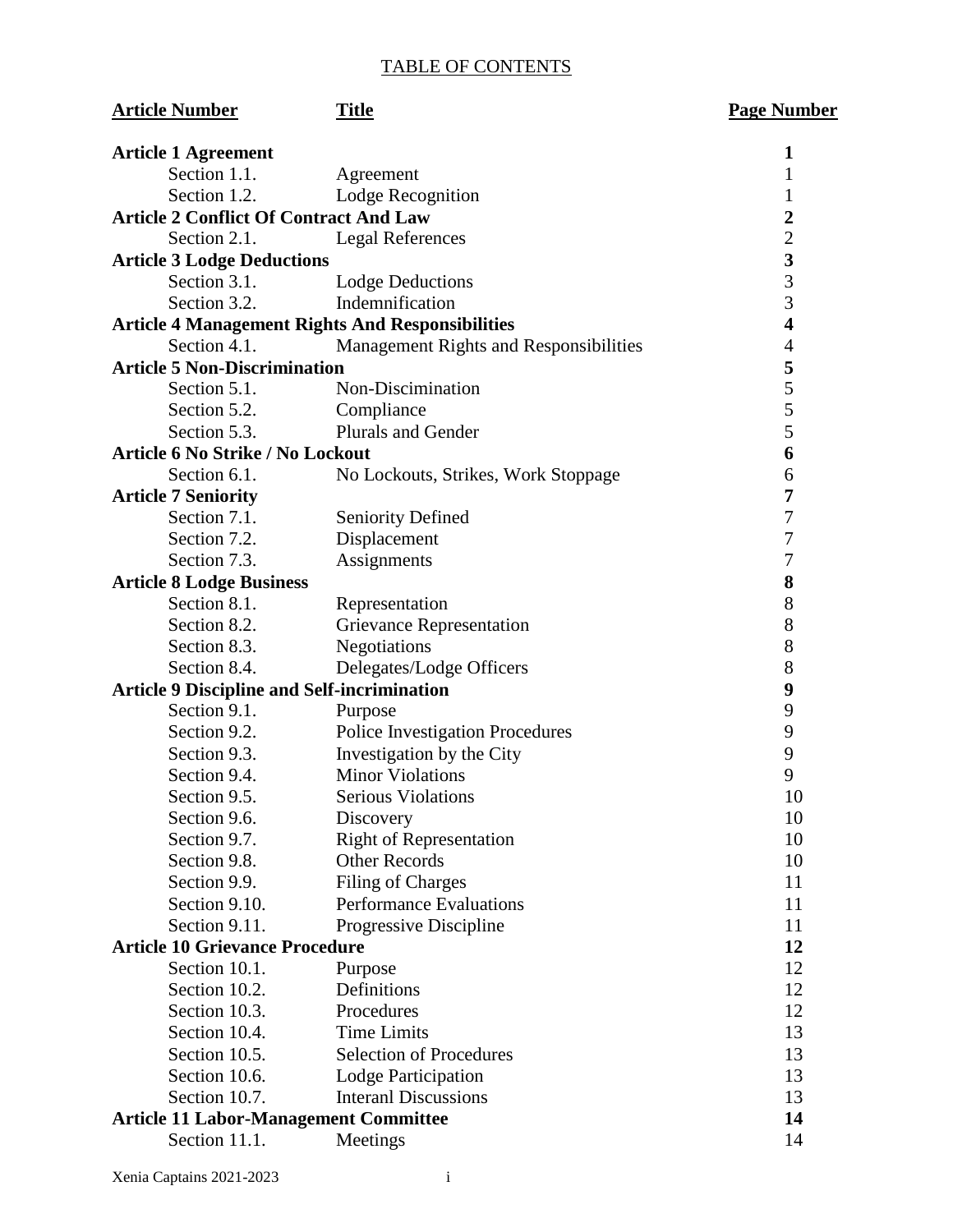| Section 11.2.                          | Agenda                                 | 14 |
|----------------------------------------|----------------------------------------|----|
| Section 11.3.                          | Attendance                             |    |
| Section 11.4.                          | Reports                                | 14 |
| <b>Article 12 Training</b>             |                                        | 15 |
| Section 12.1.                          | <b>Training Required</b>               | 15 |
| Section 12.2.                          | Payments                               | 15 |
| <b>Article 13 Substance Testing</b>    |                                        | 16 |
| Section 13.1.                          | <b>Employees Tested</b>                | 16 |
| Section 13.2.                          | Testing                                | 16 |
| Section 13.3.                          | <b>Confirmatory Tests</b>              | 17 |
| Section 13.4.                          | Results                                | 17 |
| Section 13.5.                          | Laboratories                           | 17 |
| Section 13.6.                          | Rehabilitation/Discipline              | 18 |
| Section 13.7.                          | <b>Testing Costs</b>                   | 18 |
| Section 13.8.                          | Confidentiality                        | 18 |
| <b>Article 14 Bulletin Boards</b>      |                                        | 19 |
| Section 14.1.                          | <b>Bulletin Boards</b>                 | 19 |
| Section 14.2.                          | <b>Notices</b>                         | 19 |
| <b>Article 15 Hours of Employment</b>  |                                        | 20 |
| Section 15.1.                          | Hours of Work                          | 20 |
| Section 15.2.                          | Bi-Weekly Work Period and Compensation | 20 |
| Section 15.3.                          | <b>Period Definitions</b>              | 20 |
| Section 15.4.                          | Overtime                               | 20 |
| Section 15.5.                          | Compensatory Time (Comp-Time)          | 20 |
| <b>Article 16 Pay Plan</b>             |                                        | 22 |
| Section 16.1.                          | Pay Plan                               | 22 |
| Section 16.2.                          | Pay Steps                              | 22 |
| Section 16.3.                          | Officer in Charge                      | 22 |
| Section 16.4.                          | Development and Performance Incentives | 22 |
| <b>Article 17 Call In Time And Pay</b> |                                        | 24 |
| Section 17.1.                          | Call-in Time                           | 24 |
| Section 17.2.                          | Call-in Pay                            | 24 |
| Section 17.3.                          | Eligiblity                             | 24 |
| <b>Article 18 Court Time</b>           |                                        | 25 |
| Section 18.1.                          | <b>Required Appearances</b>            | 25 |
| Section 18.2.                          | <b>Civil Matters</b>                   | 25 |
| Section 18.3.                          | <b>Witness Fees</b>                    | 25 |
| <b>Article 19 Holidays</b>             |                                        | 26 |
| Section 19.1.                          | Designated Holidays                    | 26 |
| Section 19.2.                          | <b>Holiday Pay</b>                     | 26 |
| Section 19.3.                          | <b>Payment for Working Holidays</b>    | 26 |
| Section 19.4.                          | Eligiblity                             | 26 |
| Section 19.5.                          | Use of Approval Leave on the Holiday   | 26 |
| Section 19.6.                          | <b>Management Determination</b>        | 26 |
| Section 19.7.                          | <b>Personal Days</b>                   | 26 |
| <b>Article 20 Vacation</b>             |                                        | 28 |
| Section 20.1.                          | <b>Rates of Accrual</b>                | 28 |
| Section 20.2.                          | <b>Effect of Holidays</b>              | 28 |
| Section 20.3.                          | Call-in During Vacation                | 28 |
| Section 20.4.                          | Compensation upon Separation           | 29 |
| Section 20.5.                          | <b>Vacation Scheduling</b>             | 29 |
|                                        |                                        |    |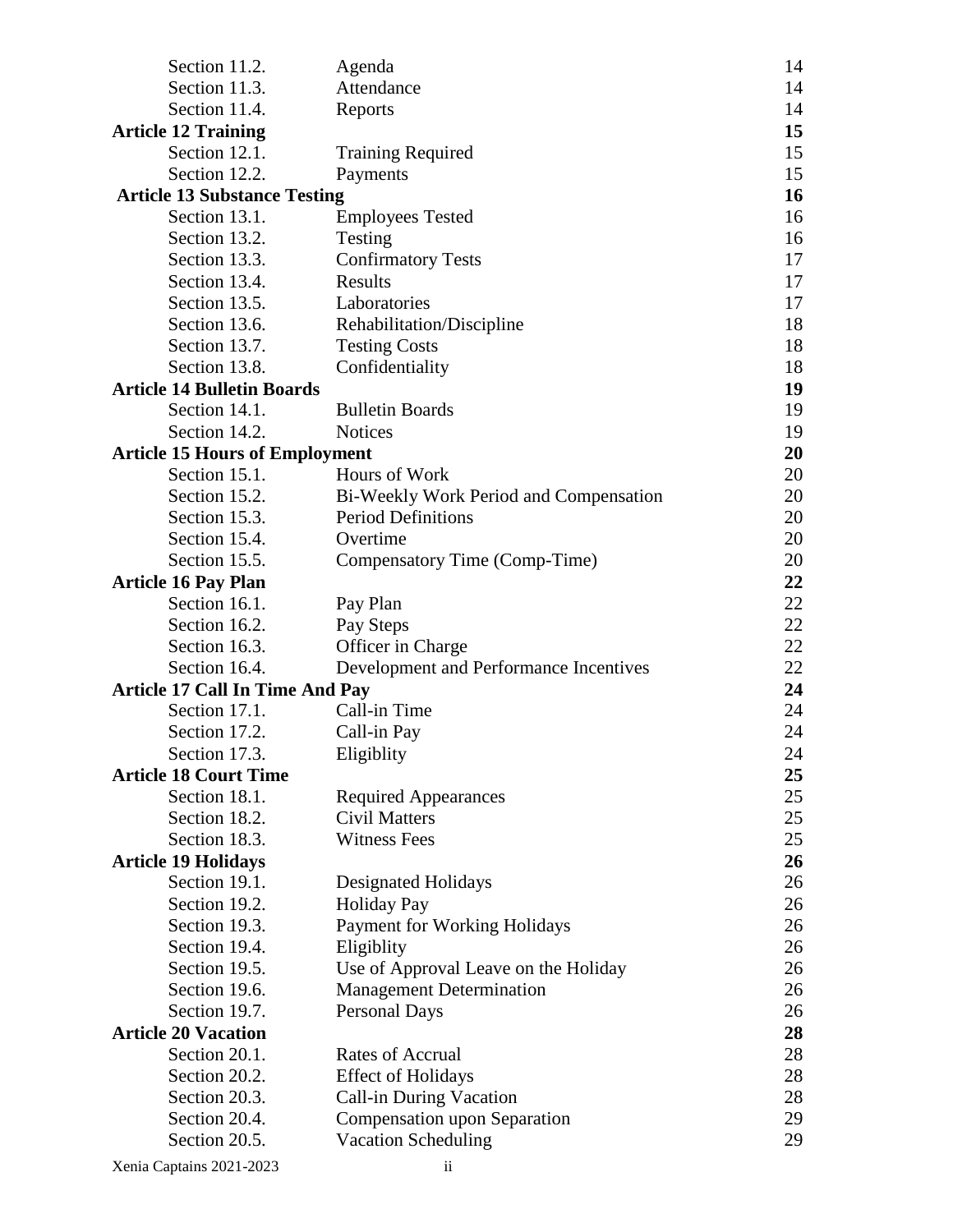| Section 20.6.                              | <b>Advance Payment</b>                         | 29 |
|--------------------------------------------|------------------------------------------------|----|
| Section 20.7.                              | Prior Public Service Employment Credits        | 29 |
| Section 20.8.                              | <b>Effect of City Lay-off</b>                  | 30 |
| <b>Article 21 Uniform Allowance</b>        |                                                | 31 |
| Section 21.1.                              | <b>Initial Uniform Allotment</b>               | 31 |
| Section 21.2.                              | <b>Uniform Allowance</b>                       | 31 |
| Section 21.3.                              | <b>Authorized Use of Uniforms</b>              | 31 |
| Section 21.4.                              | Maintenance                                    | 31 |
| Section 21.5.                              | <b>Purchase or Rental</b>                      | 31 |
| Section 21.6.                              | Damages - Advance Payment                      | 31 |
| Section 21.7.                              | Transfer Promotion - Advance Pay               | 31 |
| Section 21.8.                              | Theft or Loss of Uniforms                      | 32 |
| Section 21.9.                              | Return of Uniforms upon Separation             | 32 |
| Section 21.10.                             | New Items                                      | 32 |
| Section 21.11.                             | Retirement Purchase of Weapon                  | 32 |
| <b>Article 22 Group Insurance Benefits</b> |                                                | 33 |
| Section 22.1.                              | Life Insurance                                 | 33 |
| Section 22.2.                              | Liability Insurance                            | 33 |
| Section 22.3.                              | Medical and Hospitalization Insurance          | 33 |
| Section 22.4.                              | <b>Payments of Premiums</b>                    | 33 |
| Section 22.5.                              | Dental Insurance                               | 33 |
| Section 22.6.                              | <b>Payroll Deductions</b>                      | 33 |
| Section 22.7.                              | <b>Substitution of Coverage</b>                | 33 |
| Section 22.8.                              | Compenation in Lieu of Benefits Is Prohibited  | 34 |
| <b>Article 23 Sick Leave</b>               |                                                | 35 |
| Section 23.1.                              | Rates of Accrual and Maximum Accumulation      | 35 |
| Section 23.2.                              | Permisssible Uses                              | 35 |
| Section 23.3.                              | Sick Leave on Holidays                         | 35 |
| Section 23.4.                              | <b>Notifications</b>                           | 36 |
| Section 23.5.                              | Doctor's Certificate                           | 36 |
| Section 23.6.                              | <b>Unusal Cases</b>                            | 36 |
| Section 23.7.                              | Compensation upon Separation                   | 36 |
| Section 23.8.                              | Reinstatement                                  | 36 |
| Section 23.9.                              | <b>Transfer of Sick Leave</b>                  | 37 |
| Section 23.10.                             | <b>False Claim</b>                             | 37 |
| Section 23.11.                             | <b>Other Provisions</b>                        | 37 |
| Section 23.12.                             | <b>Sick Leave Donation Program</b>             | 37 |
| Section 23.13.                             | <b>Converting Sick Leave to Vacation Leave</b> | 38 |
| <b>Article 24 Work Hardening</b>           |                                                | 39 |
| Section 24.1.                              | Definition                                     | 39 |
| Section 24.2.                              | Eligibility                                    | 39 |
| Section 24.3.                              | Program Assignment                             | 39 |
| Section 24.4.                              | <b>Program Limits</b>                          | 39 |
| <b>Article 25 Injury Leave</b>             |                                                | 40 |
| Section 25.1.                              | <b>Extent of Benefits</b>                      | 40 |
| Section 25.2.                              | Reporting                                      | 40 |
| Section 25.3.                              | Worker's Compensation                          | 40 |
| Section 25.4.                              | Payments                                       | 41 |
| Section 25.5.                              | Evidence                                       | 41 |
| Section 25.6.                              | <b>Effect of Holidays</b>                      | 41 |
| Section 25.7.                              | False Claim                                    | 41 |
| Xenia Captains 2021-2023                   | iii                                            |    |
|                                            |                                                |    |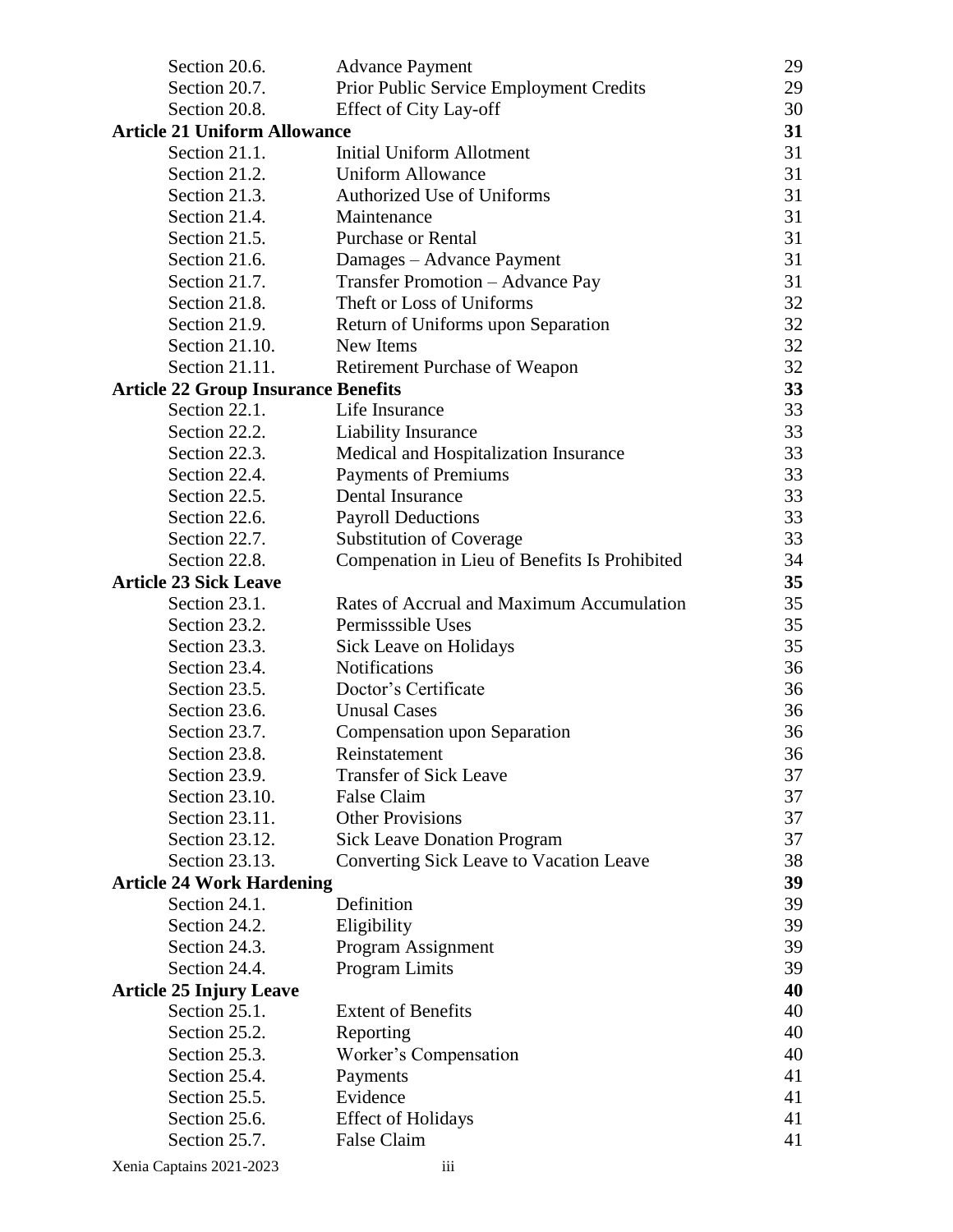| <b>Article 26 Travel, Conference and Training Expenses</b> |                                                          | 42       |
|------------------------------------------------------------|----------------------------------------------------------|----------|
| Section 26.1.                                              | Travel                                                   | 42       |
| Section 26.2.                                              | Conferences, Training Sessions                           | 42       |
| Section 26.3.                                              | Administration                                           | 42       |
| Section 26.4.                                              | <b>Other Provisions</b>                                  | 42       |
| <b>Article 27 Emergency Meal Allowance</b>                 |                                                          | 43       |
| Section 27.1.                                              | <b>Emergency Meal Allowance</b>                          | 43       |
| <b>Article 28 Tuition Reimbursement</b>                    |                                                          | 44       |
| Section 28.1.                                              | Purpose                                                  | 44       |
| Section 28.2.                                              | <b>Reimbursement Amount</b>                              | 44       |
| Section 28.3.                                              | <b>Request Period</b>                                    | 44       |
| Section 28.4.                                              | Eligibility                                              | 44       |
| <b>Article 29 Employee Fitness</b>                         |                                                          | 46       |
| Section 29.1.                                              | <b>Member Physical Fitness</b>                           | 46       |
| Section 29.2.                                              | Confidentiality                                          | 46       |
| <b>Article 30 Special Leaves</b>                           |                                                          | 47       |
| Section 30.1.                                              | <b>Military Leave</b>                                    | 47       |
| Section 30.2.                                              | Family and Medical Leave                                 | 47       |
| Section 30.3                                               | Maternity/Paternity Leave                                | 47       |
| <b>Article 31 Attendance</b>                               |                                                          | 48       |
| Section 31.1                                               | Definitions                                              | 48       |
| Section 31.2                                               | Notification                                             | 48       |
| Section 31.3                                               | Exceptions                                               | 48       |
| Section 31.4                                               | Corrective Action (Tardy)                                | 49       |
| Section 31.5                                               | Corrective Action (Absence)                              | 49       |
|                                                            | <b>Article 32 Entire Agreement, Waiver of Bargaining</b> | 50       |
| Section 31.1.                                              | <b>Entire Agreement Clause</b>                           | 50       |
| Section 31.2.                                              | Waiver of Bargaining                                     | 50       |
| <b>Article 33 Waiver In Case of Emergency</b>              |                                                          | 51       |
| Section 33.1                                               | Waiver In Case of Emergency                              | 51       |
| Section 33.2                                               | <b>Cancellation Reimbursement</b>                        | 51       |
| <b>Article 34 Duration</b>                                 |                                                          | 52       |
| Section 34.1.                                              | Duration                                                 | 52<br>53 |
|                                                            | <b>Agreement Signature Page</b>                          |          |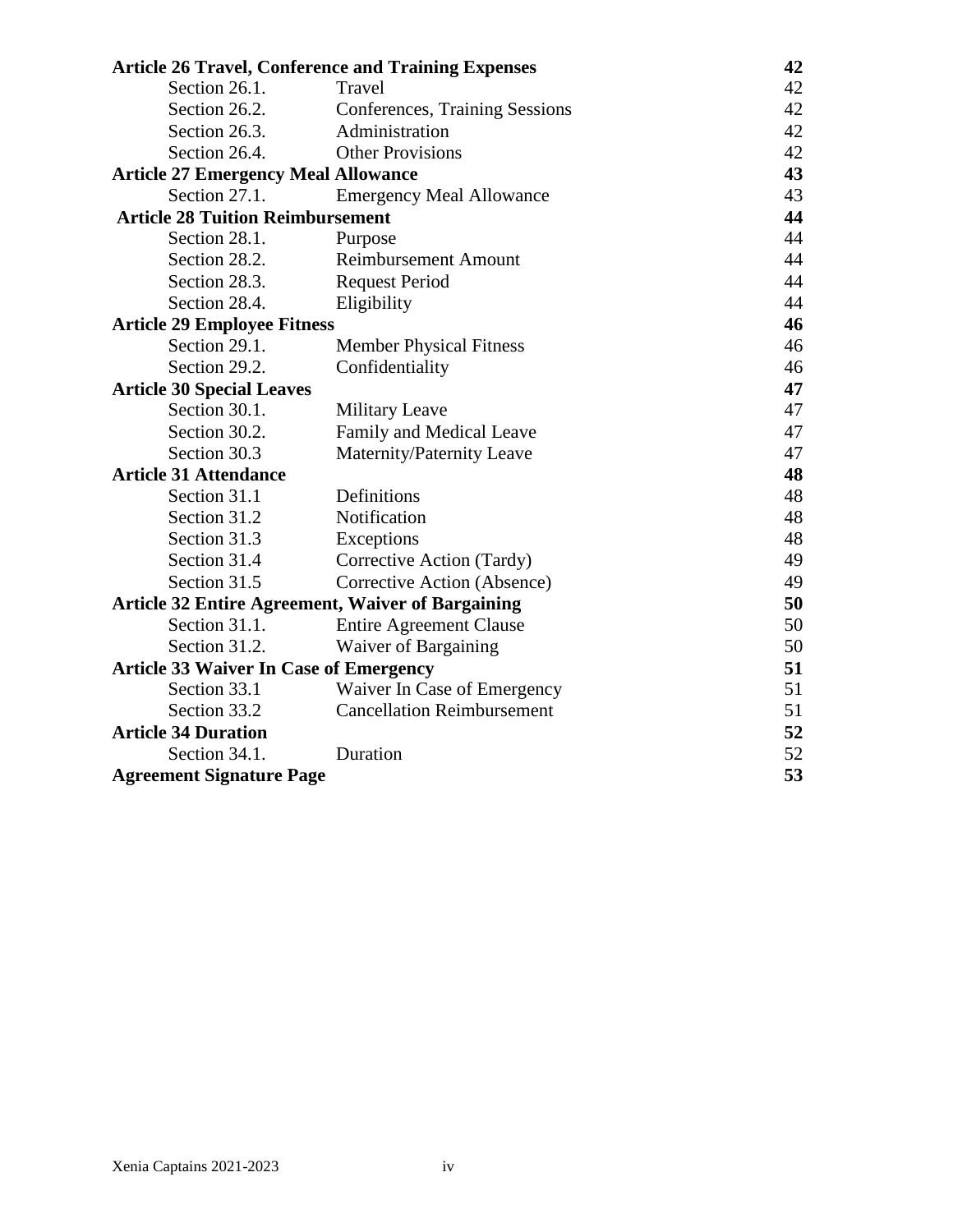# ARTICLE 1 AGREEMENT

Section 1.1. Agreement. This Agreement is made and entered into at Xenia, Ohio, by and between the CITY OF XENIA, OHIO, pursuant to its authority under Chapter 4117 of the Ohio Revised Code, hereinafter referred to as the "City", and the Fraternal Order of Police, Ohio Labor Council hereinafter referred to as the "Lodge".

The Lodge represents Employees of the Police Division as specified herein. Specifically the Agreement addresses matters pertaining to wages, hours, terms or other conditions of employment.

Section 1.2. Lodge Recognition. The City recognizes the Lodge as the sole and exclusive bargaining representative for all sworn police personnel in the rank of Captain and excluding the Chief, Sergeants, Patrol and all other employees as specified in the SERB Directive Certifying Exclusive Representation in CASE NO. 95-REP-04-0081 and as amended in Case No 04-REP-12-0220.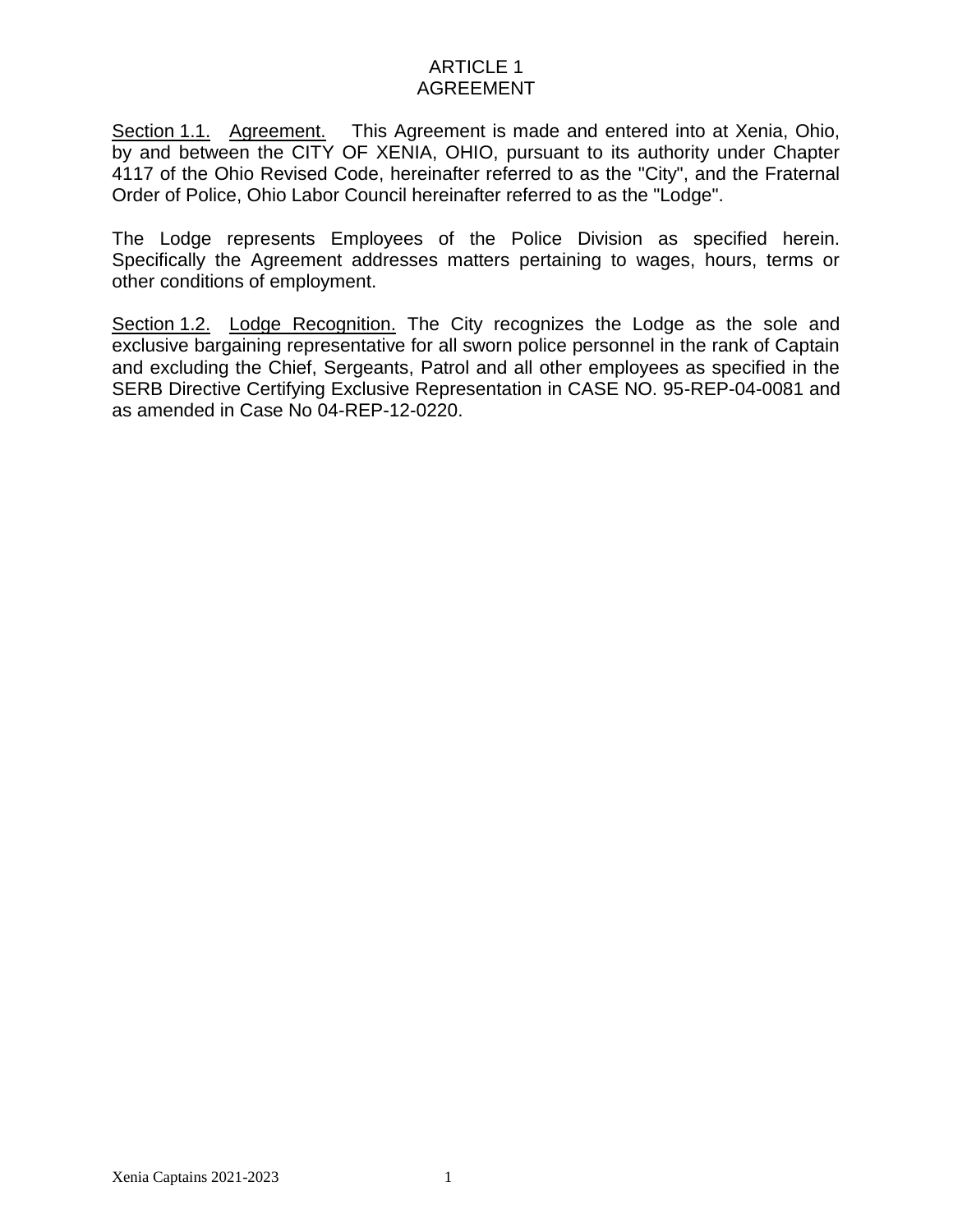#### ARTICLE 2 CONFLICT OF CONTRACT AND LAW

Section 2.1. Legal References. In the event any Federal Law or State Law conflicts with any of the provisions of the Agreement, the provision or provisions so affected shall no longer be operative or binding upon the parties, but the remaining portion of the Agreement shall continue in full force and effect. In such an event and upon written request by either party, the parties to this Agreement shall meet at a mutually agreeable time in an attempt to modify the invalid provisions of this Agreement by good faith negotiations which shall be subject to the dispute resolution procedures of Chapter 4117 of the Ohio Revised Code.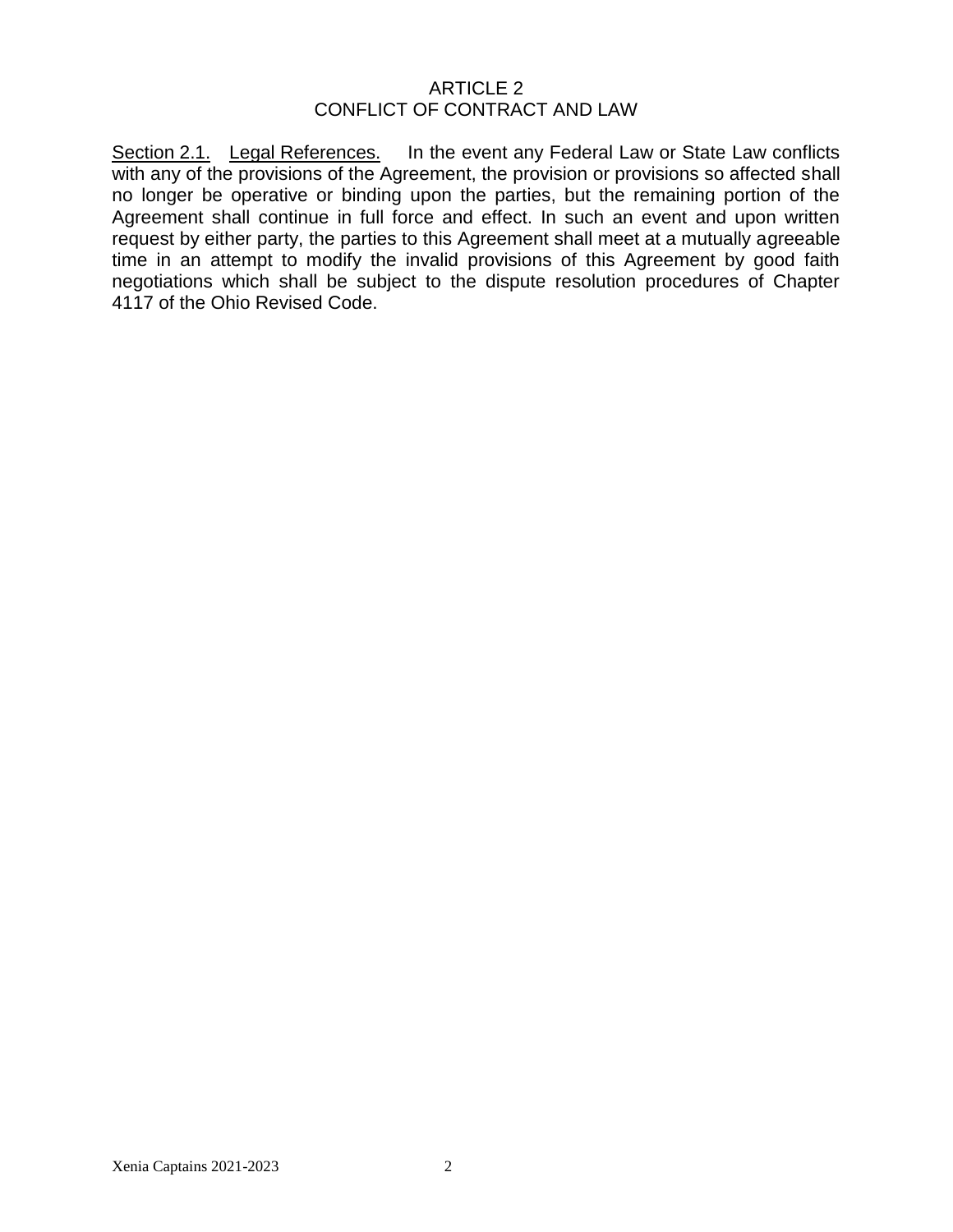### ARTICLE 3 LODGE DEDUCTIONS

Section 3.1. Lodge Deductions. The City shall deduct from the wages of an employee and turn over to proper officers of the Lodge a sum equal to the amount certified by the Lodge as the annual dues divided by the number twenty-four (24). The officer shall individually and voluntarily provide the City with written notification consistent with the provisions herein and with Section 4117.09(B)(2) of the Ohio Revised Code. An officer desiring to revoke payroll deductions authorization shall notify the City's Director of Finance in writing, but such revocation notice may only be given during the last thirty (30) days of this Agreement.

If the revocation notice is received by the Director of Finance less than fifteen (15) calendar days prior to the first of the month, the employee's payroll deduction shall cease not later than fourteen (14) calendar days thereafter.

Section 3.2. Indemnification. The Lodge shall hold the City harmless for any payroll deductions and payments made by the City to the Lodge in reliance on certification from the Lodge during the term of the payroll deduction authorization and for costs of defense of any litigation arising therefrom.

Section 3.3 Payment of Collected Dues. All dues collected under this Article shall be paid by the Employer within thirty (30) days together with a listing of the members for whom deductions were made to the Ohio Labor Council, 222 E. Town Street, Columbus, Ohio 43215 for Labor Council Dues and to the Local Lodge Officials for Lodge #37 dues.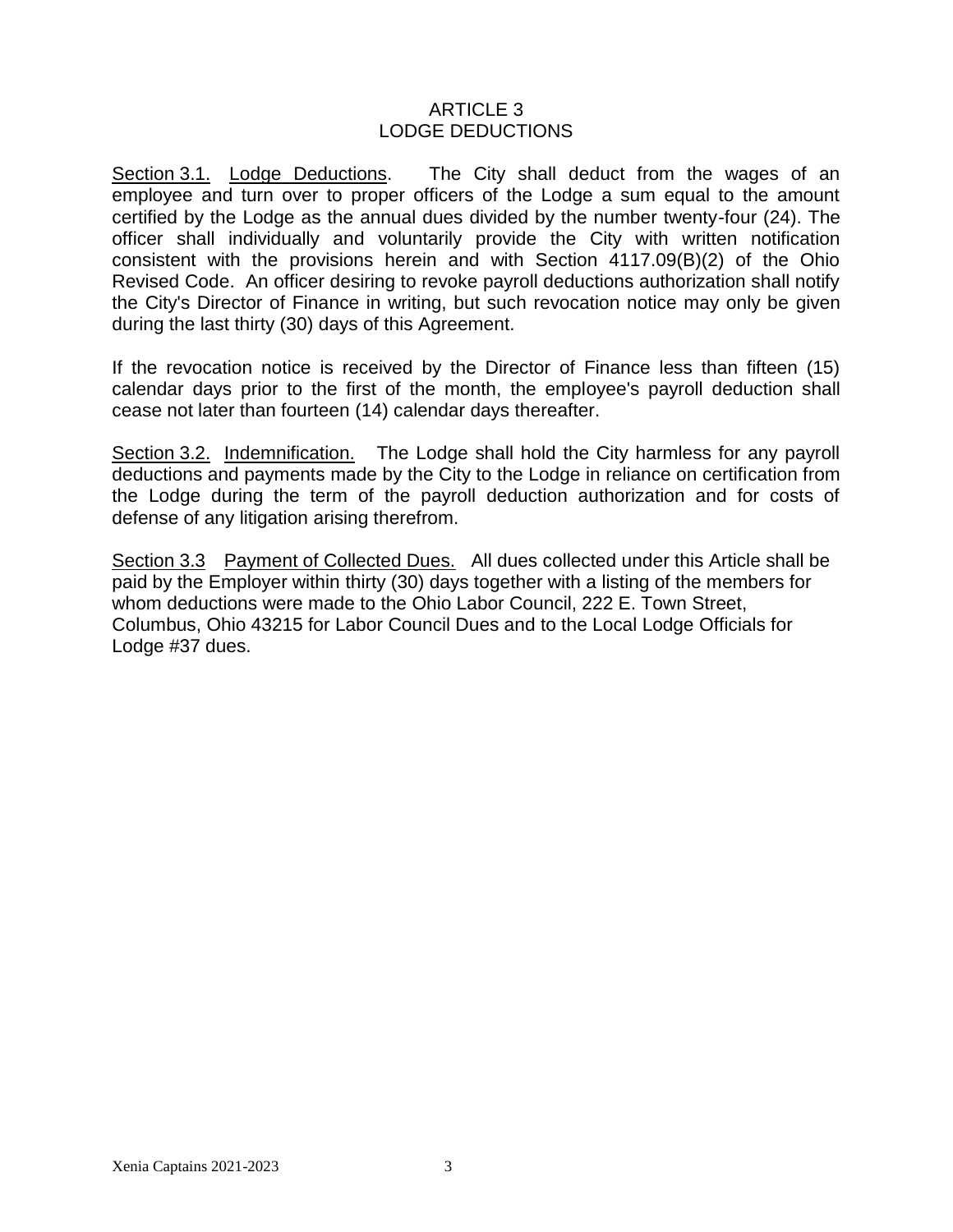#### ARTICLE 4 MANAGEMENT RIGHTS AND RESPONSIBILITIES

Section 4.1. Management Rights and Responsibilities. Except to the extent expressly modified or provided by a specific provision of this Agreement, the City reserves and retains solely and exclusively all of its statutory and common law rights to manage the operation of the Safety Department of the City of Xenia, Ohio.

The sole and exclusive rights of the City which are not abridged by this Agreement shall include but are not limited to its rights to establish or continue policies, practices or procedures for the conduct of the Safety Department and its services to the citizens of Xenia, and from time to time, to change or abolish such practices or procedures if the change or abolishment is not in conflict with this Agreement. The City retains the right:

- A. To determine the number of hours per day or week any operation of the Safety Department may be carried on;
- B. To recruit, select and determine the number of qualifications and characteristics of employees;
- C. To assign such work in accordance with the requirements determined by the City;
- D. To establish training programs and requirements for upgrading employees;
- E. To establish and change work schedules and assignments;
- F. To transfer, promote, demote, lay off, terminate or otherwise relieve employees from duty for lack of work or other legitimate reasons;
- G. To continue, alter, make and enforce reasonable rules for the maintenance of discipline;
- H. To suspend, discharge or otherwise discipline employees for just cause and to take such measures as the City may determine to be necessary for the orderly and efficient operation of the Safety Department. Nothing herein shall prevent an employee from presenting a grievance for the alleged violation of any article or specific term of this Agreement. None of the Management rights contained herein shall be exercised in a capricious or discriminatory manner against any member of the bargaining unit.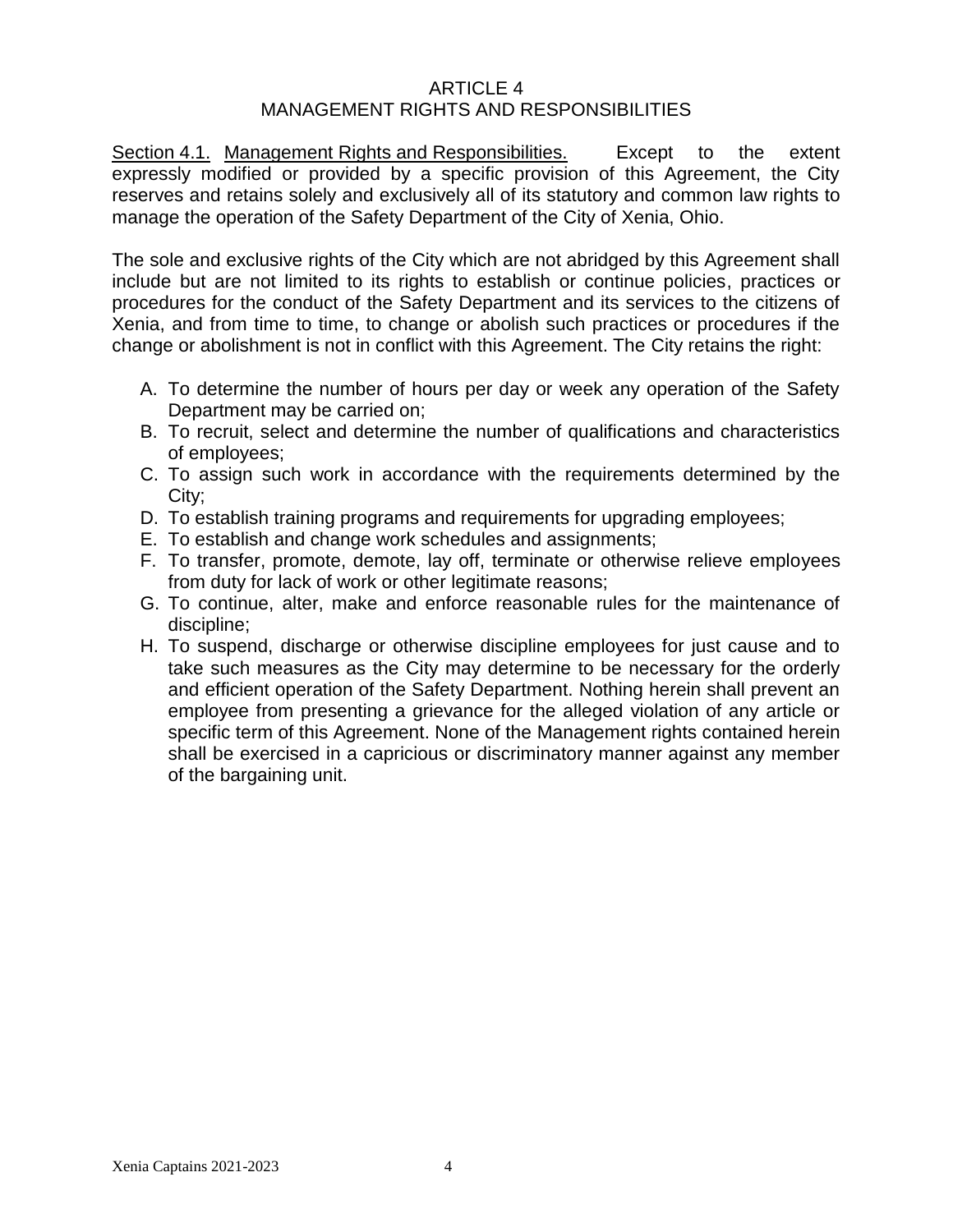# ARTICLE 5 NON-DISCRIMINATION

Section 5.1. Non-Discrimination. The parties hereto agree that neither shall discriminate against any bargaining unit member because of membership or nonmembership in the Lodge, or the participation in the actives herein prescribed, nor discriminate against any member of the Lodge for any action involving the employee's assigned duties on behalf of the Department of Safety, City of Xenia, Ohio.

Section 5.2. Compliance. The City, the Lodge and each member will fully comply with all applicable laws, constitutional provisions or ordinances forbidding discrimination on account or race, color, religion, sex, disability, national origin, ancestry, age, marital status or political affiliation.

Section 5.3. Plurals and Gender. Whenever the context so requires, the use of words herein in the singular shall be construed to include the plural, and words in the plural, the singular. Words, whether in the masculine, feminine or neuter genders, shall be construed to include all of those genders. By the use of either the masculine or feminine genders, it is understood that the use is for convenience purposes only and is not to be interpreted to be discriminatory by reason of sex.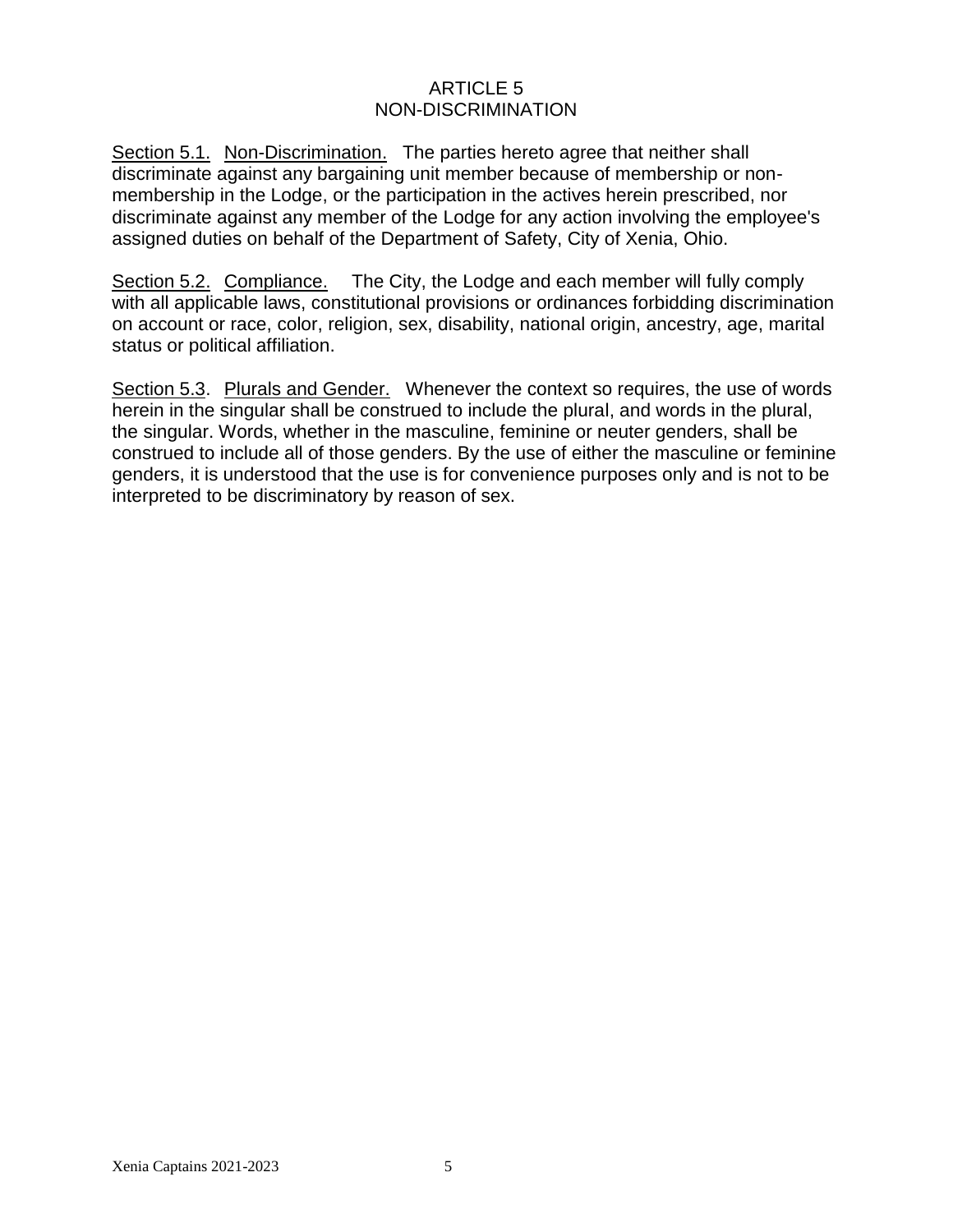# ARTICLE 6 STRIKES AND LOCKOUTS

Section 6.1. Lockouts, Strikes, Work Stoppages. The City agrees that so long as this Agreement is in effect there shall be no lockouts. The Lodge, it's members, officers, agents and employees covered by this agreement agree that there shall be no strikes, sit-downs, boycotts, interruption of work or interference with public services for any cause whatsoever.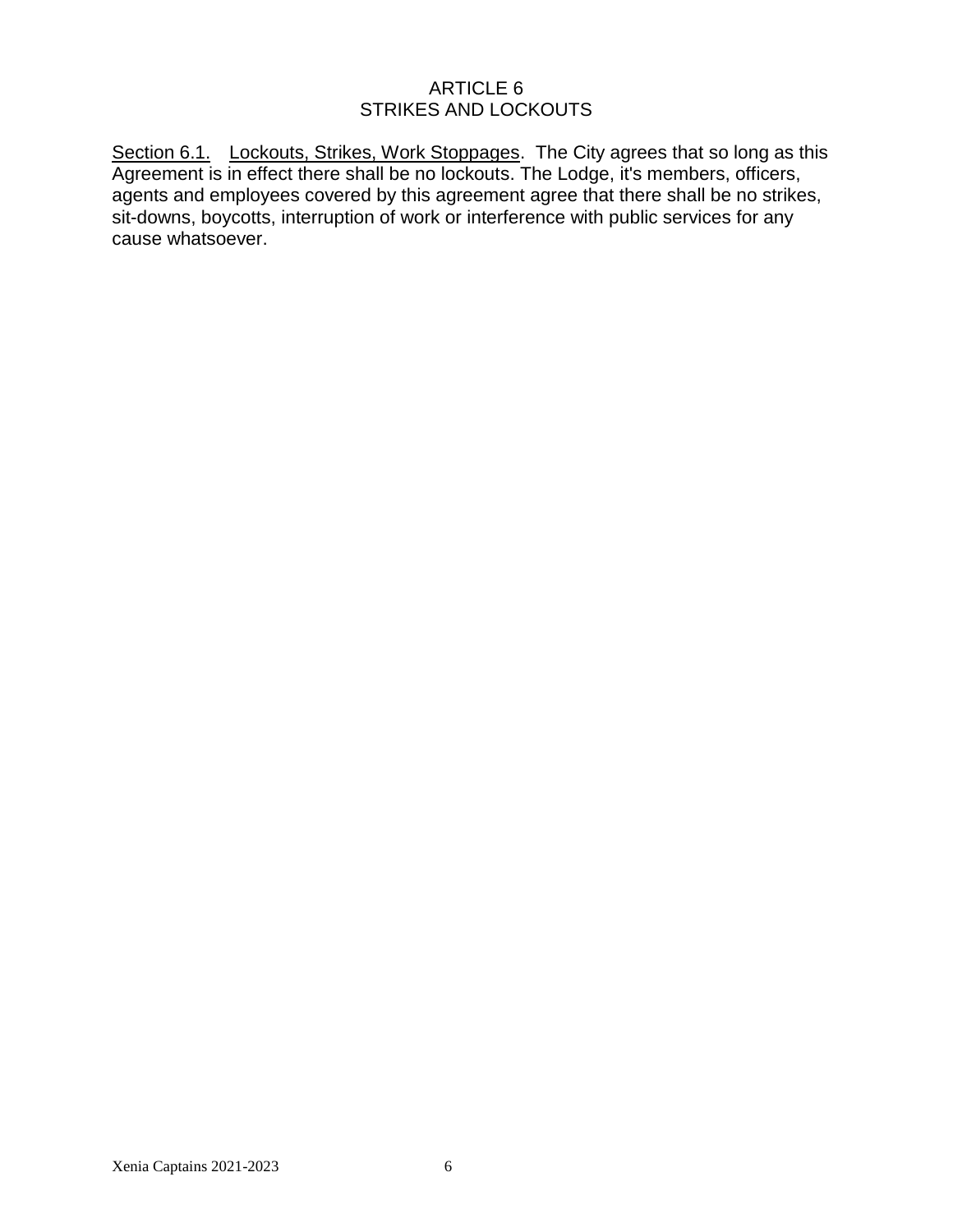# ARTICLE 7 **SENIORITY**

Section 7.1. Seniority Defined. Seniority, for the purpose of this Agreement, shall be defined as the "time in grade" as determined by the date of appointment to the classification, except as may be identified in Section 7.2 below.

Section 7.2. Layoff. The City shall determine in which classifications layoffs will occur. Probationary employees will be laid off prior to permanent employees. Permanent employees will be laid off based on classification retention points. Employees who are to be laid off may elect to displace employees with fewer classification retention points in lower classifications of the same classification series. This displacement will occur in the next lower classification whenever possible starting with the employee in that classification having the fewest *classification* retention points.

Employees in the Police classification series shall retain their classification seniority points from the affected classification when calculating classification retention points in the next lower classification and so on.

Section 7.3. Assignments. In determining who will be placed in an open assignment and/or new assignments within the division, the Chief of Police may give consideration to the seniority of the applicants in making the assignment. Nothing contained in this Article shall interfere with the authority of the Chief of Police to make or change assignments when necessary for the proper and efficient operation of the Police Division.

Note! *Where this article is silent on Layoff and Recall procedures, Civil Service Rules and Regulations will be followed.*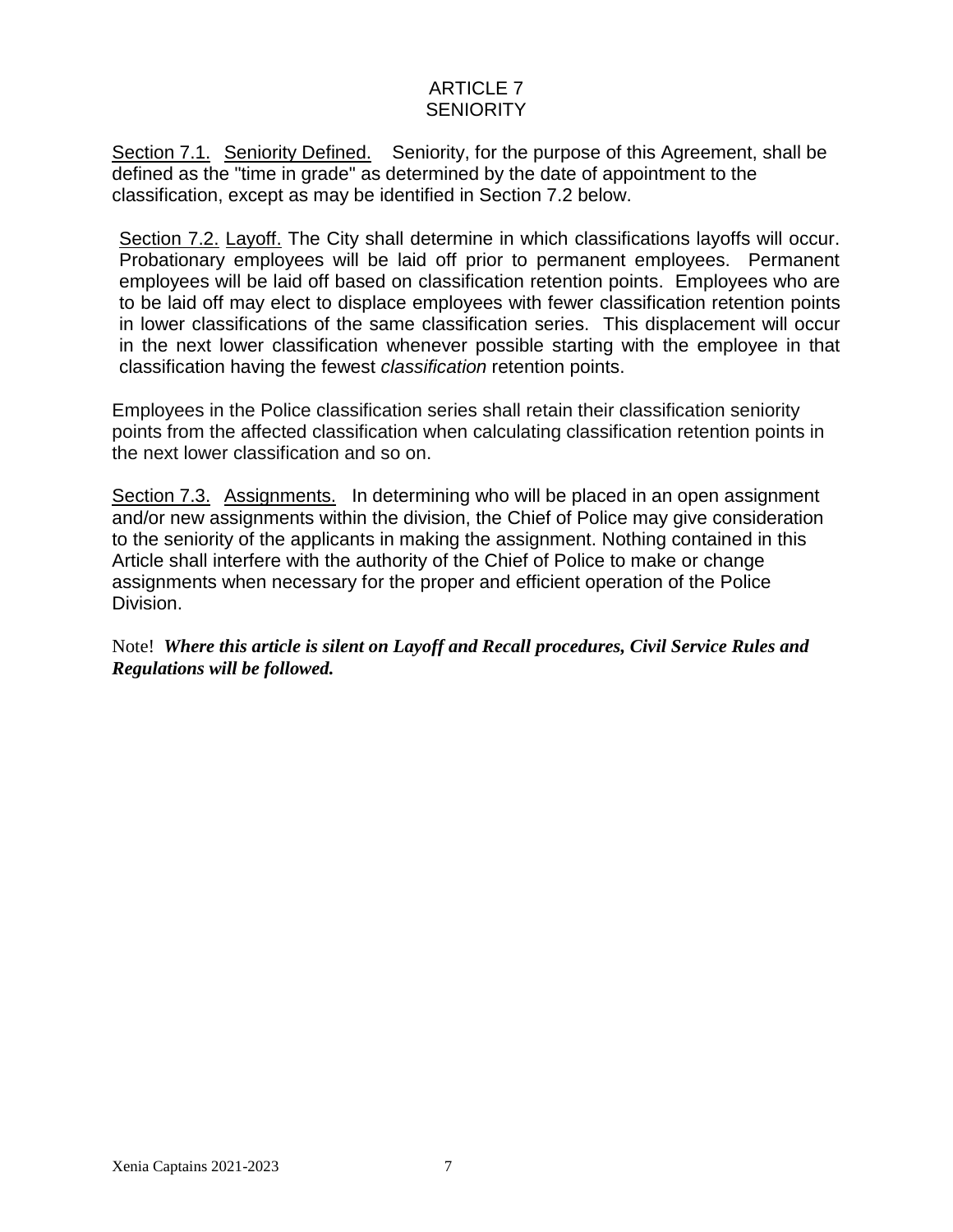# ARTICLE 8 LODGE BUSINESS

Section 8.1. Representation. The Lodge may designate representatives. These representatives shall be certified to the City in writing. Only those representatives certified by the Lodge in writing will be permitted to conduct business on behalf of the Lodge.

Section 8.2. Grievance Representative. The Grievance Representative shall be identified, and the City kept informed as to the representative's identity at all times. The representative shall act as liaison between the City and the Lodge in grievance matters.

The Grievance Representative may be released at reasonable times upon request to participate in meetings and discussions with regard to grievances or afore-mentioned problem areas without loss of pay or benefits.

Section 8.3. Negotiations. If the employee(s) is/are on duty while attending the negotiating session, the employee shall be paid. If the employee is not on duty at the time, no compensation will be paid.

#### Section 8.4. Delegates/Lodge Officers.

- A. The City will make provisions for up to three (3) days' authorized leave annually for the Lodge Representative or designee (s) to attend the Lodge convention or other major Lodge business meetings. The above days off for the Lodge Representative or designee(s) shall be days off with full pay at no expense to the officer's vacation/sick leave credit.
- B. The Representative of the Lodge shall, at least ten (10) days prior to the date of the function, submit notice to the Chief of Police identifying the function, certify the members attending and indicate the starting and ending date and applicable scheduled hours for each employee. The Chief will approve the request within three (3) working days after receipt, provided division operations will not be unduly affected on the scheduled days in question.
- C. The City shall make reasonable provisions for authorizing use of vacation leave, holiday time, or compensatory time for employees to attend or conduct Lodge functions or for State Lodge officers or delegates to attend State Lodge meetings. Such release from duty is subject to scheduling requirements in the interest of efficient operation of the division but shall not be arbitrarily refused by the City.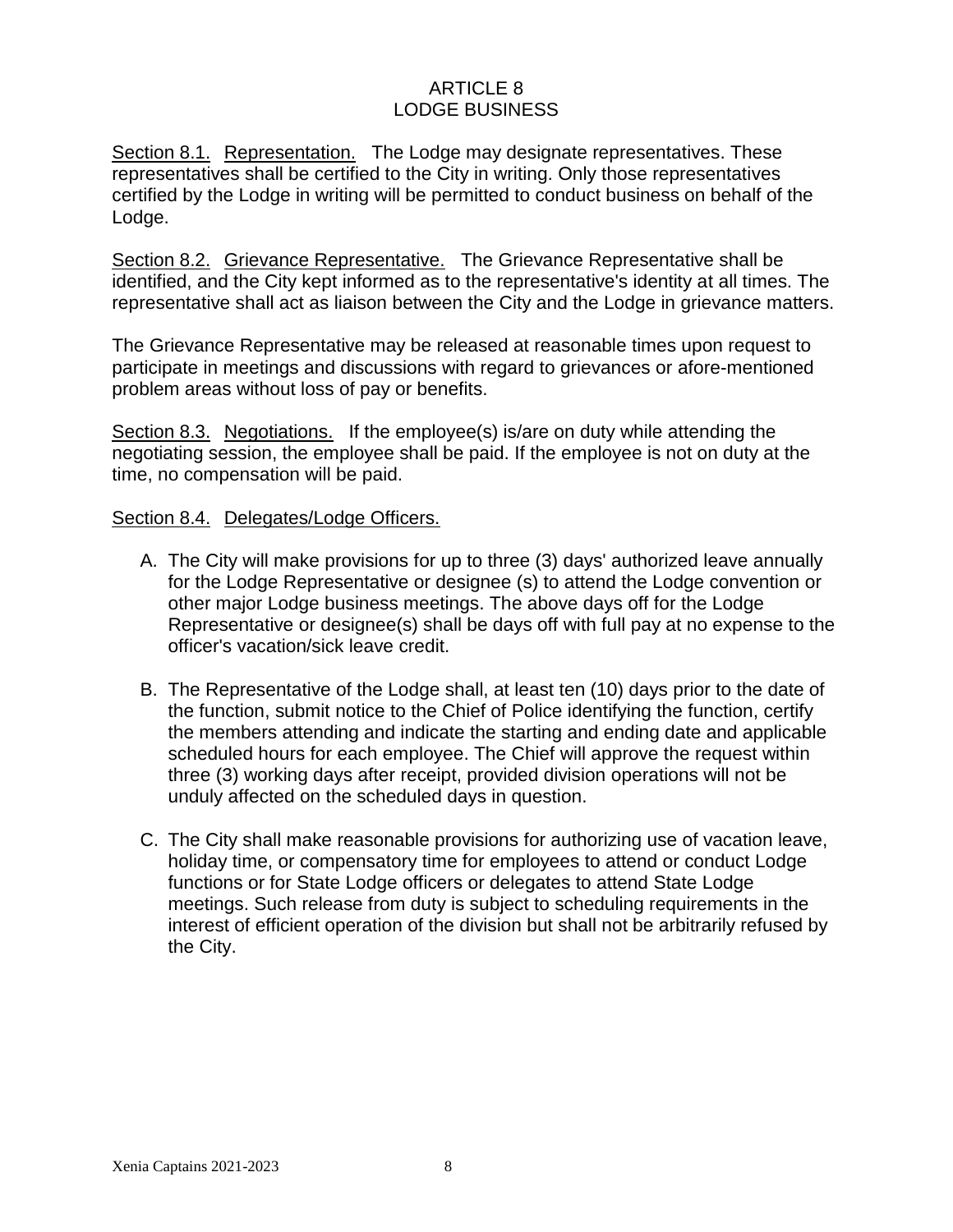## ARTICLE 9 DISCIPLINE AND SELF-INCRIMINATION

Section 9.1. Purpose. The purpose of this procedure is to outline the process to be followed in the handling of an investigation dealing with complaints or misconduct by officers of the Division. The specific procedures and rights of the City and the officers are outlined so that a clear understanding by both parties may be realized.

Section 9.2. Police Investigation Procedures. The City will use either the existing chain of command structure, the Criminal Investigations Section or other law enforcement related means (Greene County Sheriff, B.C.I., F.B.I., etc.) as designated by the Chief to clarify complaints or allegations regarding members of the Police Division. Any internal affairs investigation will first be prefaced by a review of the compliant or allegation by the City except in instances involving shootings. Disciplinary functions will be handled through the existing chain of command structure. No employee shall be disciplined, reduced in pay or position, suspended or removed, except for just cause. Any complaints which are frivolous upon their face will be classified unfounded immediately after a completed investigation.

Section 9.3. Investigation by the City. The City shall conduct an investigation of alleged misconduct by an employee. The City may require the employee of the Police Division to submit written reports, either by written order or memorandum after advising the employee of said employee's rights. If any report shows or tends to show that the employee submitting the report has committed a crime, the use of such report shall be subject to the following:

- A. An employee shall be informed of the nature of the investigation prior to any questioning.
- B. The report may not be used at any state (Grand Jury or Trial) in any criminal proceedings against the employee.
- C. The report may be used by the City in taking action and in defending such action with respect to discharge or discipline of the employee.
- D. Failure by an employee to complete the report may result in disciplinary action.
- E. Before an employee may be charged with any violation of the Division Rules and Regulations for a refusal to answer questions or participate in an investigation, the employee shall be advised that refusal to answer such questions or participate in such investigation may be the basis of such a charge, in itself.
- F. An on-the-spot interview during or practically contemporaneous to the event in question may not require the presence of the grievance representative, unless the interview involves a potential criminal charge.

### Section 9.4. Minor Violations.

A. In the interest of fair and expeditious corrective action, an employee who has allegedly committed a violation of a minor nature relating to duty performance may be interviewed by a immediate supervisor prior to orally correcting and counseling said employee.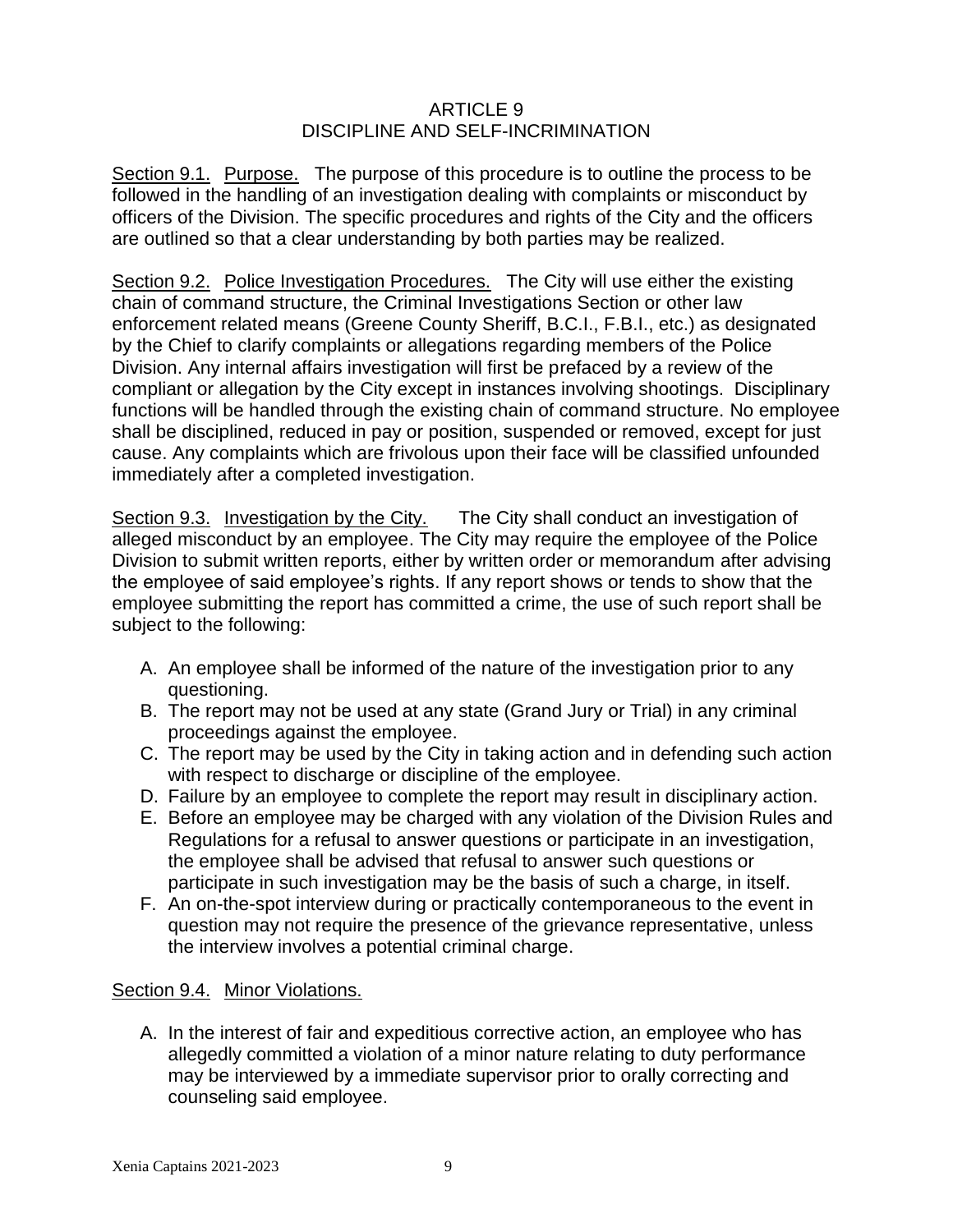- B. Oral and written reprimands are official actions of record and shall be noted as such by a supervisor. Such reprimands may be used in subsequent progression of discipline in accordance with the next paragraph.
- C. An oral reprimand or written reprimand for a minor violation will stay active in the employee's file for a period of one year for the purpose of progressive discipline. If the employee does not incur any further discipline during that one-year period, the disciplinary action will be sealed. If discipline of some nature is incurred by the employee, the file will remain intact until one (1) year from the final disciplinary action.
- D. Records of suspension, demotion or discharge shall cease to have force and effect or be considered in furture discipline matters three (3) years after their effective date, providing there are no intervening actions taken during that time period.
- E. At reasonable times upon request, any employee has the right to view that employee's file, and may add memorandum clarifying any documents in the file. The Employee may request copies of items in the file which will be honored. The employees may, at their option, have representation present when reviewing their files.

Section 9.5. Serious Violations. A formal charge of misconduct shall be in a form stating the alleged violations against the employee. When an employee is charged with misconduct which may result in suspension, reduction or dismissal prior to any hearing, the employee shall be given a copy of written and signed charges stating the charges and specifications in no less than five (5) working days prior to the date of the hearing. Findings will be issued to the employee after any hearing for which formal charges and specifications have been prepared.

Section 9.6. Discovery. Discovery shall be available prior to any disciplinary hearing of evidence to be presented at said hearing. Should any new evidence develop during the hearing, a continuance will be granted to the employee upon receipt so that the new evidence may be reviewed by the employee and the employee's representative and/or attorney.

Section 9.7. Right to Representation. When the Chief of Police schedules an employee for a hearing for the purposes of determining whether or not the employee has committed an infraction which could result in a disciplinary action of record, the employee will be notified of the right to be represented by a representative of the employee's choosing.

A hearing is a meeting between an employee and the Chief of Police at the prescribed time and place after the alleged occurrence of the work-related offense. No such hearing shall be held until the employee has had the opportunity to obtain representation or has waived such right. A copy of the charges and notices of any disciplinary action of record shall be sent to the Associate of the Lodge, or designee.

Section 9.8. Other Records. Unsubstantiated or unproved allegations of misconduct made against an employee shall not appear in any files of the City and shall not be used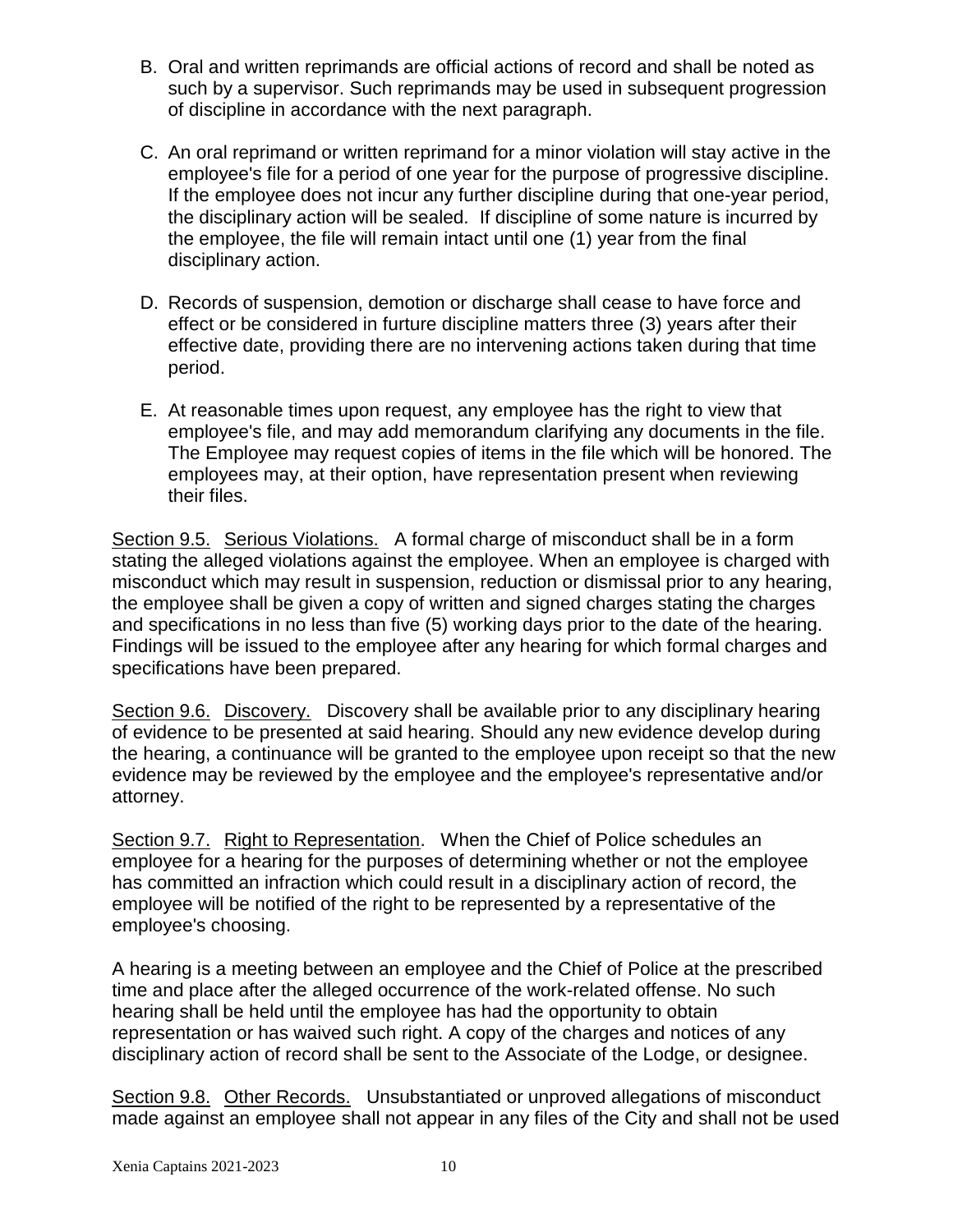in any disciplinary action, and shall not be voluntarily shared outside the Division of Police.

Section 9.9. Filing of Charges. Internal investigations which result in the filing of criminal charges will be processed in accordance with the procedures of this order regarding notification of allegations being investigated, except in cases where the interest of the investigations is best served through a confidential investigation.

Section 9.10. Performance Evaluations. All performance evaluations shall be reviewed with the employee by the employee's supervisor.

Section 9.11. Progressive Discipline. It is the intent of the City to use the principle of progressive discipline whenever possible.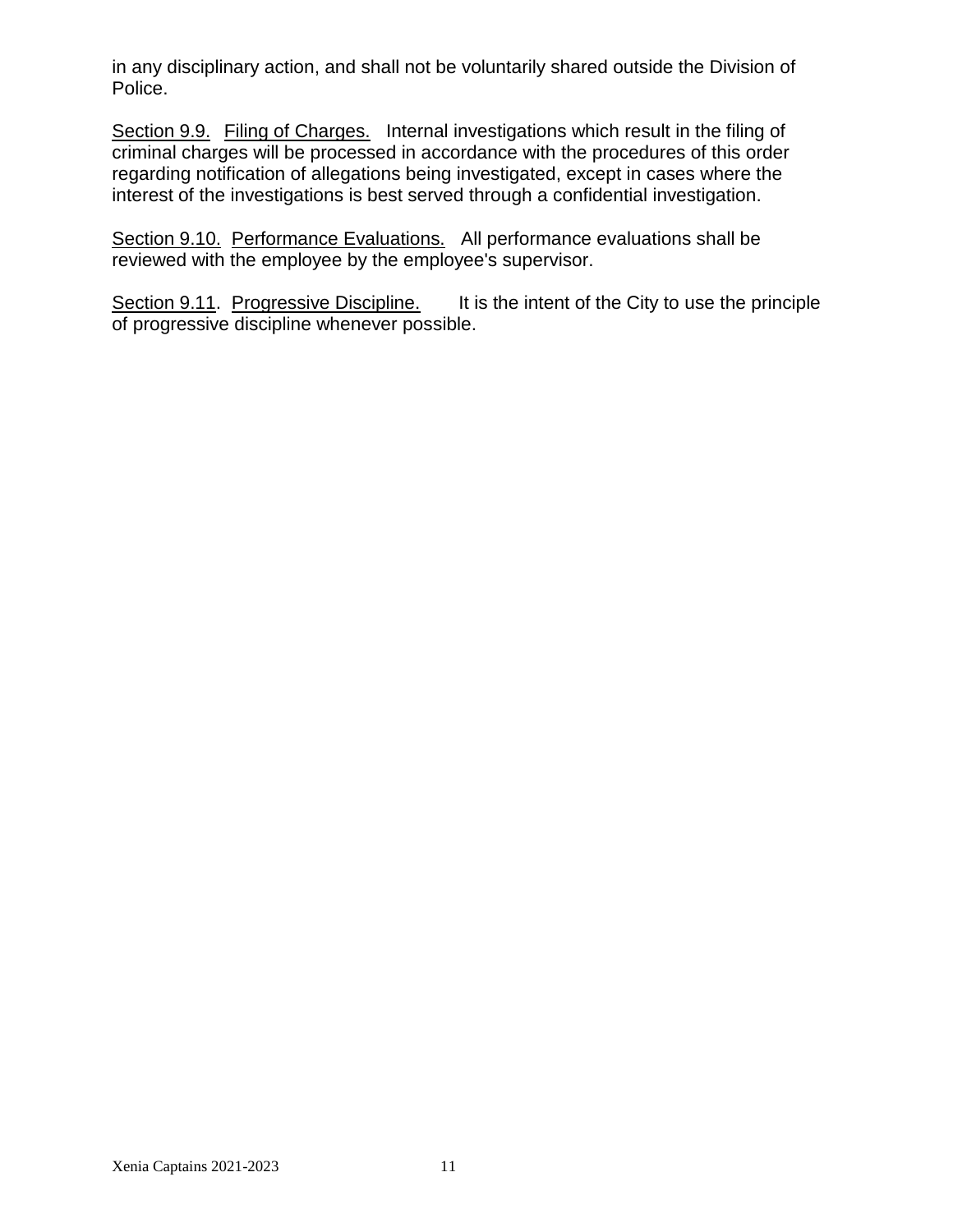### ARTICLE 10 GRIEVANCE PROCEDURE

Section 10.1. Purpose. There shall be an earnest, honest and prompt effort to settle grievances, if any controversy or differences arise between an employee and the City or the Lodge and the City.

#### Section 10.2. Definitions.

- A. A grievance is defined as a claimed violation of this Agreement.
- B. Any disciplinary action may be subject to the Grievance Procedure.
- C. Days referred to herein shall be working or duty days of the grievant or the respective management representative.
- D. A class grievance or group grievance is defined as a claimed violation which affects uniformly a group of employees and which can be resolved as to the members of such group by processing a single grievance.

#### Section 10.3. Procedures.

Step l. The employee (or group of employees) will verbally present the compliant to the immediate supervisor for a disposition. The grievant(s) may be accompanied by a Lodge representative.

> If the matter is not resolved to the employee(s)' satisfaction, the grievance must be reduced to writing, setting forth the provision of the negotiated Agreement claimed to have been violated, the nature of the grievance, the facts upon which the grievance is based, the relief sought by the grievance(s), the date of the verbal discussion, said date being prima facie valid and the supervisor with whom the discussion was held. This will be done within ten (10) days of the time the incident giving rise to the grievance occurred or within ten (10) days of the time the grievant(s) could reasonably have learned of the claimed grievance. The supervisor will reply in writing to the grievant(s) within ten (10) days after receiving the grievance. If the grievant(s) is not satisfied with the reply of the immediate supervisor, the grievant(s) shall proceed to Step 2 of this procedure.

Step 2. If the grievance has not been satisfactorily resolved at Step 1, the grievance shall be submitted in writing by the Lodge to the City Manager or the Manager's designee. The City Manager or designee shall investigate the matter and hold a grievance hearing at a mutually agreeable location within ten (10) days. The City Manager or designee shall respond to the Lodge and the grievant(s) in writing within ten (10) days after the hearing. Both the Lodge and the City shall have the right to call such witnesses as are necessary to the investigation of the grievance. The grievant(s) may be represented by a Lodge representative and/or counsel, and the City may also be represented by counsel. If a written notice of intent to file under the arbitration procedure (Step 3) is not received by the City Manager's Office within fourteen (14) days after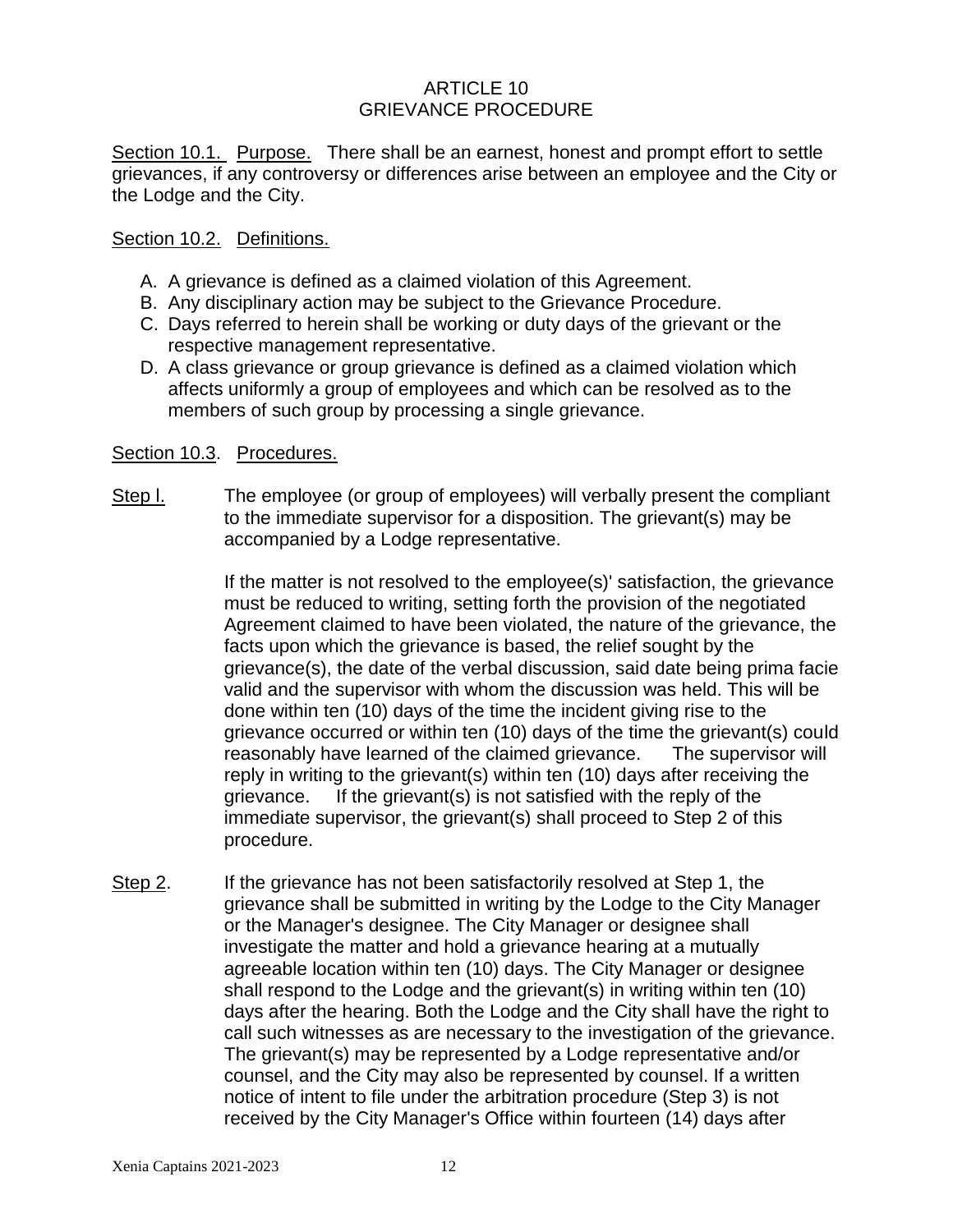receipt by the Lodge of the written reply from the City Manager the matter shall be considered satisfactorily resolved.

Step 3. Within ten (10) days of receipt of intent to file the arbitration proceedings under the grievance procedure, the City Manager and the Lodge shall by letter jointly request a panel list of seven (7) arbitrators from the Federal Mediation and Conciliation Service. The parties shall then choose an arbitrator by alternately striking names from a list until such time as one (1) name remains as the arbitrator chosen by the parties. The parties shall alternate striking the first name. A date for such arbitration shall be set as soon as possible in accordance with the wishes of the parties and the availability of the arbitrator. Any city employee called by either party shall not suffer loss of pay. The arbitrator shall reduce the award to writing and state the reasons for reaching the decision. The arbitrator shall have no power to add to, subtract from, or modify any provisions of the negotiated Agreement. The decision of the arbitrator shall be final and binding on the grievant(s), the Lodge, and the City.

> Both the Lodge and the City shall share equally in the costs for the arbitrator including the arbitrator's fees and expenses, and other necessary expenses of the arbitration procedure.

Section 10.4. Time Limits. In the event a management representative fails to reply to a grievance as set forth herein in the appropriate time, the grievant(s) may proceed to the next step. A grievant(s) who does not proceed to the next step within the appropriate time limit shall be considered to have the grievance satisfactorily resolved unless the City management shall have caused the delay by failure to respond.

It is understood that the time limits imposed in this Article may be extended at any step by mutual written consent of the parties in that step. Likewise, any step in the grievance procedure may be eliminated by mutual written consent of the City Manager and the Lodge.

Section 10.5. Selection of Procedures. An employee who wishes to appeal disciplinary action taken by management which allegedly violates this Agreement shall proceed under the Grievance Procedure contained in this Agreement. An employee will not be entitled to process an appeal with the Civil Service Commission regarding such matters.

Section 10.6. Lodge Participation. While an employee may discuss differences, controversies, or a claimed violation of the contract with the employee's immediate supervisor in an attempt to resolve the matter, no formal or written grievance may be filed or processed unless such action is approved by the Lodge or the Grievance representative as provided for heretofore and no grievance shall proceed to Arbitration without the consent of the Lodge and the assumption of the Lodge's share of the costs of arbitration.

Section 10.7. Informal Discussions. The Grievance Procedure shall in no way prevent the employee from approaching a command officer for information and/or discussion about any matter which might otherwise be initiated as a grievance.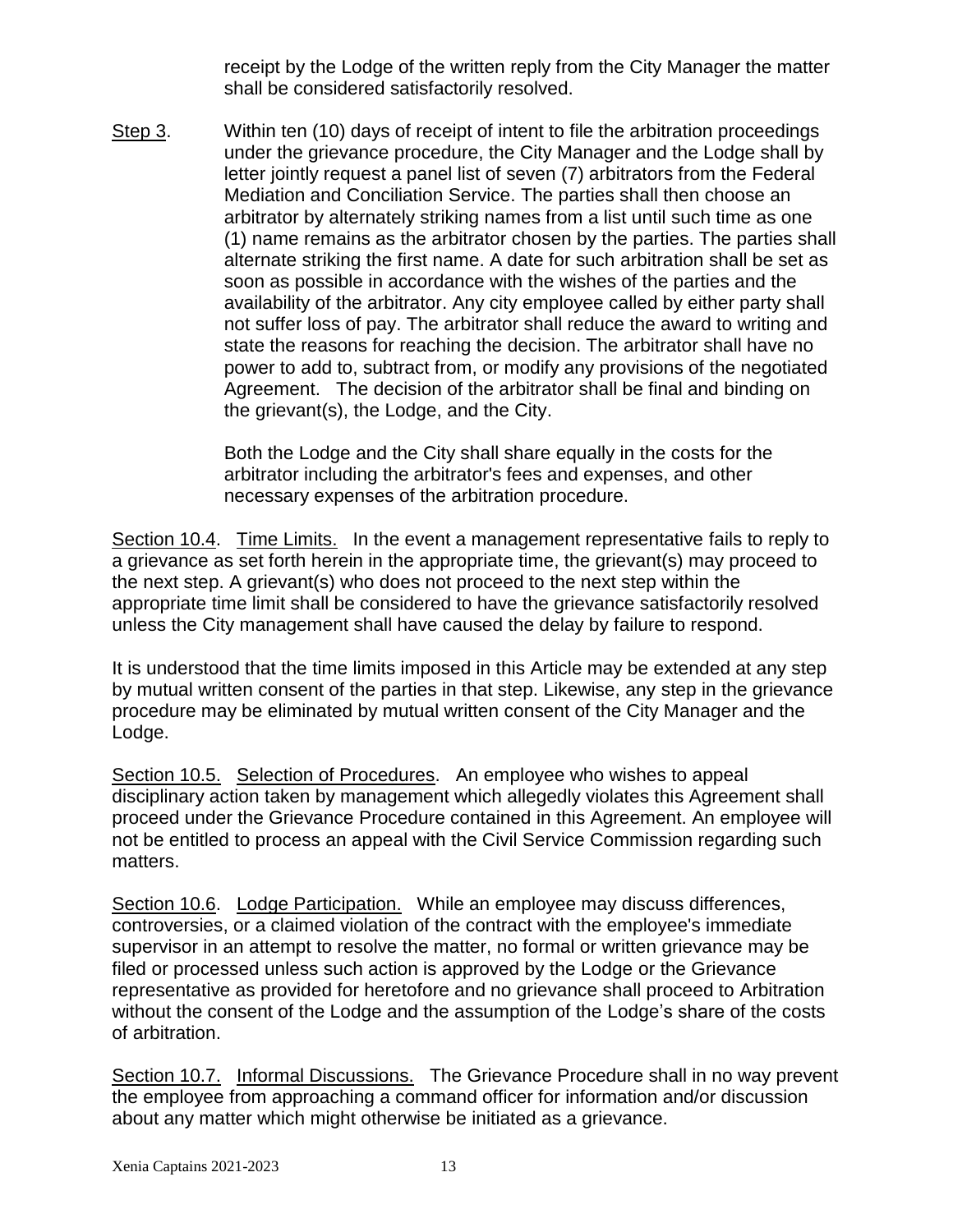### ARTICLE 11 LABOR-MANAGEMENT COMMITTEE

Section 11.1. Meetings: In the interest of sound Labor/Management relations, the Lodge and the City will meet no less than once each quarter at agreeable dates and times for the purpose of discussing those matters outlined in Section 2 below. Meetings in the first and third quarters shall be called by Management and meetings in the second and forth quarters shall be called by the Lodge. The quarterly meetings may be cancelled by the calling party if they do not have an agenda. Meetings shall be held within a reasonable time (not to exceed fourteen (14) calendar days unless mutually extended by both parties) after a request by either party, having regard for the seriousness of the issues involved. Normally, no more than two (2) employee representatives of the Lodge, three (3) representatives of the City, and one (1) nonemployee representative of the Lodge shall be permitted to attend such meetings.

Section 11.2. Agenda: The party requesting the meeting shall furnish an agenda with the request for the meeting. The Labor Council will furnish names of the Labor Council employees who will be attending. Subjects that may be discussed at these meetings shall include (but not limited to) the items listed below.

- A. Discuss the administration of this Agreement;
- B. Notify the Lodge of changes made by the City which may affect bargaining unit members;
- C. Discuss grievances, which have not been processed beyond the final step of the Grievance Procedure when such discussions are mutually agreed by the parties;
- D. Disseminate general information of interest to the parties;
- E. Give the Lodge representatives the opportunity to share the view of their members and/or make suggestions on subjects of interest to their members;
- F. Discuss ways to improve efficiency and work performance; and
- G. Consider and discuss health, safety, and training matters.

Section 11.3. Attendance: Lodge employee representatives attending Labor/Management meetings shall not suffer a loss in pay for hours spent in such meetings, if held during the employee's regular scheduled hours of work.

Section 11.4. Reports: Written responses promised by each party's representatives during meetings to items raised at meetings will be submitted to the other party's representatives who attended the meeting within fifteen (15) calendar days after a meeting, unless the parties mutually agree to a time extension. The Labor Council may submit a written report as a result of such meetings.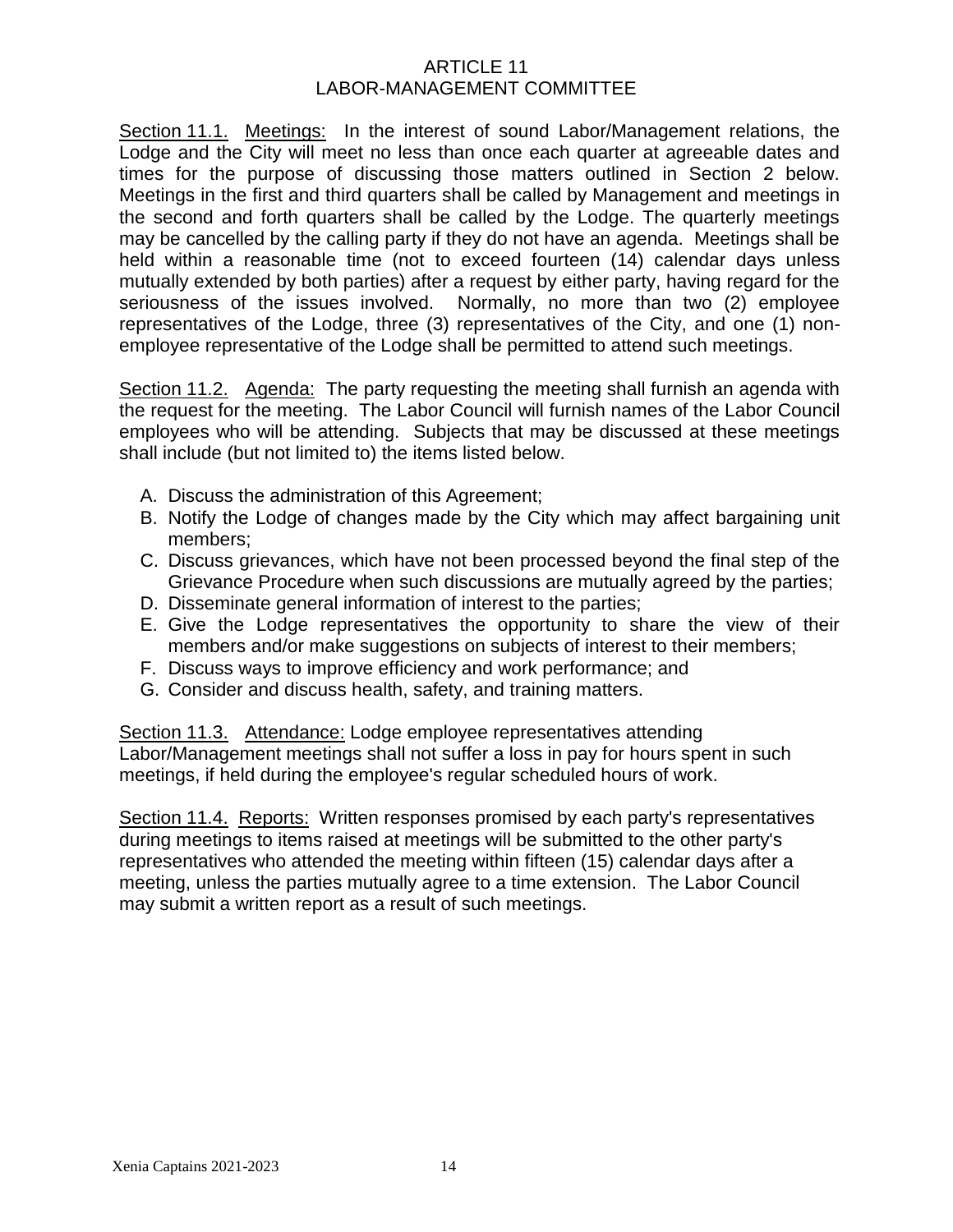# ARTICLE 12 **TRAINING**

Section 12.1. Training Reguired. All employees will attend training sessions necessary to maintain and improve skills as required by the Chief of Police unless otherwise excused by the Chief of Police or designee.

Section 12.2. Payments. Off-duty time spent in required training or instruction connected to the employee's regularly scheduled hours shall be paid at the employee's time and one-half (1 ½) rate of pay*,* for actual hours the employee is involved in the training or instruction. Employees who are required to spend time in training or instruction disconnected from their normal work schedule will be credited with a minimum of three (3) hours of work at a rate of one and one-half (1-1/2) times their normal hourly rate of pay. Employees who are required to spend more than three (3) hours in training or instruction disconnected from their normal work schedule will be paid for actual hours in training or instruction at a rate of one and one-half (1-1/2) times their normal hourly rate of pay. Such training or instruction may be accrued as compensatory time in accordance with Article 15.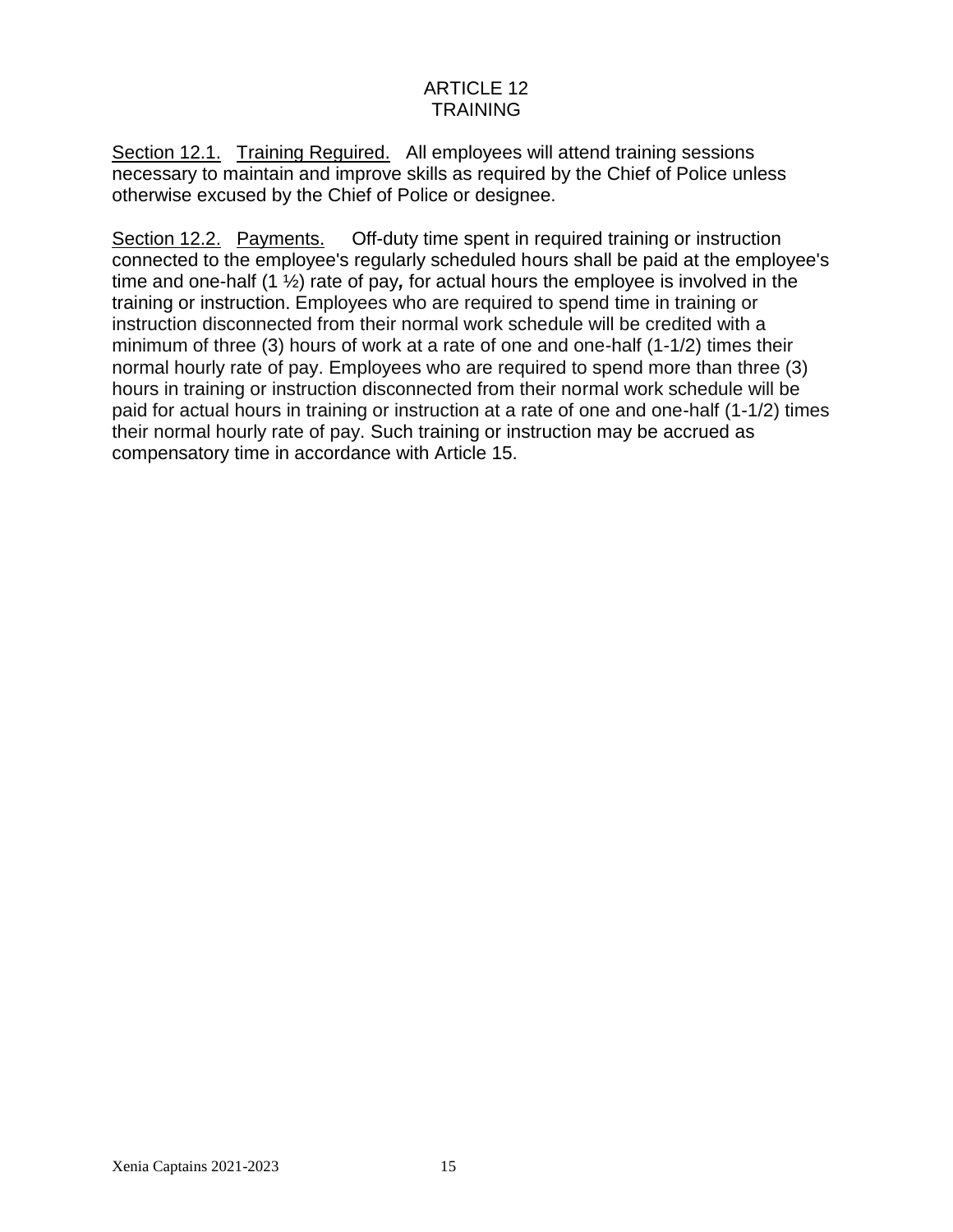# ARTICLE 13 SUBSTANCE TESTING

#### Section 13.1. Employees Tested.

A. Drug/alcohol testing may be conducted on employees post-incident or upon reasonable suspicion. (Random testing may take place when the inclusion of these bargaining unit members would make sixty percent (60%) or more of the City employees subject to random testing.)

Reasonable suspicion that an employee used or is using a controlled substance or alcohol in an unlawful or abusive manner may be based upon, but not limited to:

- 1. Observable phenomena, such as direct observation of drug or alcohol use or possession and/or the physical symptoms of being under the influence of a drug or alcohol;
- 2. A pattern of abnormal conduct or erratic behavior.
- 3. Arrest or conviction for a drug or alcohol-related offense, or the identification of an employee as the focus of a criminal investigation into illegal drug or alcohol possession, use, or trafficking;
- 4. Information provided either by reliable and credible sources and independently corroborated;
- 5. Evidence that an employee had tampered with a previous drug test, and
- 6. Facts or circumstances developed in the course of an authorized investigation of an accident or unsafe working practice.
- B. A bargaining unit employee may voluntary, even if not ordered to do so, undergo a drug and/or alcohol screening test if the employee is involved in an on duty incident or accident involving bodily injury, extensive property damage or death. Testing done under these circumstances will be treated in the same manner as if the employee had been ordered to undergo screening.

#### Section 13.2. Testing.

A. All drug screening tests shall be conducted by medical laboratories meeting the standards of the National Institute of Drug Abuse and the National Institutes of Health. No test shall be considered positive until it has been confirmed by a gas Chromatography/Mass Spectrometry full scan test or its equivalent. The procedures utilized by the Employer and testing laboratory shall include an evidentiary chain of custody control. All samples collected shall be contained in two (2) separate containers for use in the prescribed testing procedures. All procedures shall be outlined in writing and this outline shall be followed in all situations arising under this article.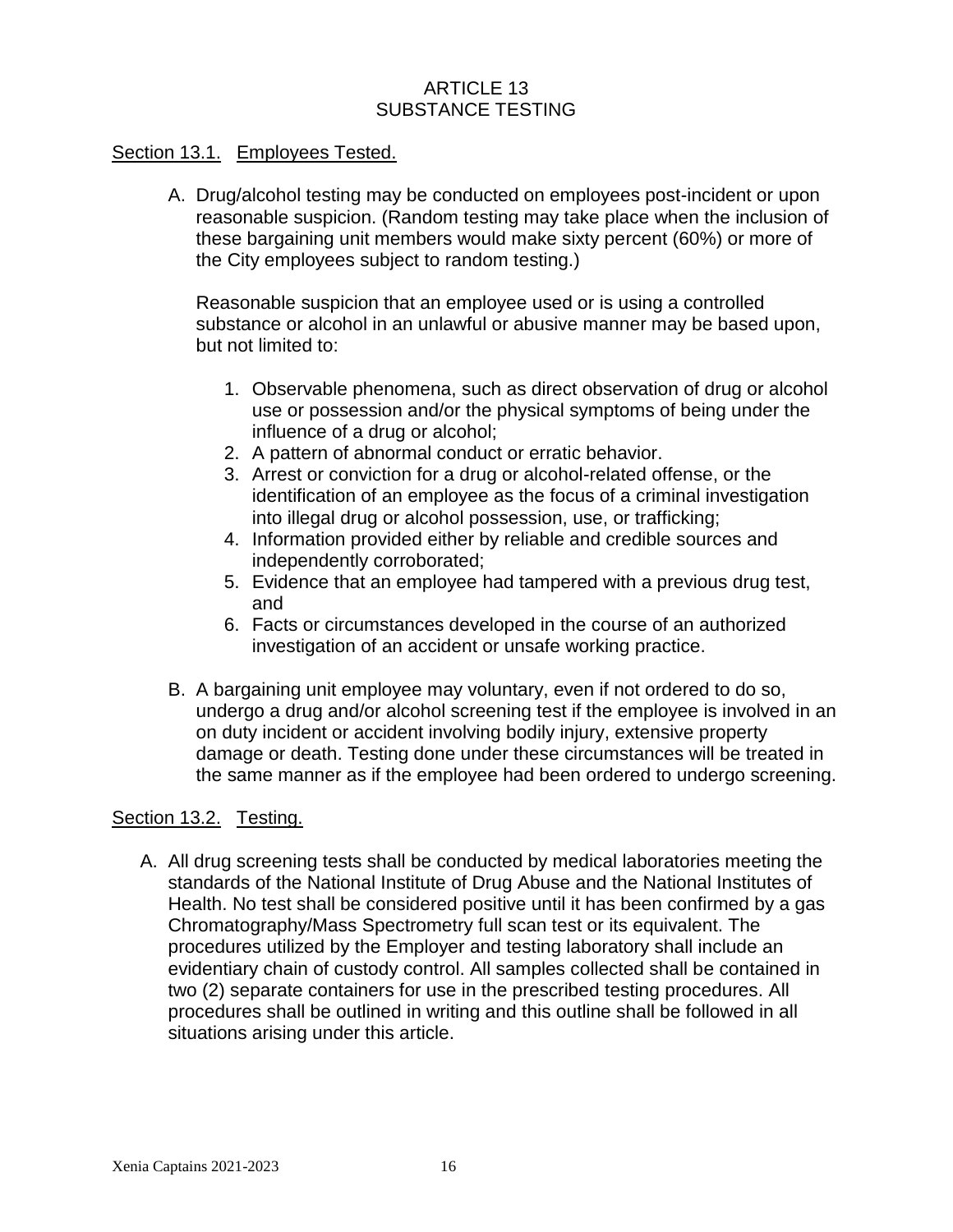B. Alcohol testing may be done in the same manner as to detect drivers operating a motor vehicle under the influence. A positive result of blood alcohol concentration of.02% or above shall entitle the Employer to proceed with sanctions as set forth in this Article.

# Section 13.3 Confirmatory Tests.

- A. If a drug screening test is positive, a confirmatory test shall be conducted utilizing a second sample of fluid from the same container collected in the manner prescribed above.
- B. In the event the second test confirms the results of the first test, the Employer may proceed with the sanctions as set forth in this Article.
- C. In the event that the second test contradicts the result of the first test, the employee shall be given the benefits of the doubt and no sanctions shall be imposed.
- D. In the event that both results are positive, the employee is entitled to have the sample in the second container tested in the manner as prescribed above. The results of these tests, whether positive or negative, shall be determinative.

#### Section 13.4. Results.

- A. The results of the testing shall be delivered to the Employer and the employee tested. An employee whose confirmatory test result is positive shall have the right to request a certified copy of the testing results in which the vendor shall affirm that the test results were obtained using the approved protocol methods. The employee shall provide a signed release for disclosure of the testing results. A representative for the bargaining unit shall have a right of access to the results upon request to the Employer, with the employee's consent. Refusal to submit to the testing provided for under this Agreement may be grounds for discipline.
- B. The Employer may suspend the employee without loss of pay before the time the confirmatory test results are complete. If the screening test and confirrnatory test are positive, the Employer may discipline the employee. The use of illicit substances, on or off duty, will ordinarily result in termination. The improper use of prescription drugs and/or alcohol may result in a lesser discipline, depending upon the relevant circumstances. Such discipline must be uniform in its application.

Section 13.5. Laboratories. A list of two (2) testing laboratories shall be maintained by the Employer. Those laboratories shall conduct any testing directed by the Employer.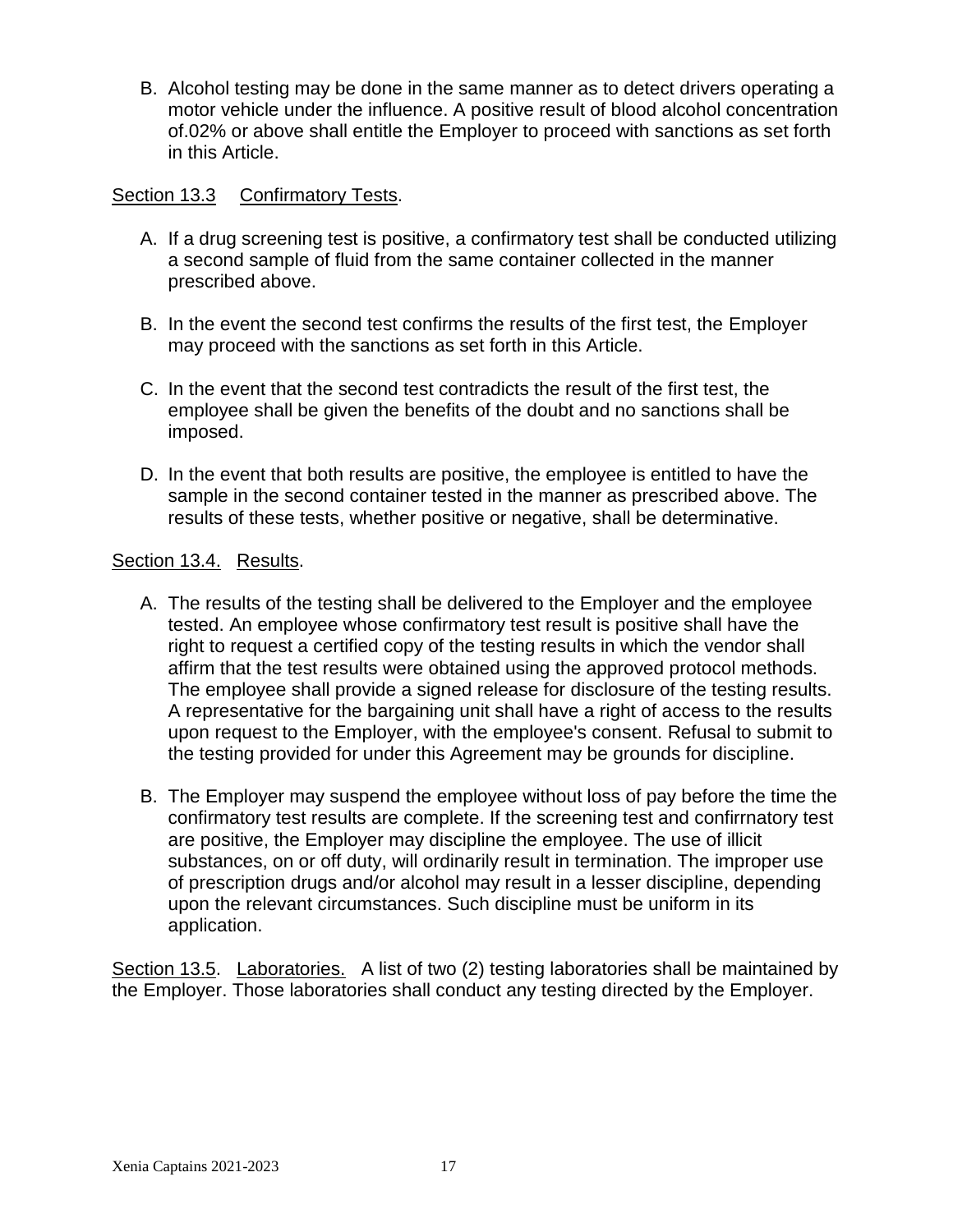### Section 13.6. Rehabilitation/Discipline.

- A. If the testing required above has produced a positive result, the Employer may take disciplinary action and/or require the employee to participate in any rehabilitation or detoxification program that is covered by the employee's health insurance. An employee who participates in a rehabilitation or detoxification program shall be allowed to use sick time, compensatory days, vacation leave and personal leave days for a period of the rehabilitation or detoxification program. If no such leave credits are available, the employee shall be placed on medical leave of absence without pay for the period of the rehabilitation or detoxification program. Upon completion of such program, and upon receiving results from a retest demonstrating that the employee is no longer abusing a controlled substance, the employee may be returned to the employee's position. Such employee may be subject to periodic retesting upon return to work for a period of one (1) year from the date of return to work. Any employee in a rehabilitation or detoxification program in accordance with this Article will not lose any seniority or benefits, should it be necessary for the employee to be placed on medical leave of absence without pay for a period not to exceed ninety (90) days.
- B. If the employee refuses to undergo rehabilitation or detoxification, or if the employee tests positive during a retesting within one {1} year after returning to work from such a program, the employee shall be subject to disciplinary action up to and including termination of employment.

Section 13.7. Testing Costs. Cost of all drug screening tests and confirmatory tests shall be borne by the Employer.

Section 13.8. Confidentiality. All tests results and actions taken under or pursuant to this Article shall be kept confidential in accordance with and subject to state and federal law.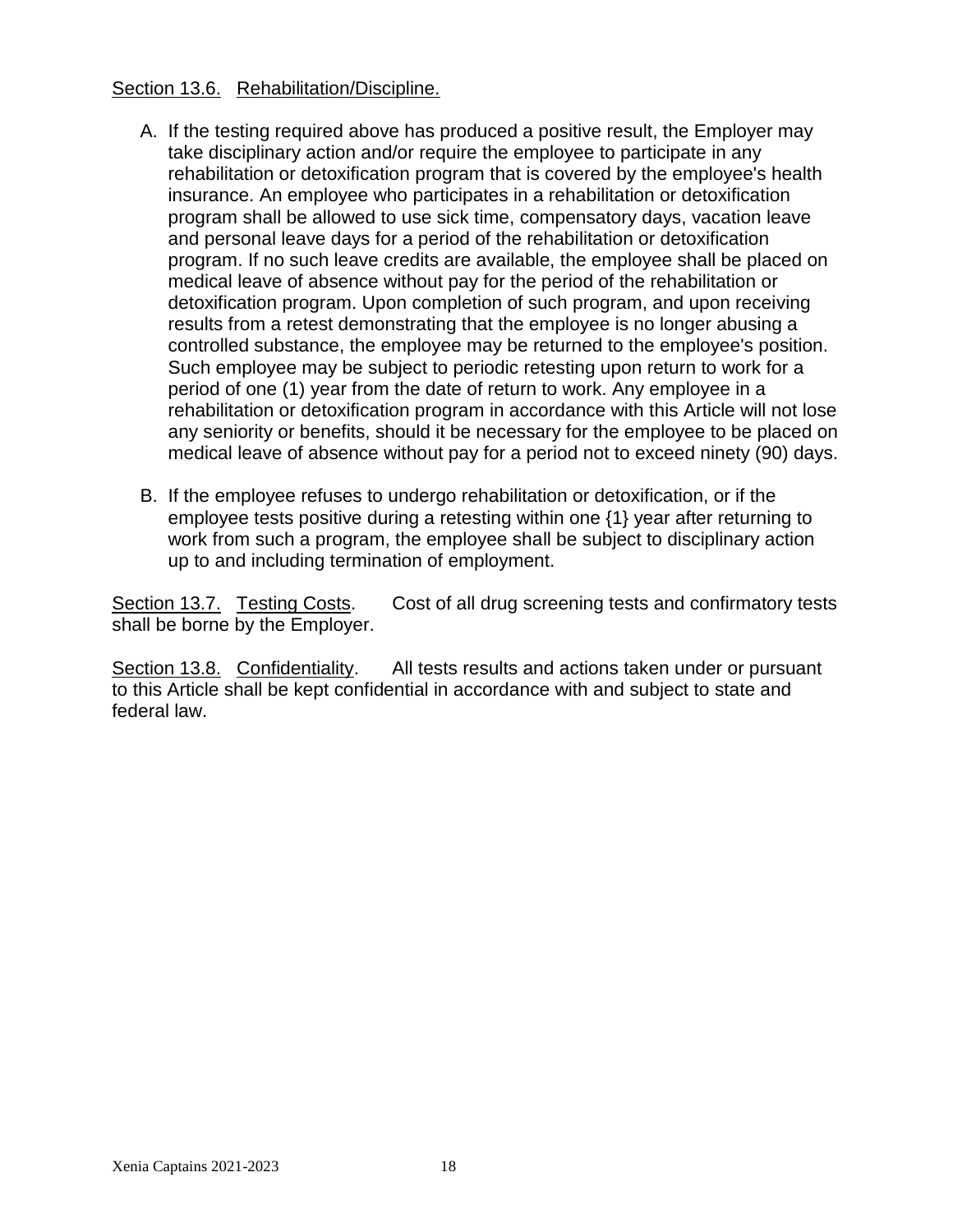# ARTICLE 14 BULLETIN BOARDS

Section 14.1. Bulletin Boards. Bulletin boards as presently provided, and as may be installed in the future by the City, may be used by the Lodge for posting notices of the following types:

- A. Recreational and social events.
- B. Elections and election results.
- C. General membership meetings and other related business.
- D. General Lodge business of interest to the members.

Section 14.2. Notices. Any bulletins or notices considered inflammatory, political or devoted to union organizing and grievance matters will not be permitted to be displayed in City offices, facilities, equipment, etc. If such inflammatory, political or organizing notices appear on said bulletin boards, they shall be removed immediately by the Lodge, and the Lodge and the City shall take proper steps to prevent recurrence of such violations.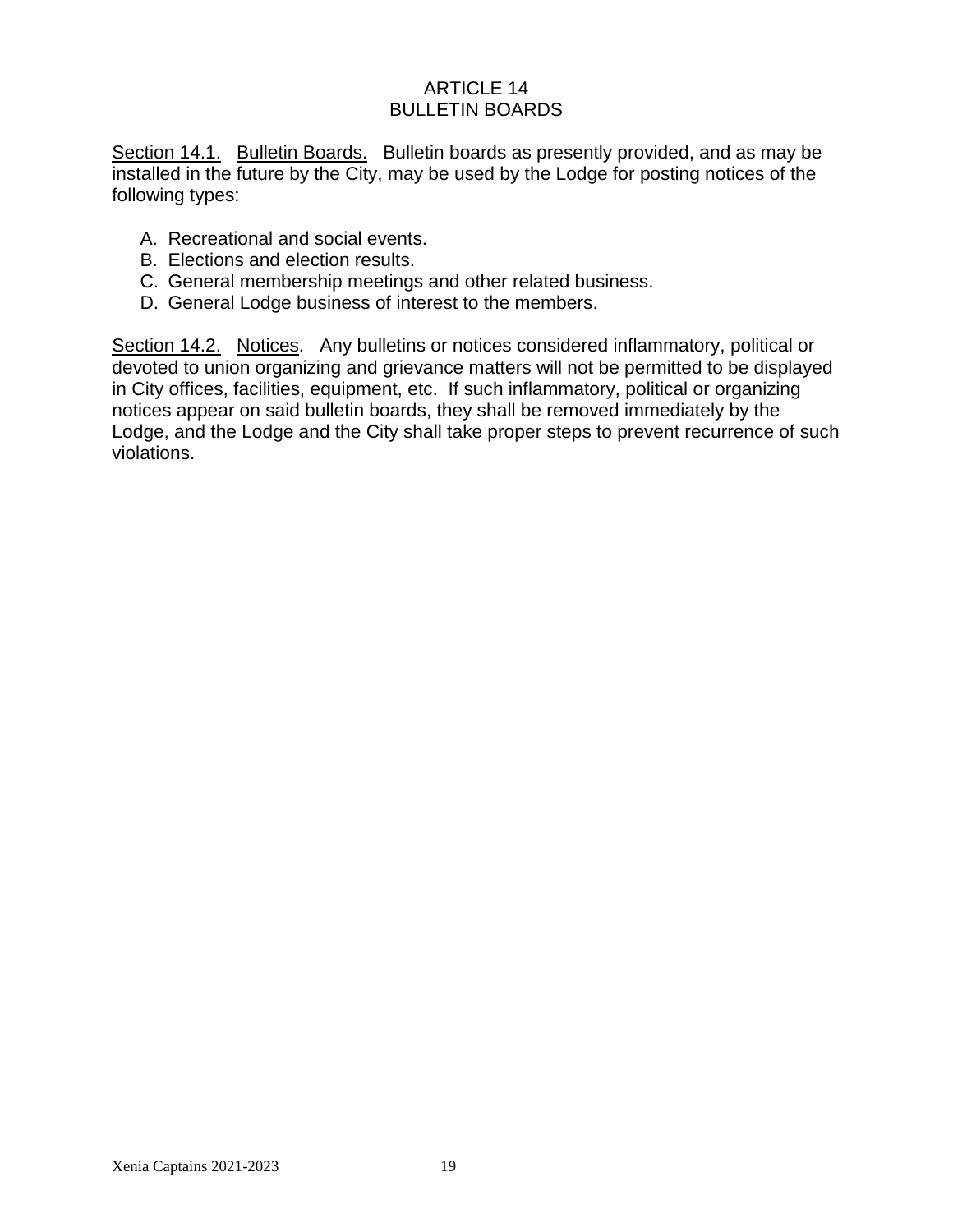# ARTICLE 15 HOURS OF EMPLOYMENT

Section 15.1. Hours of Work. Hours of work for full-time employees shall be eighty (80) hours in the fourteen (14) day period as defined in Section 15.3. Hours of work may include Saturday and Sunday working hours in the interest of public health, safety and welfare.

Section 15.2. Bi-Weekly Work Period and Compensation. The bi-weekly work period for scheduling and compensatory purposes shall be fourteen (14) days as defined in Section 15. 3. Each employee shall be paid for all regularly hours at the conclusion of the bi-weekly period in accordance with a schedule developed by the Director of Finance.

Section 15.3. Period Definitions. The bi-weekly period mentioned above is defined as a fourteen (14) day period of time commencing on a Sunday (0001 hours) and ending on a Saturday (2400 hours). A day is defined as a twenty (24) hour period commencing at 0001 hours and ending at 2400 hours. An employee's normal work day is: an eight 8 hour shift of eight (8) consecutive hours or a shift of consecutive hours as may be otherwise established by the Chief of Police in the interest of pubic health, safety and welfare.

Section 15.4. Overtime. Employees shall be compensated at a rate of one and onehalf (1  $\frac{1}{2}$ ) times their hourly rate for all hours worked (excluding sick leave hours and injury leave hours) in excess of eighty (80) in the bi-weekly period except as specified in other Articles and Sections of this Agreement. There will be no rescheduling of regularly scheduled hours within a pay period to avoid the payment of overtime unless the employee requests rescheduling and the request is approved. However, this will not prohibit temporary reassignments to a different shift for special circumstances or for scheduled training.

Vacation leave hours, holiday hours or other authorized leave hours (excluding sick leave and injury leave hours) shall be included in the total of hours worked to determine overtime hours, but in no event shall an employee pyramid overtime.

Section 15.5. Compensatory Time (COMP-TIME). If an employee elects to take time off regularly scheduled hours in lieu of payment for any time compensable as overtime as defined in Section 15.4, such time off shall be granted by the Chief at a rate of one and one-half (1-1/2) hours off for every hour worked.

When an employee elects to take compensatory time off, such time off shall be granted by the Chief at a time mutually convenient to the employee and the Chief or the Chiefs' designee.

Each employee shall be allowed to accumulate up to a total of one hundred eighty (180) hours compensable time. Hours shall be accrued at a rate of one and one-half (1-1/2) hours for every hour worked.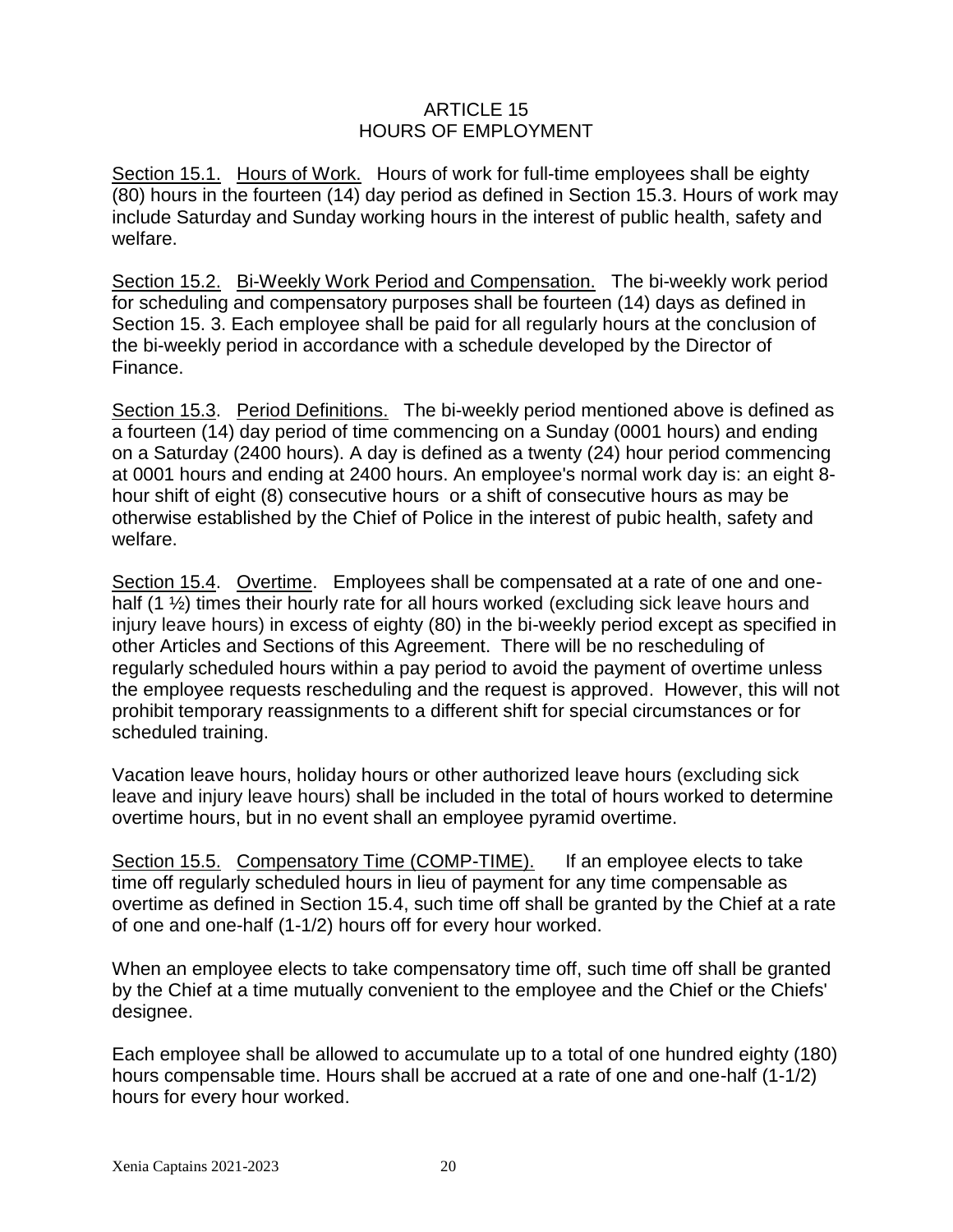Accumulated but unused compensable time shall be paid out between November 1 and Thanksgiving, as determined by the Finance Director, at the employee's regular hourly rate of pay. Overtime hours converted shall be limited to one hundred (100) hours of overtime (one hundred fifty (150) compensatory time) in a calendar year. Once the one hundred (100) hour limit is reached all overtime in a calendar year will be paid as overtime. The employee may carry over forty (40) hours of compensable time from one year to the next.

Employees may choose to convert the overtime portion of holiday pay to compensatory time for holidays actually worked. It is the employee's responsibility to request the conversion in a timely manner.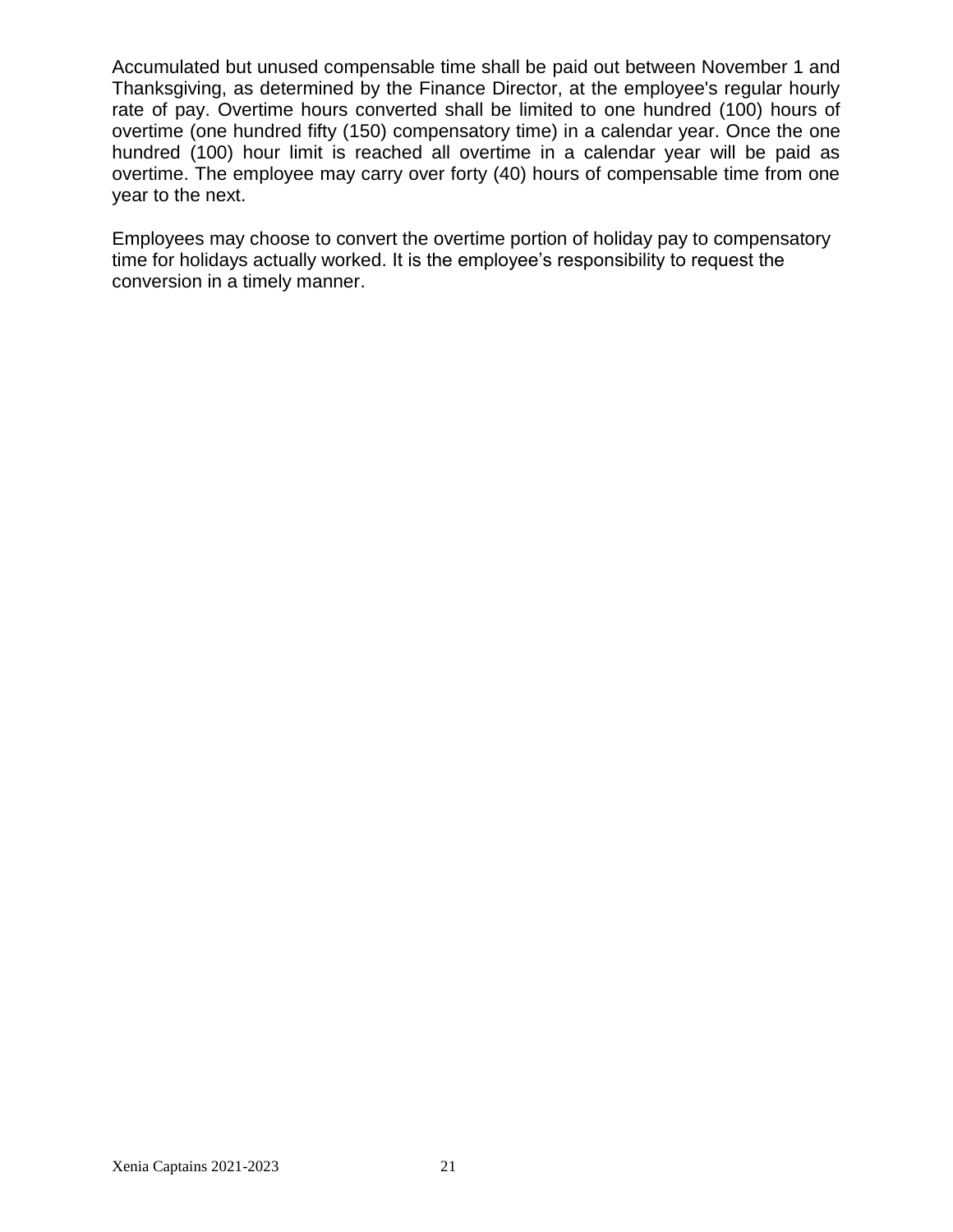Section 16.1 Pay Plan.

| Beginning March 21, 2021 through March 19, 2022 (2.5%): |               |               |               |
|---------------------------------------------------------|---------------|---------------|---------------|
|                                                         | <b>STEP A</b> | <b>STEP B</b> | <b>STEP C</b> |
| <b>HOURLY</b>                                           | \$44.02       | \$45.83       | \$47.58       |
| <b>YEARLY</b>                                           | \$91,561.60   | \$95,326.40   | \$98,966.40   |

# *Beginning March 20, 2022 through March 18, 2023 (2.25%):*

|               | <b>STEP A</b>             | <b>STEP B</b> | <b>STEP C</b> |
|---------------|---------------------------|---------------|---------------|
| <b>HOURLY</b> | \$45.01                   | \$46.86       | \$48.65       |
|               | <b>YEARLY</b> \$93,620.80 | \$97,468.80   | \$101,192.00  |

| Beginning March 19, 2023 through September 16, 2023 (2.25%): |               |               |              |  |
|--------------------------------------------------------------|---------------|---------------|--------------|--|
|                                                              | <b>STEP A</b> | <b>STEP B</b> | STEP C       |  |
| <b>HOURLY</b>                                                | \$46.02       | \$47.91       | \$49.74      |  |
| <b>YEARLY</b>                                                | \$95,721.60   | \$99,652.80   | \$103,459.20 |  |

The yearly amounts set forth in the pay schedule are based on twenty-six (26) bi-weekly periods per annum and are for information only. Pay will be based on the hourly rate.

Employees will receive a one-time \$1200.00 lump sum payment on March 26, 2021.

Section 16.2. Pay Steps.

- A. The "A" Step shall be starting rate for Captains.
- B. A Captain shall be advanced to the "B" Step on the first day following completion of one (1) year in Step "A".
- C. A Captain shall be advanced to the "C" Step on the first day following completing of one (1) year in Step "B".

Section 16.3. Officer-in-Charge. Any Employee who has been assigned to serve as acting Chief of Police shall be paid an additional five percent (5%) above his/her current hourly rate for all hours worked.

Section 16.4. Professional Development and Performance Incentives In order to promote the Xenia Police Divisions desire to have command staff that has a well rounded education, specialized command training in the Law Enforcement field, and is goal oriented, the following incentives are offered to Captains within the police division. Captains appointed after September 1, 2009, are eligible to receive this incentive after completing their one (1) year probationary period.

Tier I Requirements: An Associate's degree in a job-related field and the completion of one (1) of the following command staff programs; The FBI Academy, Northwestern Univeristy's Staff and Command School, The Ohio State University Public Safety Leadership Academy, or Southern Policing Institutes Command School.

The incentive for meeting Tier I requirements is a three percent (3%) plus rating added to the base salary.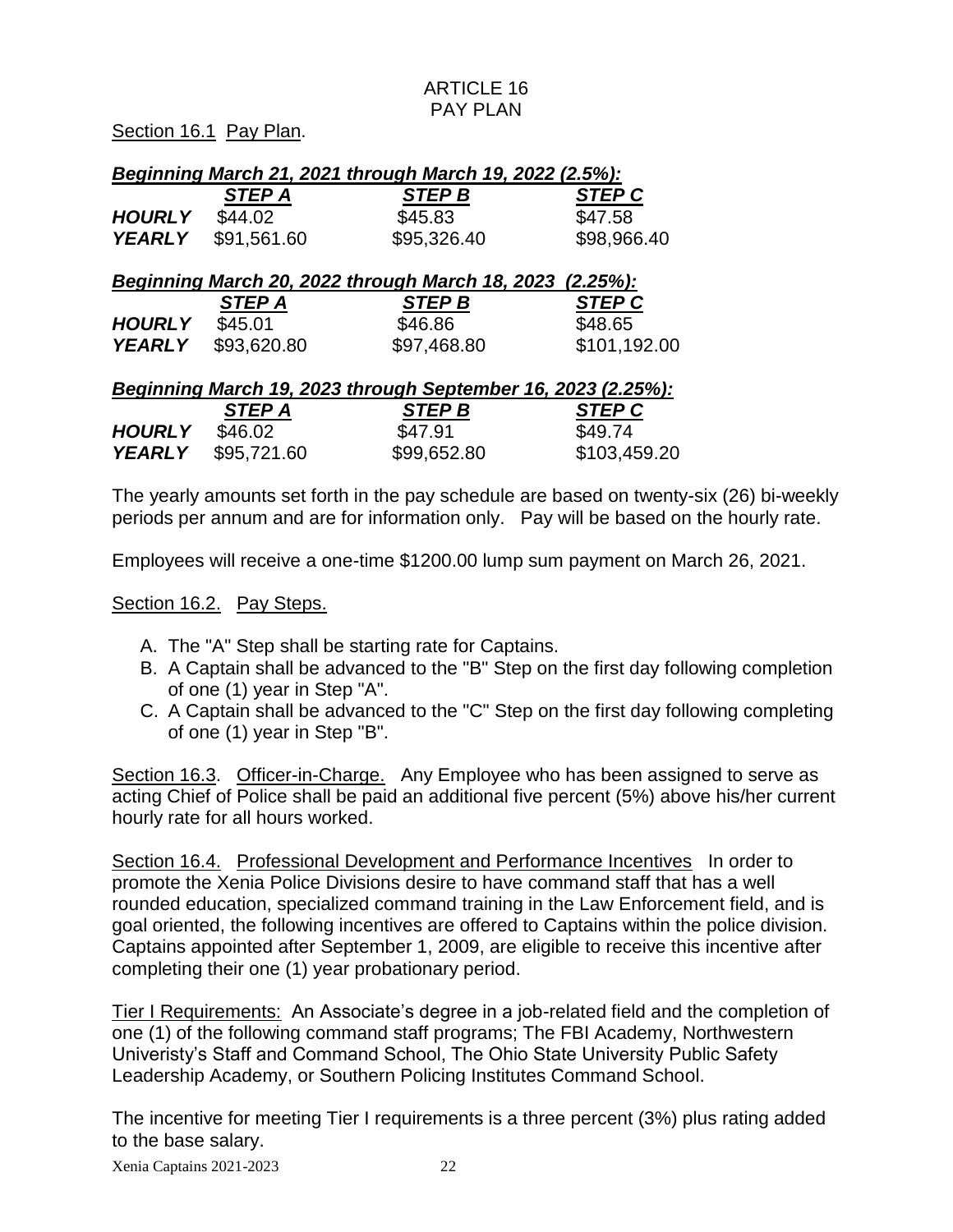Tier II Requirements: A Bachelor's degree and one (1) of the command schools listed above or An Associate's degree in a job-related field and two (2) of the command schools listed above.

The incentive for meeting Tier II requirments is a five percent (5%) plus rating added to the base salary.

For the remainder of the contract Captains may qualify for either Tier but not both based on their eligibility.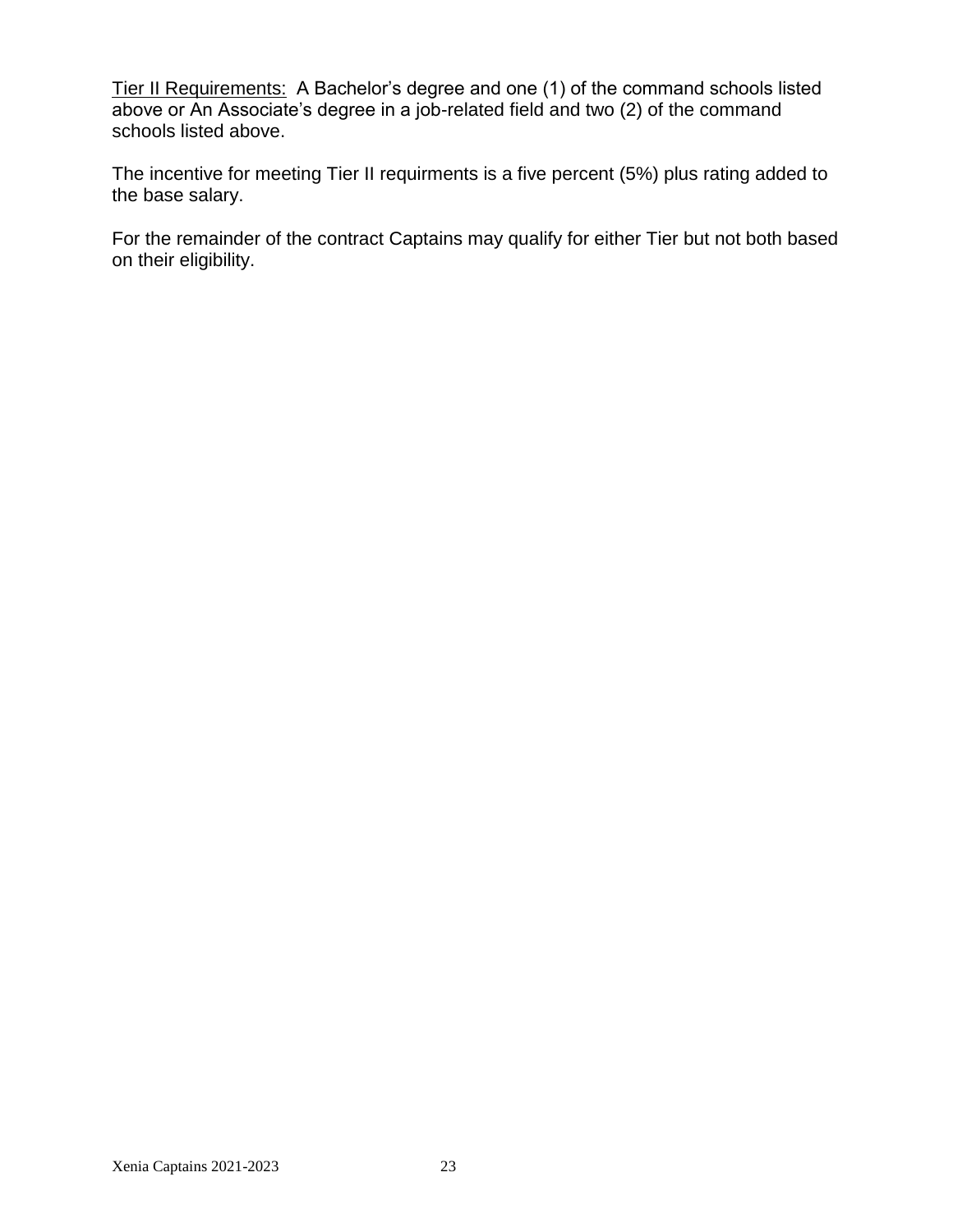# ARTICLE 17 CALL-IN TIME AND PAY

Section 17.1. Call-in Time. Call-in time is defined as time for work assigned and /or approveed by the Chief of Police or the Chief's designated representative, and performed by an employee at a time disconnected from the empolyee's prescheduled hours of work. Call-in time is not extra time at the beginning or end of the normal or prescribed hours of work.

#### Section 17.2. Call-in Pay.

- a. An employee may accommodate call-in time by flexing their schedule. An employee who is called in and arrives at work will be credited with a minimum of three (3) hours of work. An employee who is called in and works more than three (3) hours will be paid for actual hours worked.
- b. An employee required to handle a work-related matter where their physical presence is not needed will be credited with a minimum of one (1) hour of work or actual hours, whichever is greater.
- c. When a captain is called in, travel to and from work will not be compensable unless the captain is engaged in work activity as defined by the FLSA.
- d. In the event a call-in is canceled before the captain arrives at work, the captain will be credited with thirty (30) minutes of work as long as the captain acknowledged the call-in before the cancellation.

Captains will be compensated for call-in time at their regular hourly rate until their total number of hours worked exceeds eighty (80) in a pay period. Captains will be paid at a rate of one and one-half  $(1 \frac{1}{2})$  times their regular hourly rate for hours worked in excess of eighty (80) hours in a pay period.

The total of hours worked will be calculated in accordance with Article 15, Hours of Employment and Overtime. All call-in time is subject to review by the Chief of Police.

Section 17.3. Eligiblility. An employee will be compensated for call-in pay provided the employee has worked or is in a paid leave status for all regularly scheduled hours by the end of the work period. An employee called in who has not worked all regularly scheduled hours by the end of the work period will be compensated for call-in time at the employees regular pay rate for actual hours worked until the sum of hours equal the regularly scheduled hours. When an employee achieves the sum of hours worked equal to the regualr hours normally worked, all call-in time will be compensated for in accordance with Section 17.2 of this article.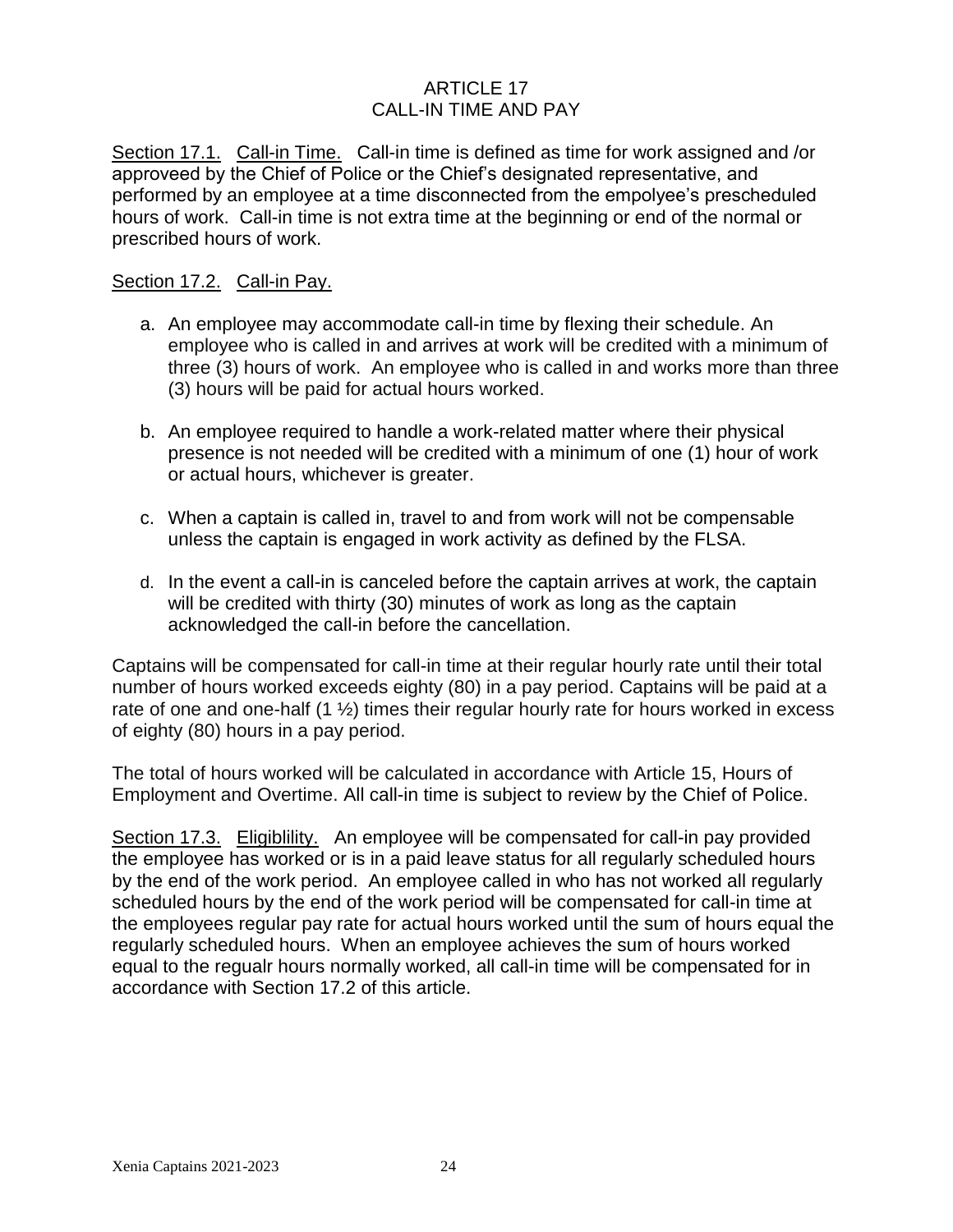# ARTICLE 18 COURT TIME

Section 18.1. Required Appearance. All employees who are required to appear in court for criminal proceedings or administrative hearings such as Liquor Violations for License Suspensions, when off duty, shall be credited with compensatory time for the actual time that they are required to be in court. In no event will an employee receive less than three (3) hours at time and one-half. Employees may elect to flex their schedules in lieu of accruing compensatory time.

Section 18.2. Civil Matters. When the appearance of an employee in a civil action is at the request of the City or on behalf of the City in a matter in which the City is directly interested, or the testimony arises out of and is directly related to the performance of the employee's official duties, the employee, if on duty, shall be released from duty without loss of pay. If the employee, in such a case, is not on duty, the employee shall be credited for the time actually required to be at court, according to Section 18.1 above.

Section 18.3. Witness Fees. Employees given compensatory time for attendance at court hearings or administrative hearings will be expected to collect witness fees for such appearances and shall remit such witness fees to the City. The employee, to retain the witness fee and waive the compensatory time payment may exercise the option.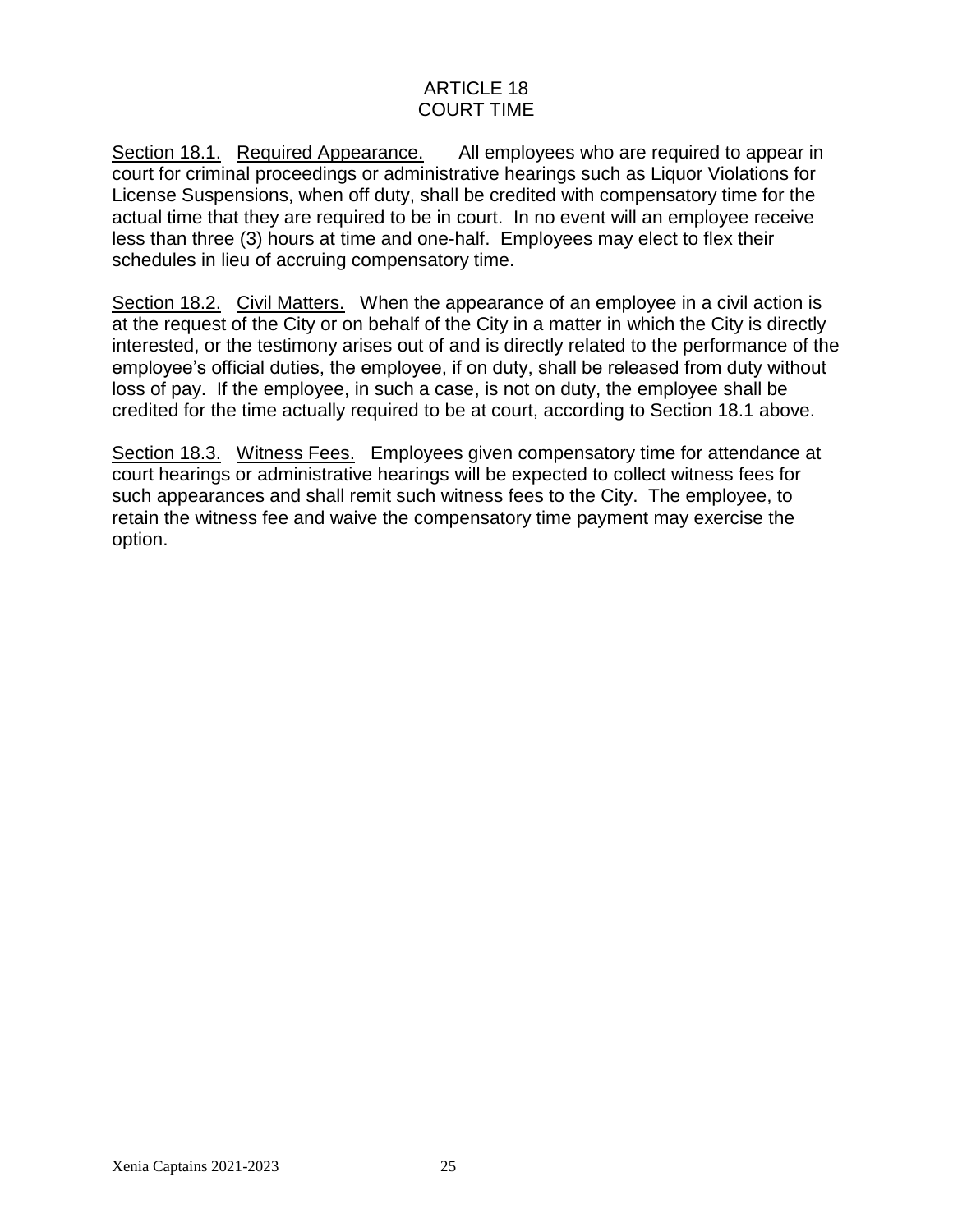# ARTICLE 19 **HOLIDAYS**

Section 19.1. Designated Holidays. The following days are designated as paid holidays for all employees:

- A. The first day of January, known as NEW YEAR'S DAY.
- B. The fourth day of July, known as INDEPENDENCE DAY.
- C. The fourth Thursday in November, known as THANKSGIVING DAY.
- D. The twenty-fifth day of December, known as CHRISTMAS DAY.

Section 19.2. Holiday Pay. An employee will receive compensation for the holiday at the employee's normal rate of pay times the normally scheduled hours. When an employee is scheduled to be off on the holiday, the employee will receive an additional days pay at the normal rate of pay.

Section 19.3. Payment for Working Holidays. Employees who work on the holiday will accrue compensatory time for actual hours worked in addition to compensation for the holiday as specified in Section 19.2 above unless the employee eligible for holiday pay. An employee deemed not eligible for holiday pay will be compensated for actual hours worked times the employee's normal rate of pay for work done on the holiday.

Section 19.4. Eligibility. In order for an employee to be eligible to receive holiday pay, the employee must work or must be in paid leave status the regularly scheduled day before and the regularly scheduled day after the holiday.

Section 19.5. Use of Approved Leave on the Holiday. If an employee is scheduled to work on a holiday and is unable to work due to illness, the employee shall be compensated for the holiday at the employee's normal rate of pay times the normal scheduled hours and not be charged with or compensated for sick leave hours. An employee who uses vacation leave or compensatory time on a holiday shall be paid for vacation leave or compensatory time in addition to holiday pay. An employee who is injured in the line of duty will be compensated for the holiday at the employees normal rate of pay times the normally scheduled hours and not be charged with or compensated for injury leave hours.

Section 19.6. Management Determination. The Chief of Police shall determine which employees shall work on the holidays, consistent with other portions of this Agreement.

Section 19.7. Personal Days. On January  $1<sup>st</sup>$  of each year employees shall be credited with ten (10) personal days equivalent to eighty (80) hours. Personal days must be used the calendar year they are earned. Time off as personal days are subject to the approval of the Chief and may be taken in the same manner as compensatory time or casual vacation days.

The following previously recognized holidays will be converted to personal days effective March 2021:

Xenia Captains 2021-2023 26 1. The third Monday in January, known as MARTIN LUTHER KING DAY.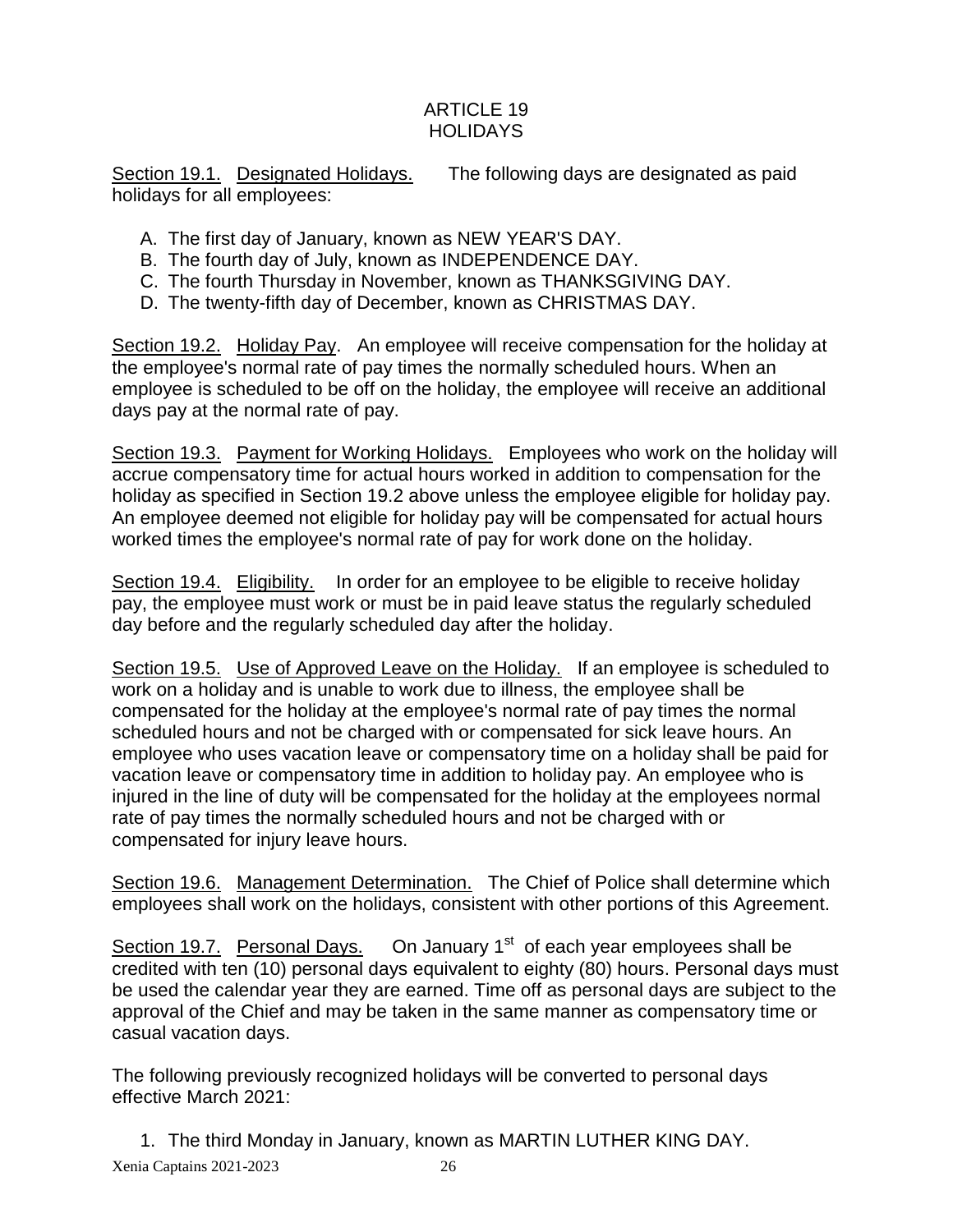- 2. The last Monday in May, known as DECORATION OR MEMORIAL DAY
- 3. The first Monday in September, known as LABOR DAY.
- 4. The eleventh day of November known as VETERAN' S DAY.
- 5. The fourth Friday in November, known as the DAY AFTER THANKSGIVING DAY.

**On January 1, 2021 employees shall receive three (3) additional personal days, for a total of 24 additional hours for calendar year 2021 only. The additional personal days must be used in accordance with the terms and conditions oulined in this section. The additional personal days is a one-time benefit for the extension of this contract.**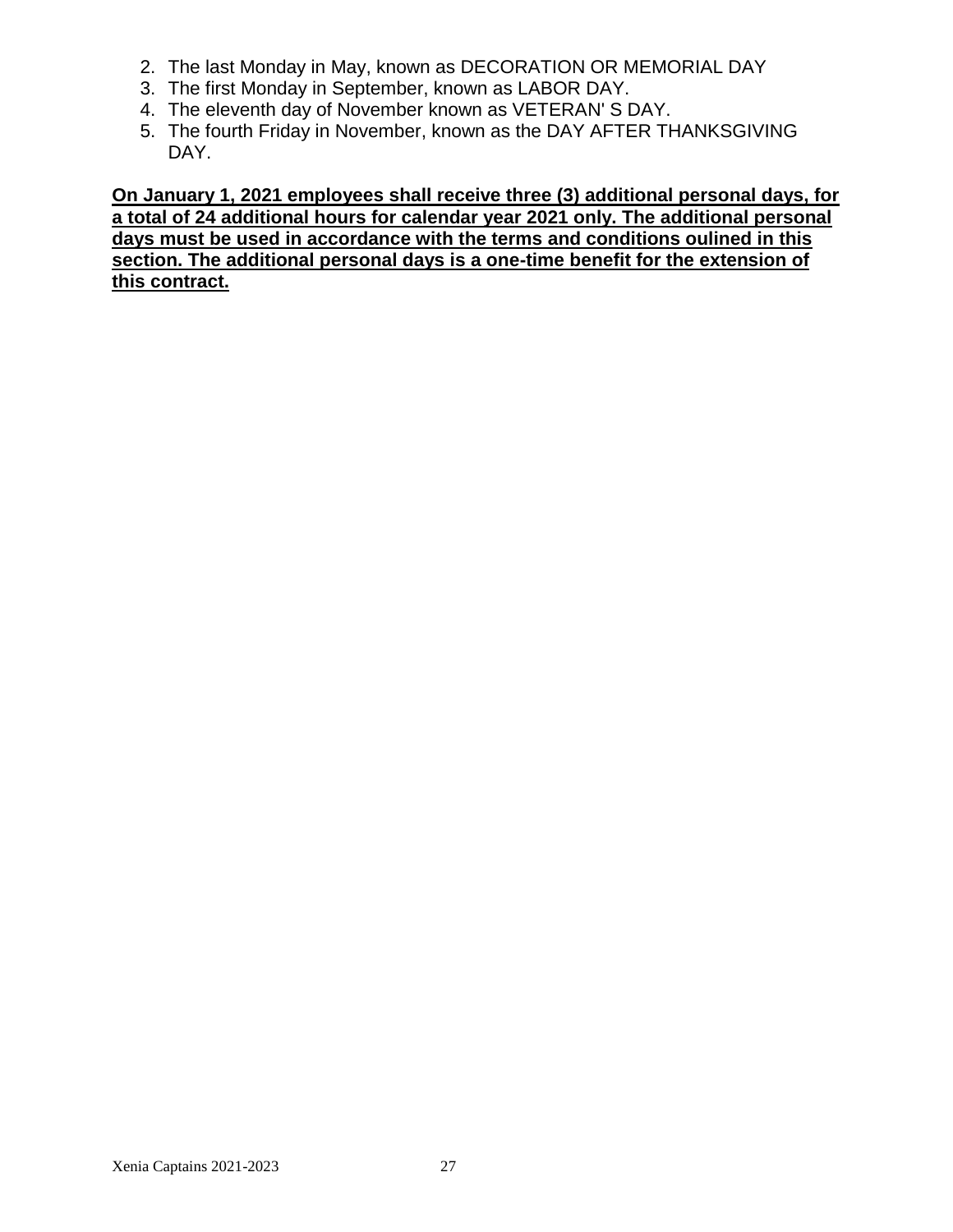# ARTICLE 20 VACATION

Section 20.1. Rates of Accrual. Each full time employee shall accrue vacation at the hourly accrual rate set forth below for actual regular hours worked or while on a paid leave status. Employees on leave of absence without pay, other unpaid status or on layoff from the City shall not accrue vacation hours during the period of such absence.

| <b>LENGTH OF SERVICE</b> | <b>HOURLY</b> | <b>AVERAGE ANNUAL</b> | <b>MAXIMUM</b>      |
|--------------------------|---------------|-----------------------|---------------------|
|                          | <b>ANNUAL</b> | <b>DAYS OF</b>        | <b>ACCUMULATION</b> |
|                          | <b>RATE</b>   | <b>VACATION</b>       |                     |
| Less than 5 complete     | 0.04616       | 12 days               | 240                 |
| years of service         |               |                       |                     |
| Over 5 but less than 10  | 0.05769       | 15 days               | 240                 |
| complete years of        |               |                       |                     |
| service                  |               |                       |                     |
| Over 10 but less than    | 0.06924       | 18 days               | 240                 |
| 15 complete years of     |               |                       |                     |
| service                  |               |                       |                     |
| Over 15 but less than    | 0.08076       | 21 days               | 240                 |
| 20 complete years of     |               |                       |                     |
| service                  |               |                       |                     |
| Over 20 complete         | 0.09231       | 24 days               | 360                 |
| years of service         |               |                       |                     |

The Average Annual Days Vacation employees accrue are based on the hourly rate times 2,080 (average hours employees are scheduled to work) and are listed for information only.

Section 20.2. Effect of Holidays. In the event a holiday occurs during an employee's vacation, the employee has the option to:

- A. Be compensated for the holiday and vacation time and charged vacation hours, or
- B. Be compensated for the holiday only and not be charged with or compensated for vacation hours.

If the holiday occurs on a day that the employee is regularly scheduled to work and the employee receives the day off, as determined by the City, vacation hours may not be used on that day, nor will additional compensation be granted.

Section 20.3. Call-in During Vacation. If an employee is called in to work while on vacation, the employee shall have the choice, in writing, of the following options.

- A. The employee shall be paid at straight time and not be charged a day of vacation, or
- B. The employee shall be credited with compensatory time and be charged with a day of vacation.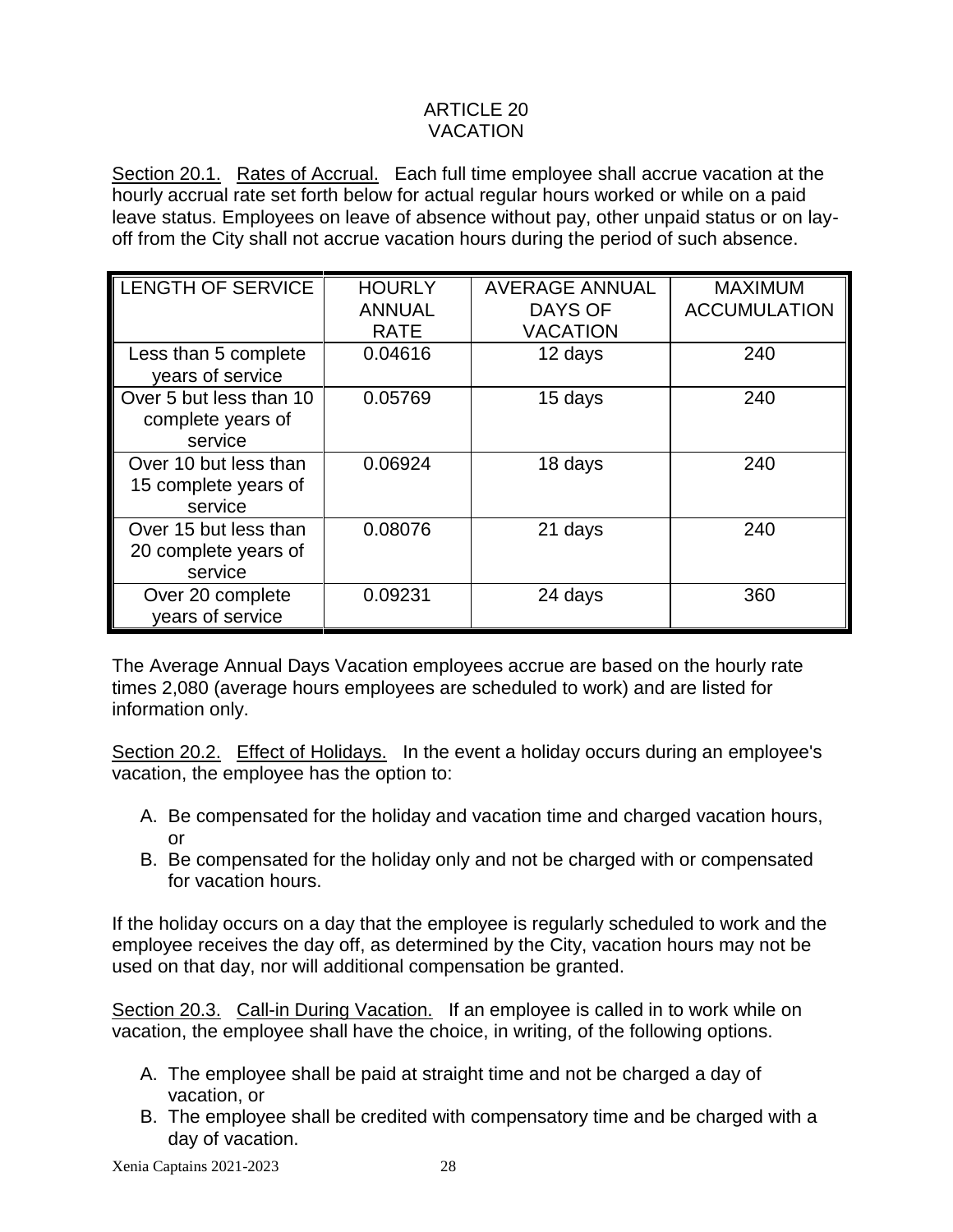Employees shall not be called from vacation unless an emergency exists or available manpower falls below a safe level for the Police Division to properly function.

Section 20.4. Compensation upon Separation. Upon separation from the City's service an employee shall be entitled to compensation for earned but unused vacation leave to the employee's credit at the time of separation. Computation of pay for unused vacation shall be based on the hourly rate (as shown in the pay plan) times accrued but unused vacation hours.

Death, either on duty on off duty, is considered as a separation from service, and compensation for accrued and unused vacation hours as identified in this Article will be paid according to law.

Section 20.5. Vacation Scheduling. Vacation leave shall be used in accordance with the work scheduled in effect in the Division and upon approval of the Chief of Police.

Vacation leave must be scheduled sufficiently ahead of time on in order to provide management sufficient time to arrange the work scheduled.

Whenever two or more employees wish to take vacations and the work schedule of the Division is such that not all can take it at the same time, seniority shall be the determining factor in deciding who shall take vacation.

Length of advance notice required and limitation of numbers of individuals on simultaneous leave shall be at the discretion of Management in line with scheduling difficulties. Once vacation time has been scheduled, no bumping of said vacation time shall take place on the basis of seniority from the date of schedule.

Section 20.6. Advance Payment. Employees, upon proper request, may receive vacation pay in advance of the vacation period. The request for vacation pay shall be submitted to the Finance Director, in writing, at least one week ahead of the next scheduled pay, at which time the employee expects to receive the advanced vacation pay.

Section 20.7. Prior Public Service Employment Credit. Employees are entitled to receive prior public service employment service credits as follows:

A full-time employee shall accumulate vacation time using prior public service with the State of Ohio or a political subdivision thereof for the six-year period preceding employment with the City. Each employee shall, within sixty (60) days of employment, furnish the Director of Finance with certification of such public service to receive prior public service employment credit.

For employees hired on or after May 24, 2018:

a. An employee is entitled to have prior public service with the State of Ohio or a political subdivision thereof, or armed forces, for the six-year period immediately preceding his or her employment with the City, used for the purpose of computing the employee's vacation accrual rate.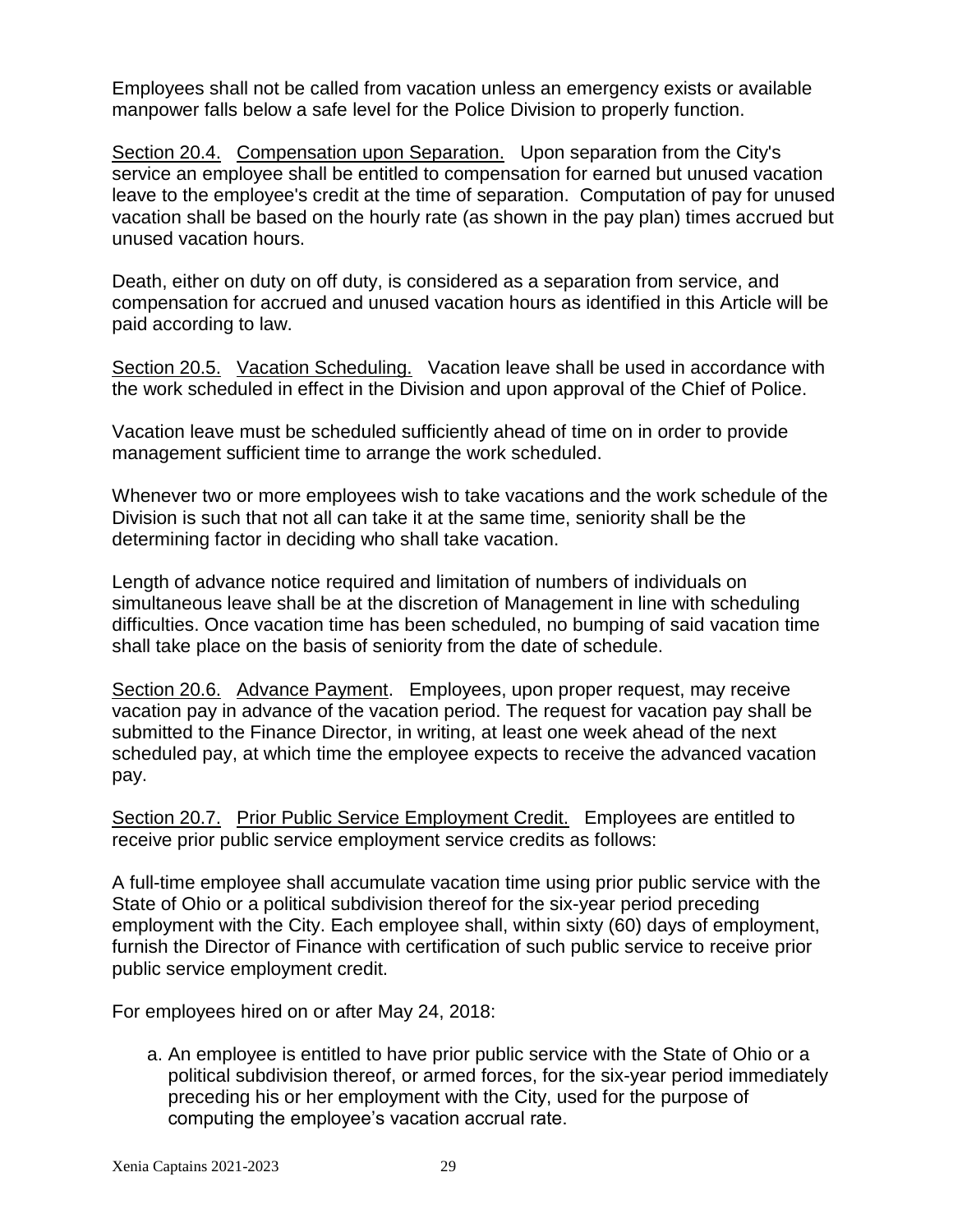- b. "Political Subdivision" is defined as an Ohio city, county, township or special district which pays into either the OPERS or OP&F pension systems.
- c. "Armed forces" are defined as active duty served, including active reserve, with the Coast Guard, Army, Marines, Navy or Air force.
- d. Other entities not specifically referenced will not be considered for prior public service credit.
- e. An employee who has received or is receiving retirement benefits in accordance with the provisions of any retirement plan offered by the State of Ohio (a reemployed retiree) will not have any prior public service included in the calculation for the purpose of determining vacation accrual benefits.
- f. It is the responsibility of the employee to provide documentation from prior employers and/or the applicable pension plan verifying prior service within ninety (90) days from his/her full-time date of employment with the City. Requests for prior service credit received after the  $90<sup>th</sup>$  day of full-time employment must be approved by the appropriate appointed official.

The City agrees to recognize prior service in the "Armed forces" as defined above for eligible employees hired prior to May 24, 2018 for future vacation accrual purposes only. Retroactive vacation accruals will not be provided.

Section 20.8. Effect of City Lay-Off. An employee who is laid off and returns to work in accordance with the lay-off policy as adopted and as amended by the Civil Service Commission, shall be credited with years and months of full-time service employed by the City prior to the lay-off, as a credit toward length of service in Section 1 of this Article.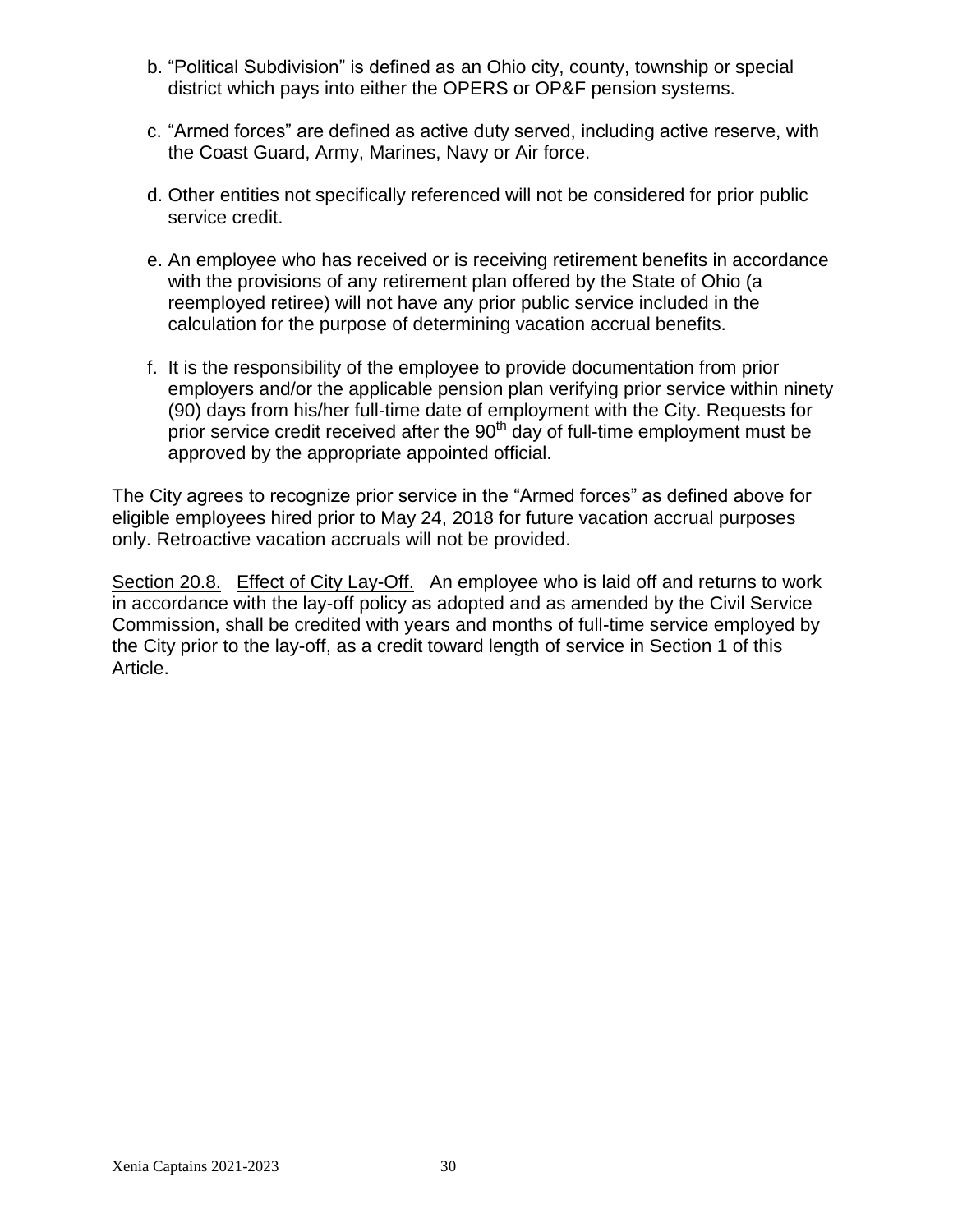# ARTICLE 21 UNIFORM ALLOWANCE

Section 21.1. Initial Uniform Allowance. Employees shall be issued a full allotment of uniforms and equipment at their initial appointment. Such full allotment shall be as recommended by the Police Chief and approved by the City Manager.

Section 21.2. Uniform Allowance. After the initial allotment of uniforms and equipment, each employee who has one (1) year's continuous service shall be allotted the following amounts for uniforms or equipment that may be for newly authorized, worn, damaged, or otherwise unusable in the respective years:

All captains will be provided with an annual stipend totaling \$1,000.00. The annual stipend will be provided as a taxable payment to each employee on or before January 31 each year. In addition, the City will pay for required uniform patches, jewelry and embroidery. It is expected that this compensation will be used at the discretion of the employee for the purpose of acquiring necessary uniform, clothing and equipment; consequently, it is each employee's responsibility to have the necessary gear for the work environment at the beginning of his/her shift, and there will be no exceptions.

Section 21.3. Authorized Use of Uniforms. Uniforms provided by the City shall not be worn at any time other than actual employment or employment approved by the Chief of Police for traveling to and from such work.

Section 21.4. Maintenance. Each uniform provided for employees shall be kept clean and in good repair by the employee. Rented uniforms shall be kept clean by the renting agency; however, the employee shall make sure that it is available to the agency for cleaning.

Section 21.5. Purchase or Rental. Uniforms shall be purchased or may be rented where the best price advantages can be obtained consistent with the quality and uniformity required within the Division.

Section 21.6. Damages - Advance Payment. If, an employee damages an item (or items) of the employees uniform while performing work related duties and does not have enough allotment to cover the replacement, the employee may have an advance in the allotment, upon approval of the City Manager.

Section 21.7. Transfer Promotion - Advance Pay. Upon transfer to a position where uniforms are not worn, the employee shall be allotted three hundred dollars (\$300.00) for clothing in addition to the employee's regular clothing allotment at the time of the transfer. In instances of promotion to a higher rank or to uniform patrol, the City will, upon request, advance one hundred-twenty five dollars (\$125.00) of the employee's allotment. In instances when an employee is put in a temporary assignment to a different section in the Police Division, which results in a change from the normal uniform, the employee may request, and the City will, advance up to one hundredtwenty five dollars (\$125.00) of the employee's uniform allowance. For the purpose of this Section, temporary assignment will not exceed one-hundred twenty (120) calendar days.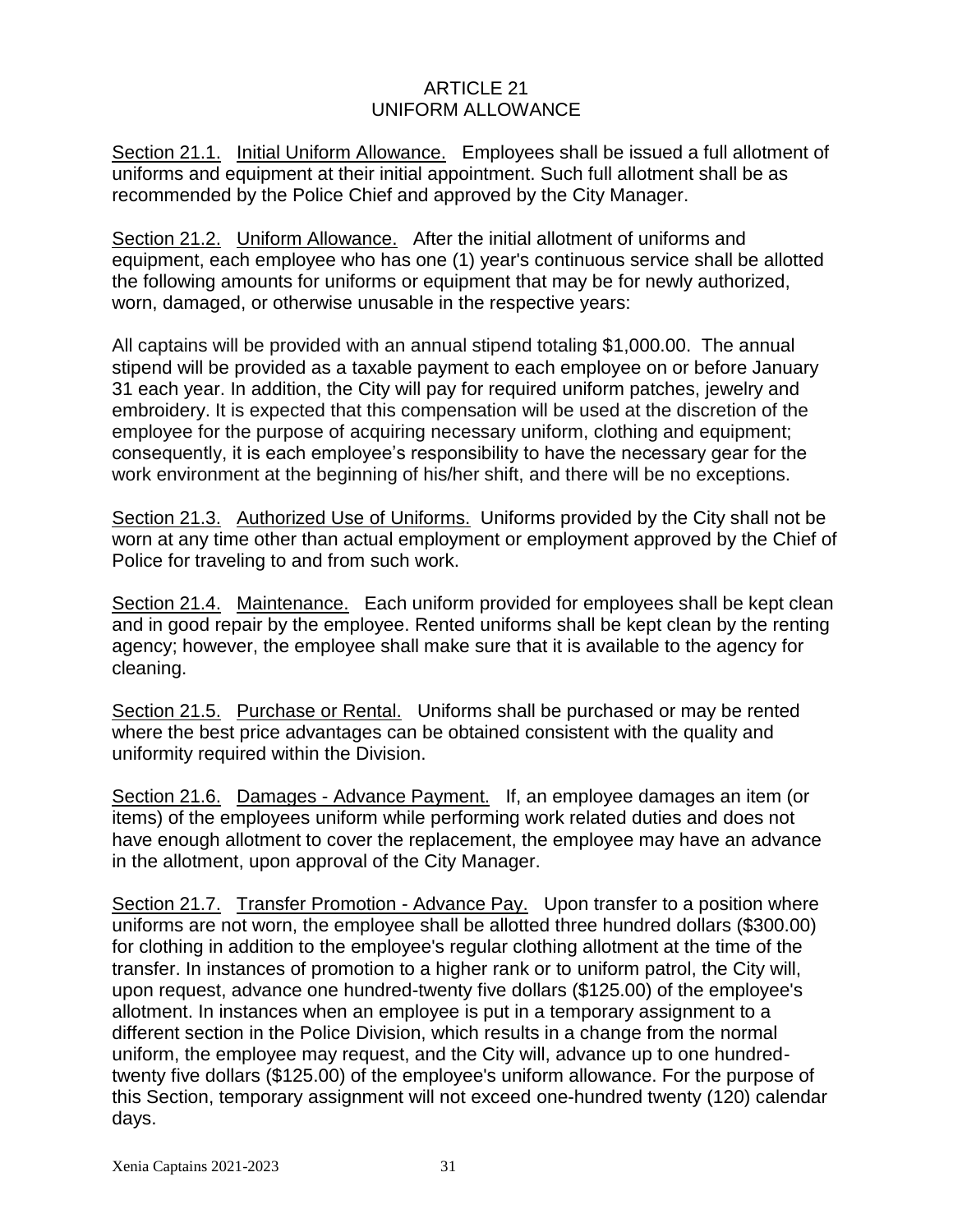Section 21.8. Theft or Loss of Uniforms. Items or uniforms stolen or lost shall be replaced by the employee, except items stolen at no fault of the employee, as determined by the City, shall be replaced by the City.

Section 21.9. Return of Uniforms upon Separation. Upon separation from City service, all city-owned equipment (ex: Firearm, Taser, Radio, etc.) and any uniform items which bear the Xenia Police Division patch or badge shall be returned to the Police Chief before terminal pay is issued. All other equipment and uniform items purchased through the Captain's uniform allowance shall remain the property of the employee.

Section 21.10. New Items. The City will pay for the addition for any new (not style change) uniform requirement above fifty dollars (\$50.00) for each item.

Section 21.11. Retirement Purchase of Weapon. Upon retirement, under the State Pension System, an employee will be permitted to purchase that employee's service weapon for one dollar (\$1.00).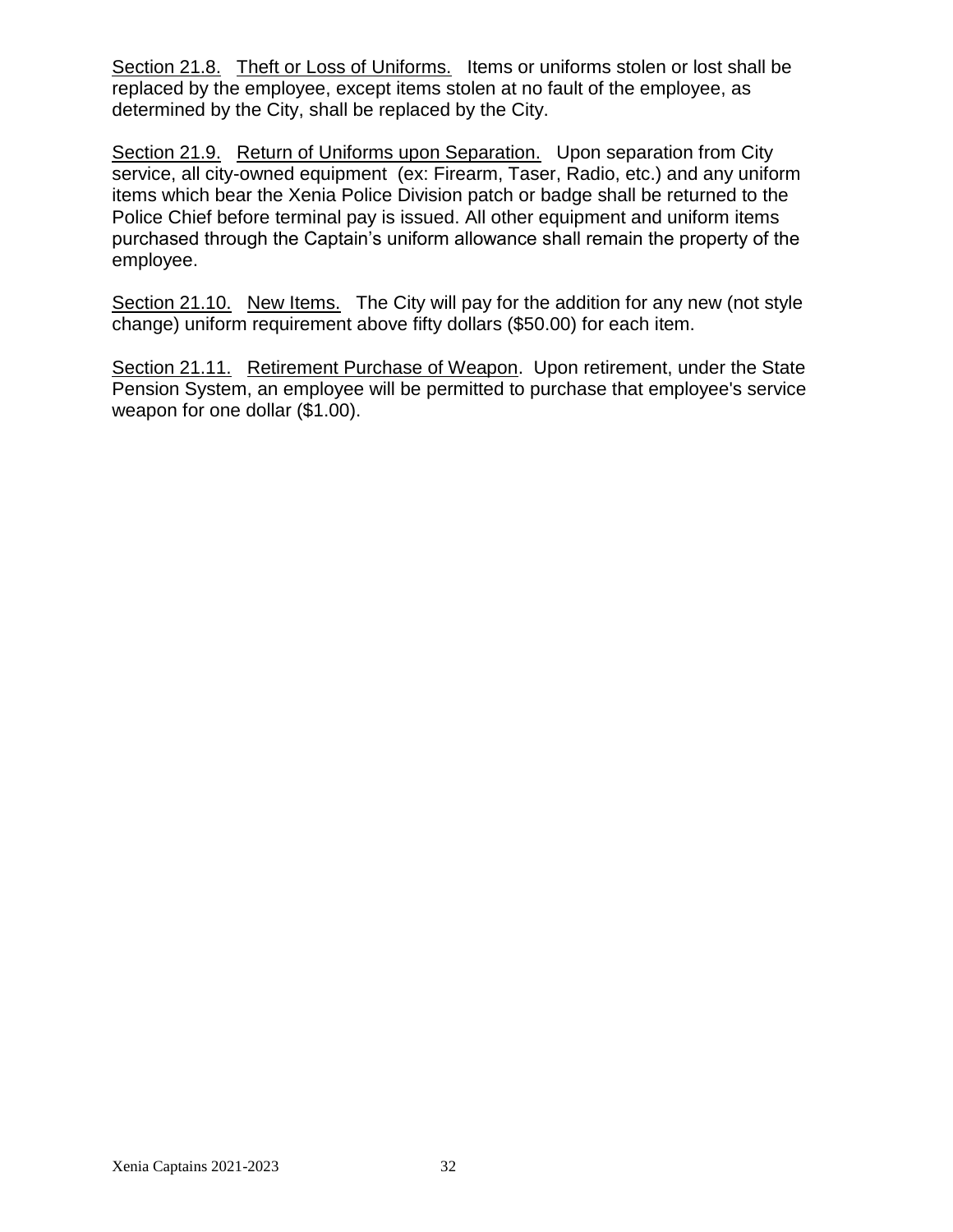## ARTICLE 22 GROUP INSURANCE BENEFITS

Section 22.1. Life Insurance. The City will provide and pay the necessary premium for all full-time employees for life insurance in the amount of fifty thousand dollars (\$50,000.00) per employee as part of a group term life insurance plan and fifty thousand dollars (\$50,000.00) per employee of accidental death and dismemberment insurance.

Section 22.2. Liabilitv Insurance. The City shall provide and pay the necessary premium for all full-time employees for police professional liability insurance with limits of coverage as determined by the City.

Section 22.3. Medical and Hospitalization Insurance. All full-time employees shall be entitled to participate in the City's Group Hospitalization (Health) Insurance Program.

An eligible employee may waive rights to participate in either single or family coverage. If an employee waives this benefit, such employee may not revoke the waiver until the next open enrollment period and may be accepted only after medical review by the insurance provider.

Section 22.4. Payment of Premiums. The City shall pay eighty-five percent (85%) of the cost of the monthly premium. The participating employee shall pay fifteen percent (15%) of the monthly premium by payroll deduction. However, employees hired after September 15, 2003 shall pay twenty percent (20%) of the monthly premium. The City shall make available an I.R.S. 125 Plan to allow employee insurance premiums to be deducted pre-tax.

For plan year 2020, health insurance deductions for employees subject to the 70/30 premium split will change to 80/20 effective with the first paycheck in March 2021.

In addition, when the City offers a Health Savings Account (HSA) plan, the City shall contribute \$3500.00 total in a calendar year for employees enrolled in the HSA family plan or the City shall contribute \$1500.00 total in a calendar year for employees enrolled in the HSA single plan. The City shall determine the contribution dates.

Section 22.5. Dental Insurance: The City shall make available a group dental insurance program through payroll deduction. The City shall assume sixty percent (60%) of the premiums.

Section 22.6. Payroll Deductions. The City agrees to deduct the employee's payment for health and dental insurance by payroll deduction twice a month in equal amounts. In the event the monthly excess stated above is not an even amount (i.e., Divisible by 2), the employee shall pay two equal amounts not to exceed the monthly excess, and the City will pay the monthly amount listed above plus the balance owed one cent (\$.01).

Section 22.7. Substitution of Coverage. The parties commit to participate in a Citywide Insurance Committee consisting of representatives from the bargaining unit, management, representatives from other City bargaining units and representatives from non-union staff. This committee will participate in the insurance renewal process. The scope of the committee's charge shall be to review the current plan and cost, and to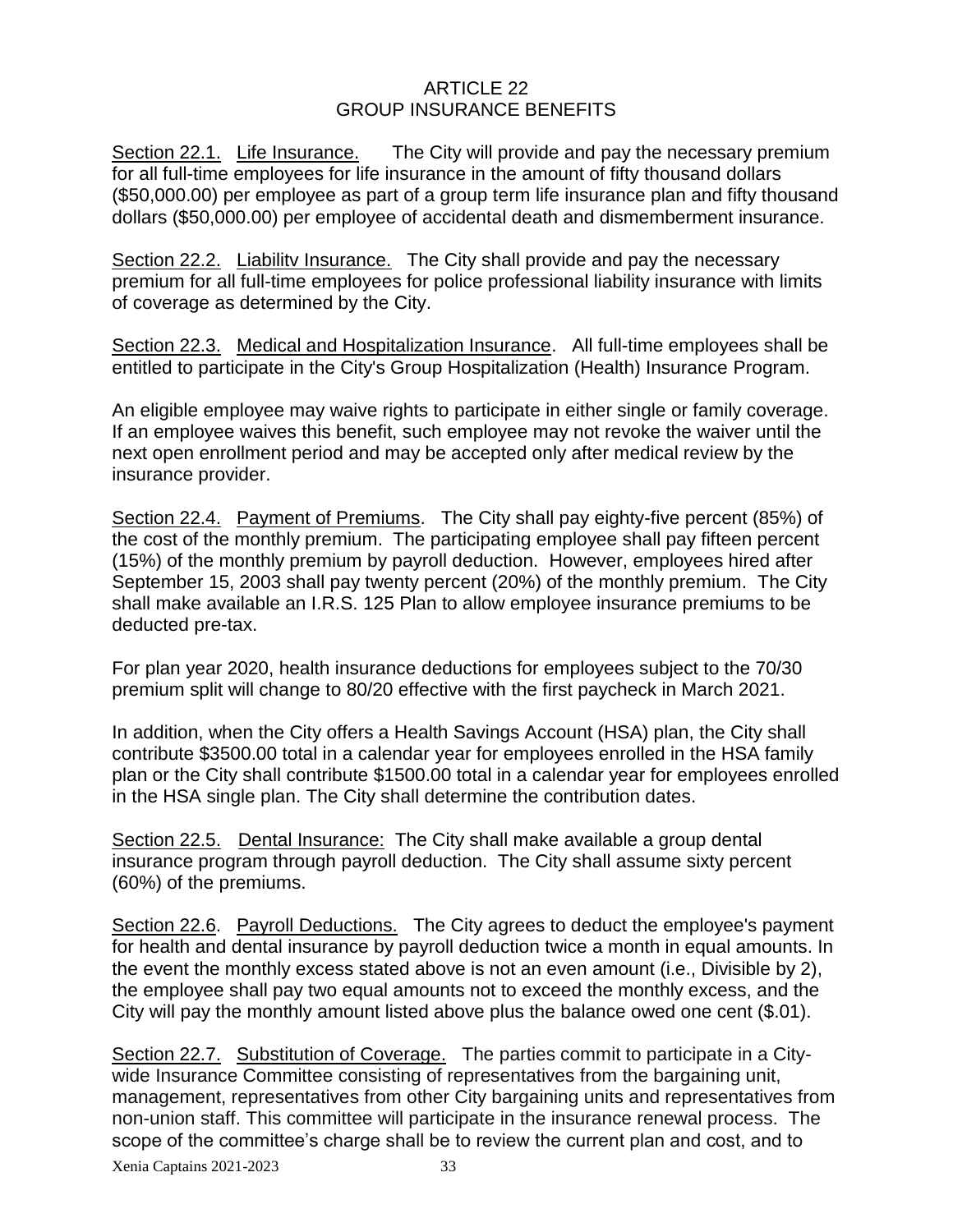investigate alternate plans, benefits, and brokers. The goal of the committee will be to maintain an acceptable level of coverage and cost for both the employees and the City. The recommendation approved by the committee members will be presented to the appointed officials. City Council retains the right to accept or reject the committee's recommendation.

Section 22.8. Compensation in Lieu of Benefits as Prohibited. When the City, at the recommendation of the Insurance Committee, offers an opt-out program (compensation in lieu of benefits) eligible employees who waive participation in the City's group health insurance plan will be eligible for an opt-out benefit based on the terms and conditions of the program.

In the event both spouses or a parent and adult child are employed by the City and one waives coverage, the spouse, parent or child waiving the City's coverage is not eligible to receive compensation in-lieu of benefits offered under the opt-out program.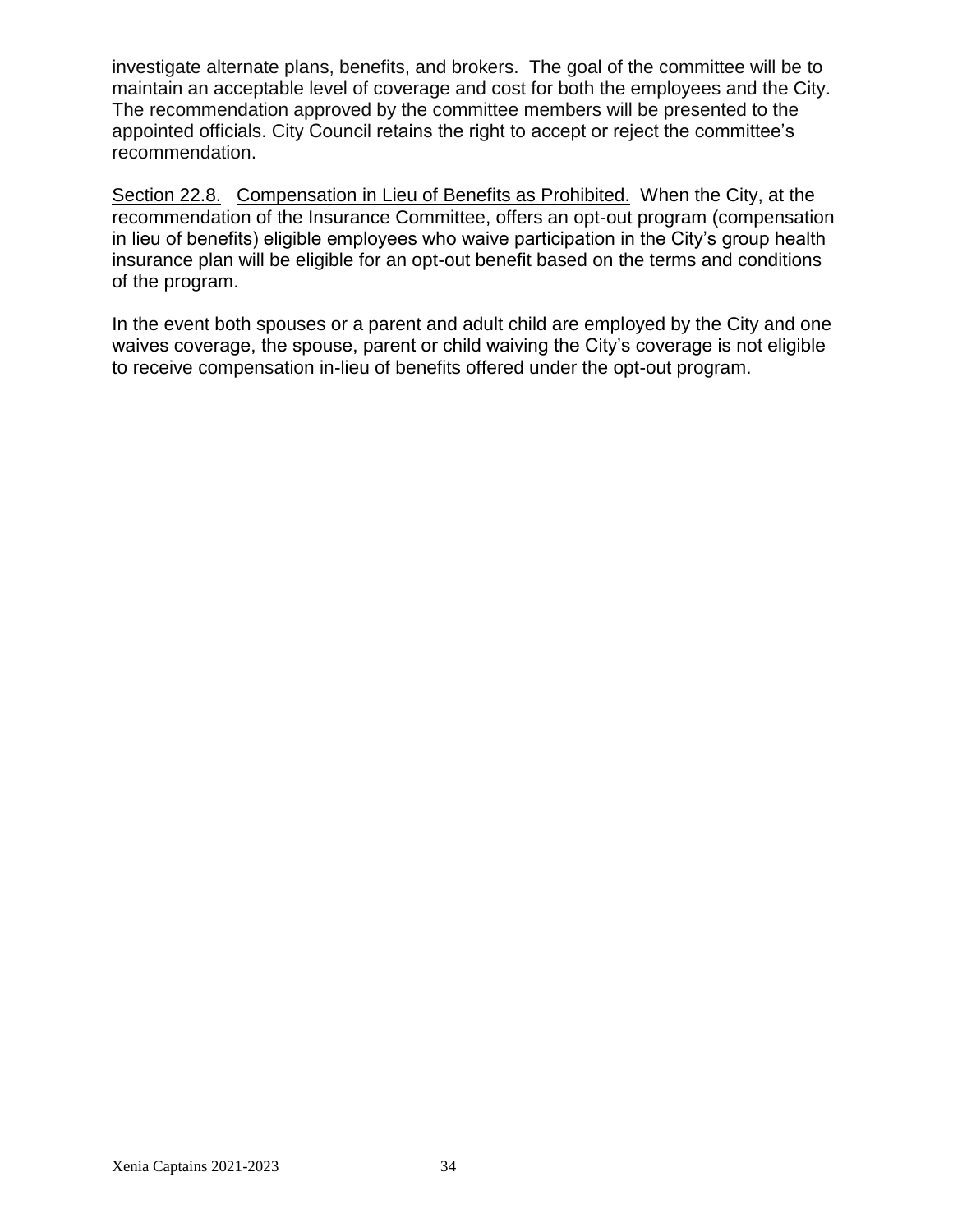# ARTICLE 23 SICK LEAVE

Section 23.1. Rates of Accrual and Maximum Accumulation. Each full-time employee shall be entitled to accumulate sick leave at the rate of 0.05770 credits per hour for each regularly scheduled work hour with a two thousand eighty (2,080) hour limit of accumulation. The normal average monthly sick leave accrual shall be ten work hours. The normal average yearly sick leave accrual shall average one hundred twenty (120) work hours (0.05770 times two thousand eighty (2,080) (the average scheduled hours an employee works during a give year). Overtime hours shall not be used when computing sick leave accrual.

Section 23.2. Permissible Uses. Employees may use sick leave for absence due to the employee's illness, injury, doctor's or dentist's appointments, exposure to contagious disease which could be communicated to other employees and absence due to serious illness, injury, or death in the employee's immediate family.

In the event that the City offers an alternative assignment on a temporary basis to an employee who is unable to perform his/her normal job duties due to work-related injury or illness and the City provides reasonable productive accommodations for the employee, and the employee refuses to return to work, the employee may not use sick leave for their absence.

Interpretation of immediate family in terms of serious illness, injury or death is generally determined to be the spouse, parents, (either natural, step, foster or in-law), children, and other relatives living in the employee's household. However, the Police Chief is authorized to evaluate the individual employee's family relationship in determining what shall be the immediate family. In some instances, an aunt, uncle, grandparent, etc. might be considered to be immediate family because of the closeness of their relationship.

For purposes of bereavement leave the immediate family shall include spouse, parent, parent-in-law, step-parent, child, step-child, brother, sister, grandparent, grandchild, half-brother, half-sister, grandparent-in-law, brother-in-law, sister-in-law, son-in-law, daughter-in-law and other relatives living in the employee's household, or any person for whom an employee serves as legal guardian. The Police Chief is authorized to evaluate the individual employee's family relationship in determining what shall be the immediate family. In some instances, an aunt, uncle, grandparent, etc. might be considered to be immediate family because of the closeness of their relationship.

Upon the death of a qualifying family member up to three (3) work days of bereavement leave shall be granted by the City. The Chief of Police may extend such leave up to a total of seven (7) work days. The Chief may require verification for the use of bereavement leave. Bereavement leave days shall be deducted from accrued sick leave days.

Section 23.3. Sick Leave on Holidays. In the event a holiday occurs when an employee is normally scheduled to work and the employee is eligible for compensation under this Article, the employee will receive compensation for the holiday at the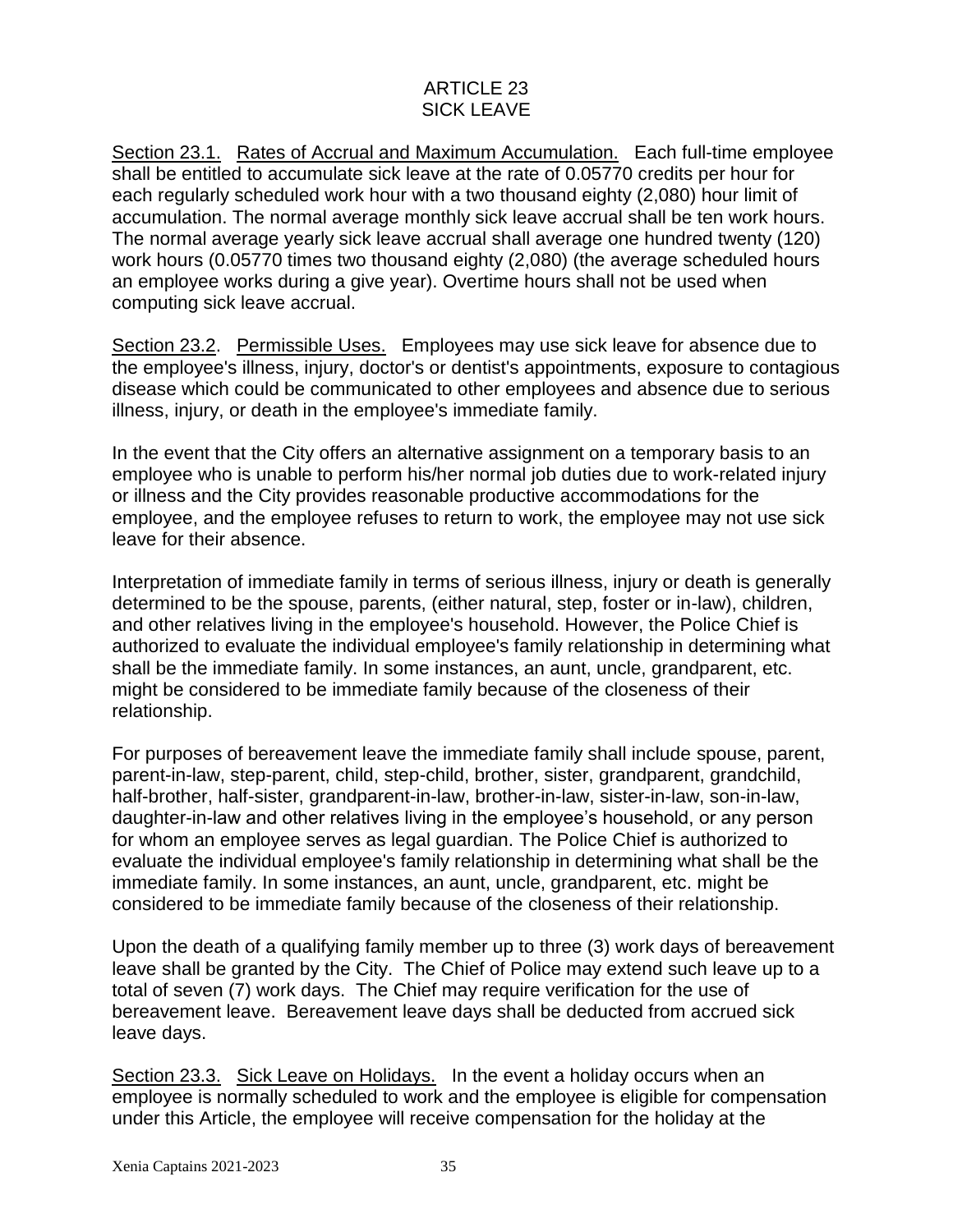employee's regular pay rate times the normally scheduled hours and not be charged with or compensated for sick leave.

Section 23.4. Notification. Each employee shall notify, or cause the supervisor to be notified, of the employee's absence not later than one hour prior to the regular starting time of the employee's working day.

Section 23.5. Doctor's Certificate. A Doctor's certificate to substantiate periods of three consecutive days or more may be required by the City, and may also be required for a period of one day in the following cases:

- A. For probationary employees.
- B. Repeated one or two day absences (beginning with the fourth such occurrences in one twelve-month period), or
- C. Multiple absences on a single day (two or more employees).

The City has the right and may if it so chooses, investigate all sick leave before compensation is paid, and if paid, require repayment of sick pay where abuse has been proven.

Section 23.6. Unusual Cases. A deficit of not more than five days may be granted in unusual cases on request of the employee, recommendation of the Police Chief, and approval of the City Manager.

Section 23.7. Compensation upon Separation. Accumulated (unused) sick leave at termination of employment up to an accumulation of one thousand four hundred (1,400) hours or one hundred seventy-five (175) working days will be reimbursed as follows:

# %CREDIT+5+h/32

In the above formula "H" is the accumulated (unused) sick leave hours at termination of employment.

The number of hours of sick leave that will be reimbursed will be the credit times the number of hours of accumulated sick leave, not to exceed one thousand four hundred (1,400) hours.

$$
PAY=RX(H/100)X[5+(H/32)]
$$

In the above formula "R" is the hourly rate of pay of the officer at date of termination, and "h" is the accumulated sick leave hour balance at date of termination, but not to exceed one thousand four hundred (1,400) hours.

The above provisions shall apply only to full-time employees who have completed one full year of service with the City of Xenia.

Death, either on duty or off duty, is considered as a separation from service, and compensation for accrued but unused sick leave (as identified in this Section) will be paid according to law.

Section 23.8. Reinstatement. Any employee who receives payment for unused sick leave and is later reinstated may not have sick leave reinstated. This Section does not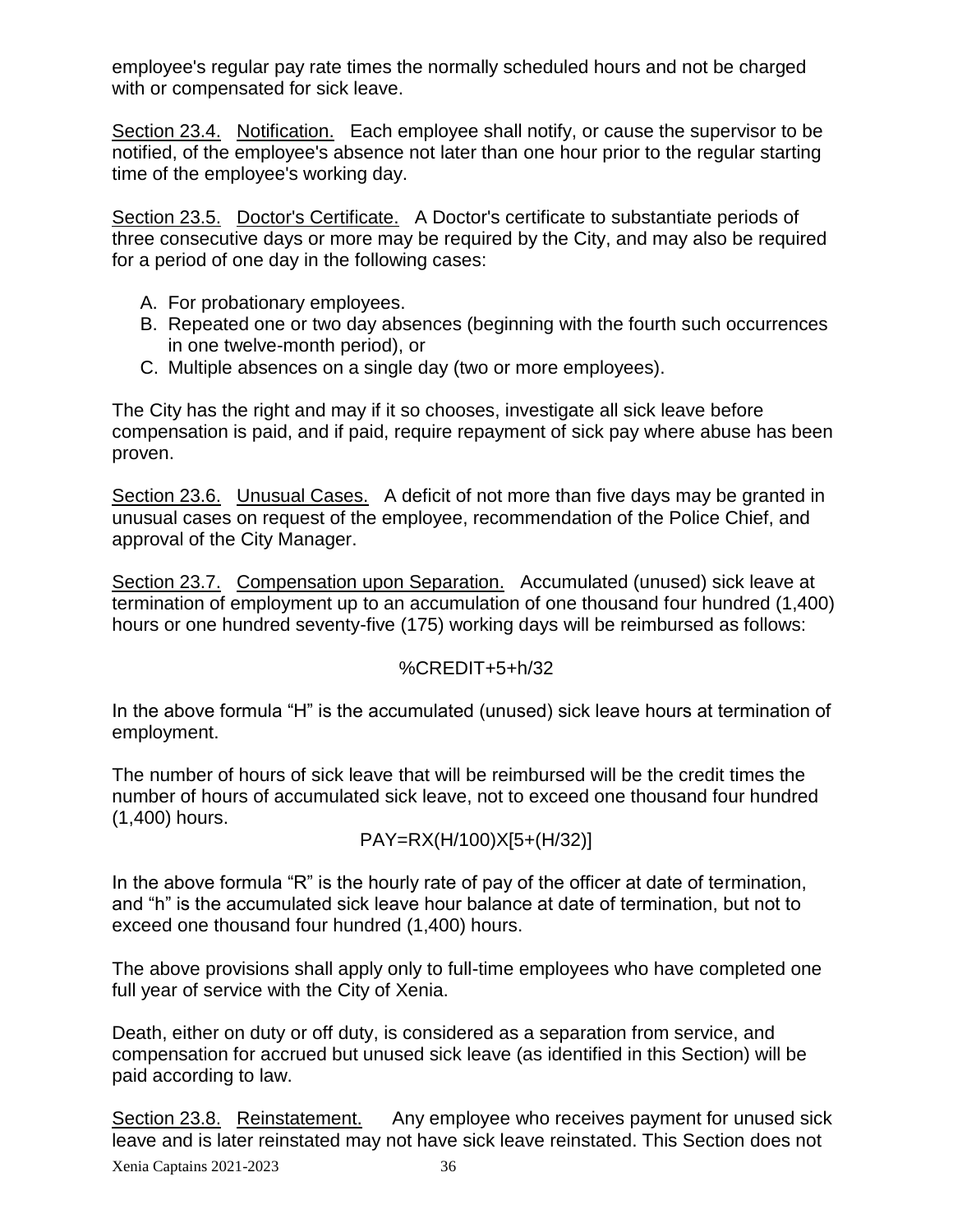apply to employees whose employment is terminated as a product of the City's lay-off procedures. Employees laid off and rehired under those procedures shall have the option of, upon reimbursement of the amount previously received for said hours, having that earned sick leave reinstated.

Employees with less than one (1) year's service, who were laid off and received no compensation for said hours, may, upon written request, have these accumulated (unused) sick hours reinstated.

Section 23.9. Transfer of Sick Leave. Any employee with prior service with another public agency of the State of Ohio shall be credited with the balance of accumulated but unused sick leave upon proper certification of the accumulated but unused sick leave from the previous public employer.

Section 23.10. False Claim. The City reserves the right to withhold benefit payments or take disciplinary action up to and including discharge against an employee who is guilty of submitting a false claim for benefits covered in this Article or for working for another employer while on sick leave and is physically capable of performing the assigned classification duties.

Section 23.11. Other Provisions. Compensation for sick leave upon separation will not be made if an employee with less than ten (10) years of service in the City of Xenia is dismissed from employment, or resigned in anticipation of being dismissed from employment for an act or acts which would result in criminal prosecution. The City will determine whether or not this Section applies in each individual case and agrees not to exercise its rights in a capricious or discriminatory manner against any employee.

Section 23.12. Sick Leave Donation Program. This program has been established to help those employees who are in need because their own serious health condition or the serious health condition of their immediate family member as defined under the Family Medical Leave Act, and have exhausted all other paid leave including sick leave, personal leave, vacation time, and compensatory time. This program does not supersede or replace other retirement or disability programs.

When the Human Resources Office is made aware of the need for sick leave donations, a notice will be sent to all eligible participating employees requesting their help. Any eligible employee may then voluntarily elect to contribute, permanently, sick leave credits for a Sick Leave Catastrophic Incident. In addition the following criteria will apply:

- A. Only regular, full-time, non-probationary, eligible employees are able to donate sick leave credits or to be a recipient of a donation. The employee must have at least forty (40) sick leave credits (320 hours) accumulated at the time of donation.
- B. A sick leave credit will be defined as eight (8) hours and will not have an hourly rate attached.
- C. An employee may contribute only five (5) sick leave credits (40 hours) per year.
- D. A sick leave credit donation is permanent and therefore cannot be returned to the donor or converted to cash by the donee's estate.
- E. The sick leave credits will be used in place of the employee's regularly scheduled workdays to the extent they are necessary.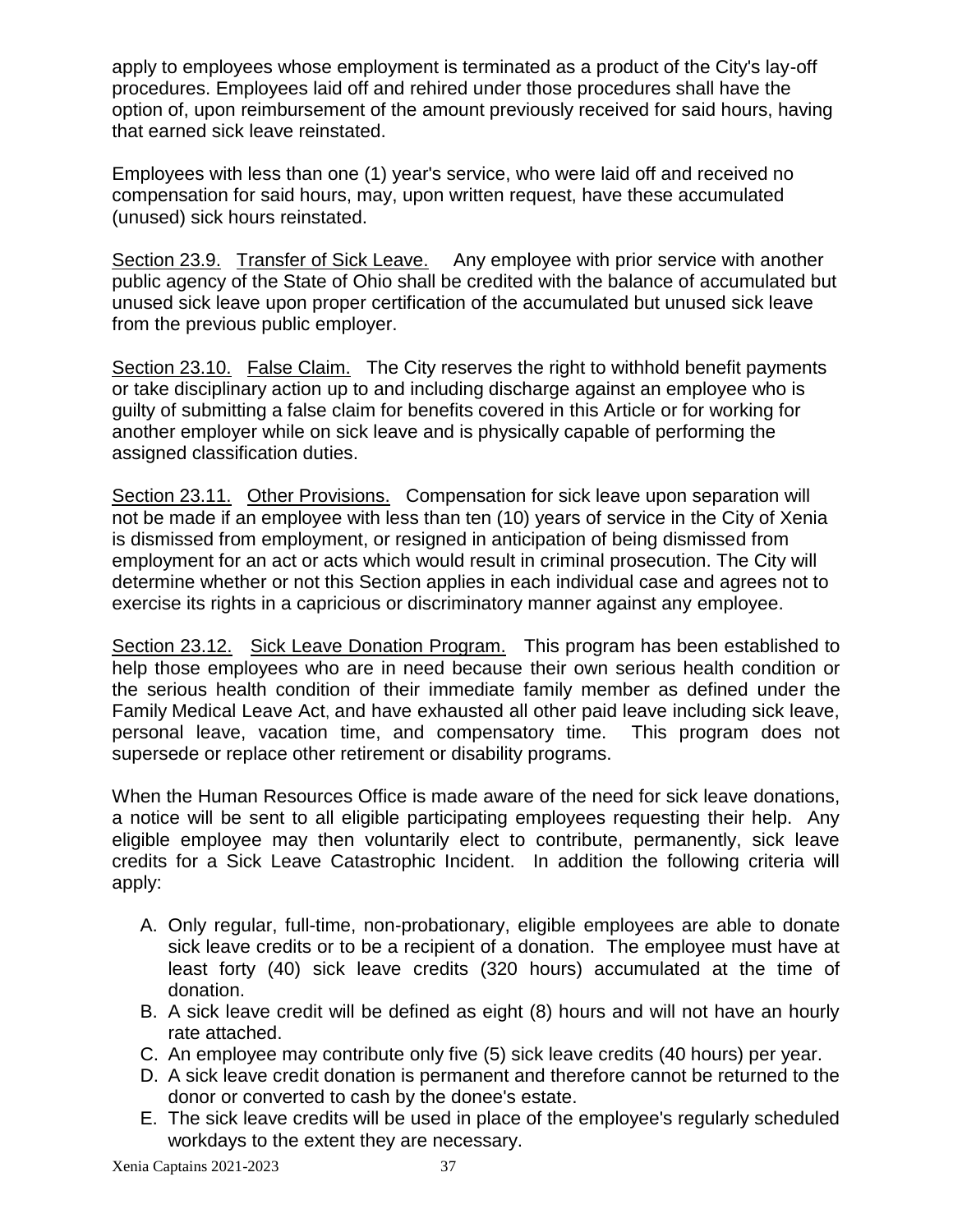- F. A donated sick leave credit will not count as a separate absence for the donating employee.
- G. Donated sick leave credits can be used to cover retroactive unpaid regularly scheduled workdays.
- H. An employee will not accrue vacation or sick leave while receiving donated sick leave.
- I. An employee may receive up to 480 hours of donated sick leave during a rolling twelve month period measured backward until donations are not available.
- J. An employee's illness or disability must be certified by a physician.
- K. When an employee is about to exhaust their own accumulated sick leave, a request for donated sick leave may be made in writing to the Human Resources Director. The physician's certification must be attached to the request. The City will determine eligibility for donations and that determination will be final. If it is determined that an employee is eligible to receive donated sick leave credits, eligible employees will be notified in writing of the request for donations. An employee who voluntarily chooses to donate sick leave credits must complete a Sick Leave Donation Form and submit it to the supervisor who will notify the payroll department to deduct the credit from the employee's sick leave balance. A copy of the donation form will be maintained in the donor's personnel file. The payroll clerk will credit the donee's donated sick leave balance by the number of credits received from other employees.
- L. If an employee returns to work before using all of the donated sick leave, the employee may request the balance to be added to the employee's regular sick leave line total.

Section 23.13. Converting Sick Leave to Vacation Leave. Captains with sick leave accumulation in excess of 1400 hours may convert the excess time into vacation or compensatory time. If the Captain elects to convert sick leave time, the conversion rate will be four (4) days (32 hours) sick leave time for one (1) day (8 hours) vacation or compensatory time. The maximum conversion of sick leave time will be four (4) days (32 hours) of vacation or compensatory time. This conversion may occur one time each calendar year during the duration of this agreement. The Captain must maintain a sick leave balance of no less than 1400 hours after the conversion is complete. This article will not change the maximum vacation accrual levels.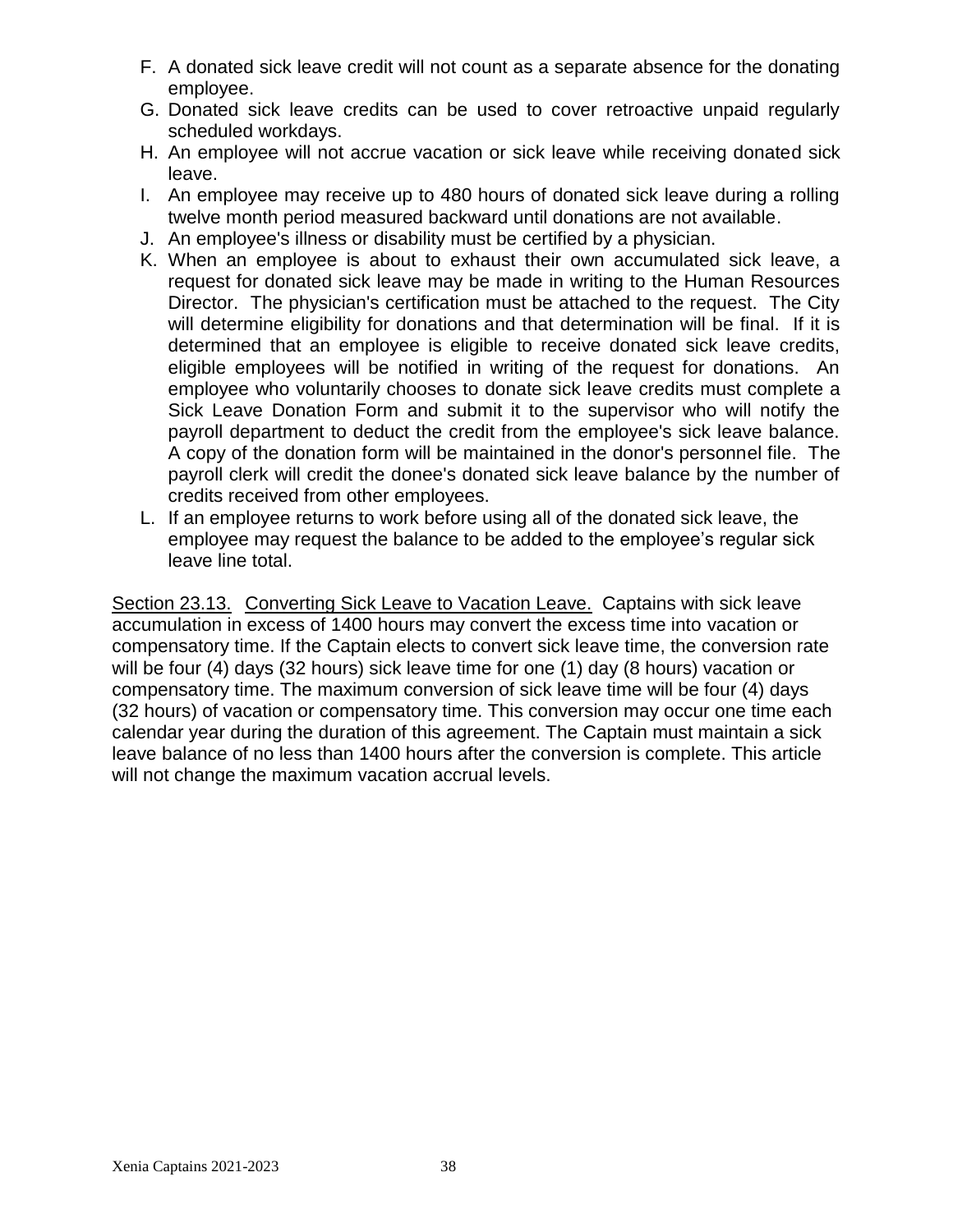# ARTICLE 24 WORK HARDENING

Section 24.1. Definition. The work hardening program is designed to allow an injured member to return to work on a controlled schedule of gradually increasing physical job tasks which will result in an earlier return to full duty.

Section 24.2. Eligibility. To be eligible for this program, an injured employee shall request this program from the Chief in writing. The employee's physician must certify that such a program is beneficial and agree to document the limitations.

Section 24.3. Program Assignment. Upon joint consensus between the Chief, the member and the member's physician; a schedule of work will be written outlining the entire progression. The job task will be divided into three stages of increasing physical demands. A time period not to exceed three (3) weeks each (total of nine (9) weeks) will be designated. There must be a reasonable expectation that the employee will be able to return to full duty at the end of the designated period. If at any time the Chief feels a member is not progressing satisfactorily, the Chief may cancel the assignment and return the member to sick/injury leave status.

Section 24.4. Program Limits. The program shall be limited to only one (1) member at any given time. The Chief will judge the best candidate in case of duplicate requests. The member may only use this program once for each given injury.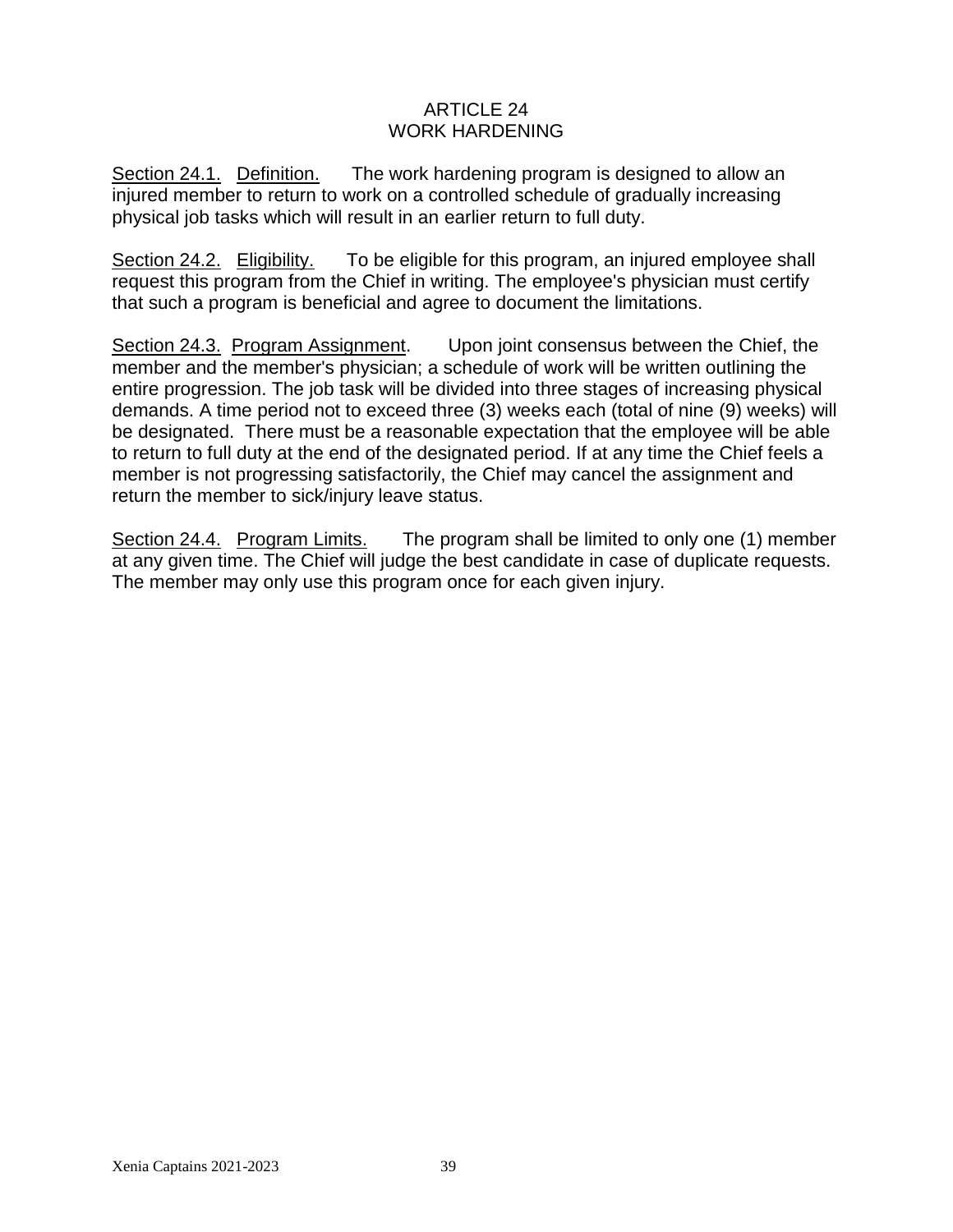# ARTICLE 25 INJURY LEAVE

Section 25.1. Extent of Benefits. In the event an employee suffers an injury and is unable to work as a result of an on-duty accident or incident other than for reason of misbehavior or carelessness (which goes beyond negligence) on the part of the employee, and such injury is determined to be allowable by the Bureau of Workers' Compensation (BWC) or Industrial Commission (IC), the employee may receive up to seven hundred twenty (720) hours of leave for each new and separate injury.

An employee who contracts a communicable disease, which is the result of an on-duty exposure incident with the City of Xenia, will be eligible for injury leave.

When injury leave is exhausted, the employee may elect to use accumulated sick leave and/or other accrued leave.

In extreme cases where the employee has exhausted all sick leave and other accrued leave, additional injury leave may be granted at the discretion of the City Manager, considering the facts of the particular case.

Where disability caused by an in-the-line-of-duty injury continues for a period of twelve (12) months, and all leave is exhausted, the employee shall apply for disability retirement within thirty (30) days; and upon receipt of a decision from the pension board granting disability retirement, retire at the time specified in the order.

Section 25.2. Reporting. All known on-duty injuries must be reported to the employee's immediate supervisor no later than the end of the shift or as soon as practicable after injury becomes known. A written injury report will be prepared, signed by the employee, if able, and forwarded to the Chief of Police and Human Resources Department. This statement shall show conclusively that the injury was sustained in the line of duty and did not result from misbehavior or carelessness (which goes beyond negligence) on the part of the employee.

Section 25.3. Workers' Compensation. When the employee is unable to work for three or more days as a result of an in-the-line-of-duty injury, the employee will cause to be filed a claim for Workers' Compensation benefits.

To the extent that an employee is charged with sick leave for a period in which the employee is entitled to injury leave, the sick leave will be reinstated to the employee's accrual.

In the event the Bureau of Workers' Compensation (BWC) or the Industrial Commission (IC) determines that the injury is not the result of an on-duty accident or incident with the City of Xenia, any injury leave hours the employee received will be reverted to sick leave and/or other available paid leave hours. If the employee does not have sufficient paid leave hours available to reimburse the City for all injury leave hours received for a denied claim, the employee shall make full restitution to the City through a mutually agreeable arrangement.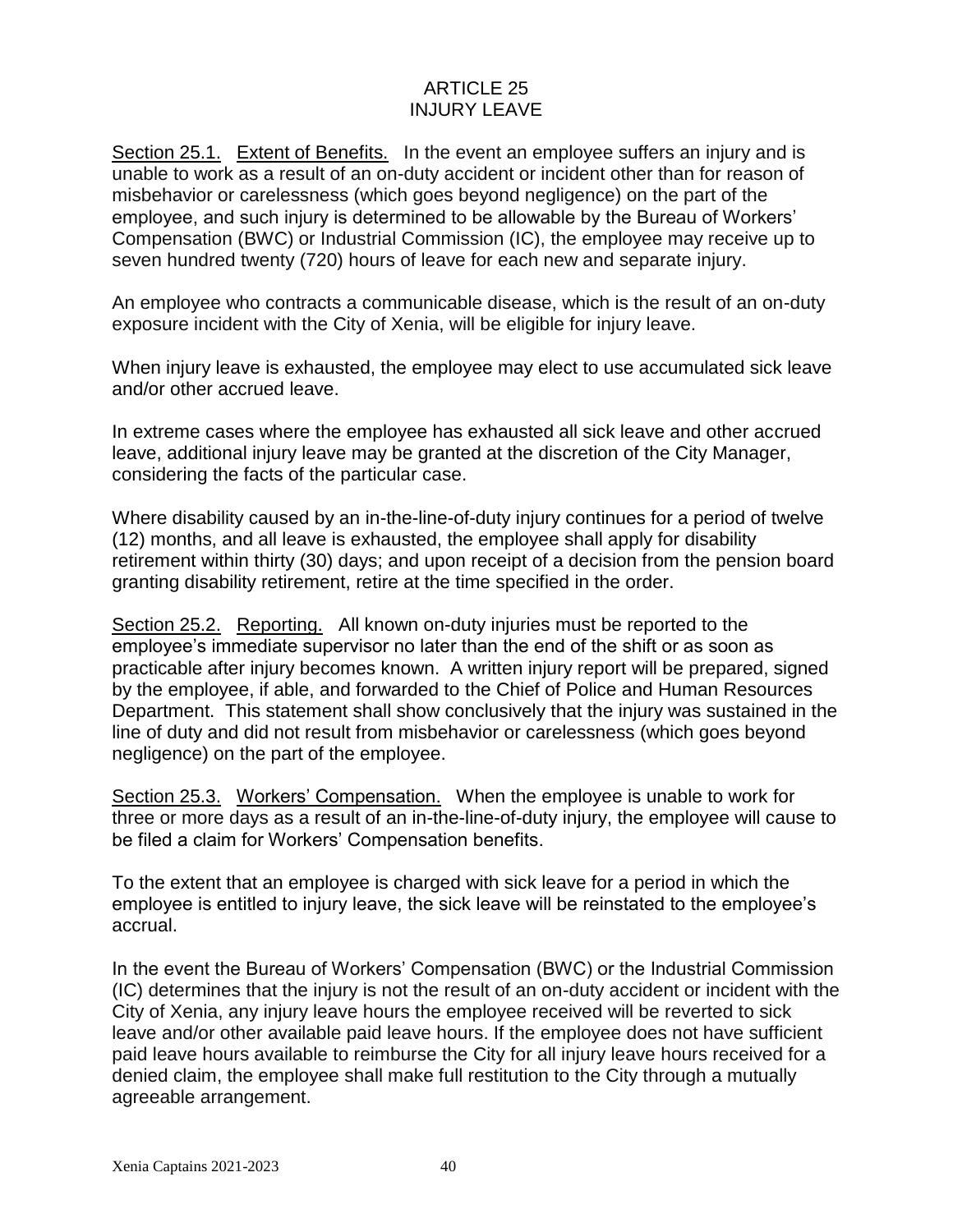Section 25.4. Payments. The employee will receive regular salary paid by the City. All payments for wages while an employee is on injury, sick or other accrued leave, received by the employee from Workers' Compensation will be immediately turned over to the City of Xenia. If the payments for wages are not turned over to the City by the employee, the Director of Finance is authorized to collect the amount due the City from the employee. The Director of Finance may use whatever means legally necessary to collect the amount due the City, including deductions from wages due the employee, and from terminal pay.

Section 25.5. Evidence. The City may require, at any time, the employee to furnish medical evidence and/or submit to a medical examination by a City designated physician at the City's expense, to determine whether the alleged injury is a new and separate injury or an aggravation of a former in-the-line-of-duty injury received while in City service.

Section 25.6. Effect of Holidays. If an employee is scheduled to work on a holiday and is eligible for compensation under this Article, the employee shall be compensated for the holiday at the employee's normal rate of pay times the normally scheduled hours and not be charged or compensated for injury leave.

Section 25.7. False Claim. The City has the right to, and may if it so chooses, investigate any and all injury leave claims before compensation is paid. Management reserves the right to withhold benefits payments or take disciplinary action up to and including discharge against an employee who is guilty of submitting a flase claim for benefits covered in this Article or for working for another employer while on injury leave and is physically capable of performing the assigned classification duties.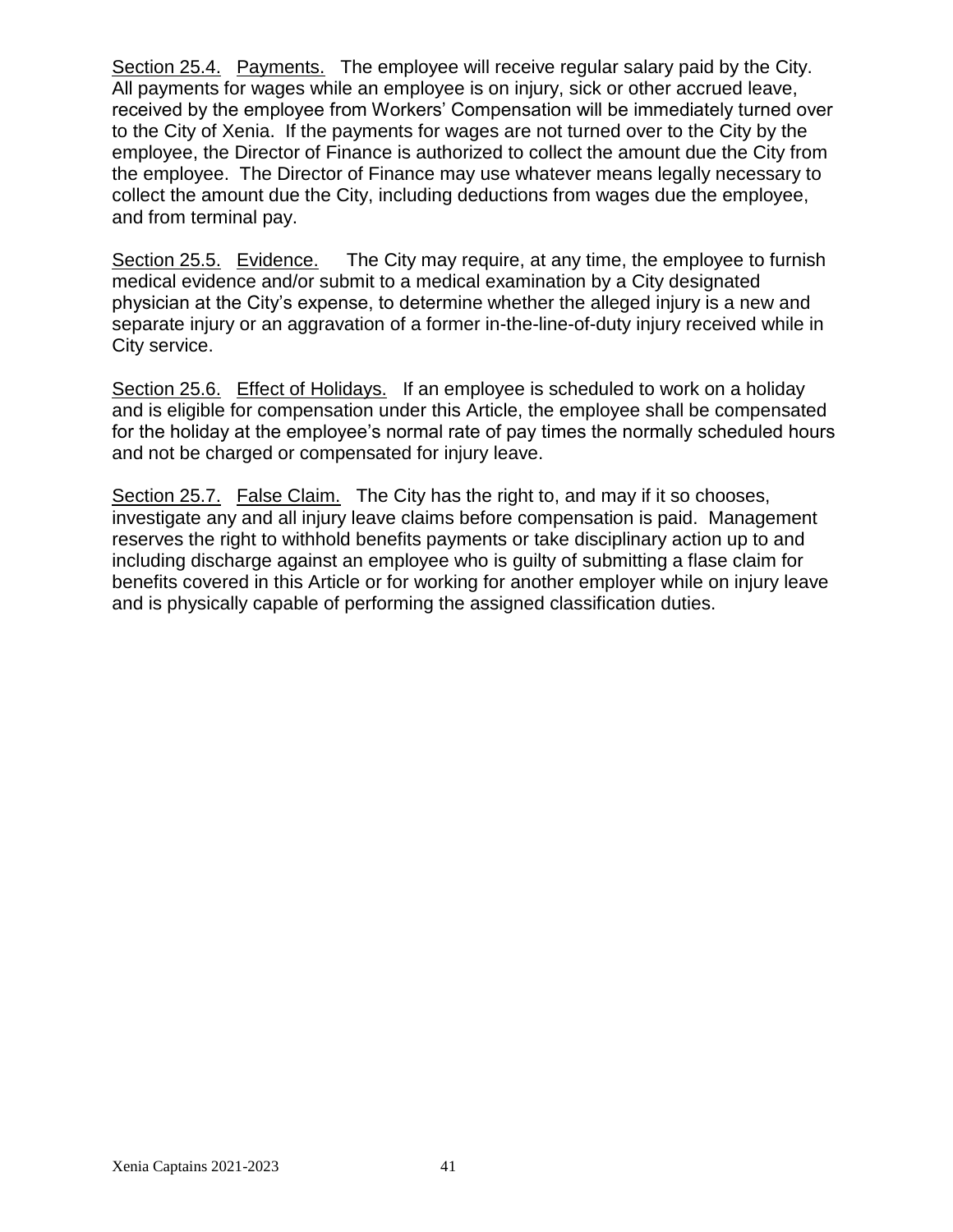#### ARTICLE 26 TRAVEL, CONFERENCE AND TRAINING EXPENSES

Section 26.1. Travel. Employees must be authorized to use their personal vehicles on City business before such use. The mileage shall be itemized and properly justified before approval of payment.

Section 26.2. Conferences, Training Sessions. The Chief of Police or other authority shall approve the participation of the employee(s) in conferences and training sessions. Checks for expenses may be drawn in advance of the actual attendance at a conference, training session or other official authorized City business. The rate of expenses in advance shall be no less than the current amount contained in the employee handbook.

Section 26.3. Administration. Either reimbursement or advance payment shall be reviewed by the Division and Department Head and a positive recommendation is necessary before the City Manager can approve the voucher. An employee is entitled to be reimbursed for reasonable actual expenses whether or not an advance payment is made. Receipts for expenditures shall be presented with the voucher so as to accurately determine the actual amount of expenditures.

Section 26.4. Other Provisions. This Article does not apply to Lodge business. Expenses related to Lodge business are not chargeable to or reimbursable by the City.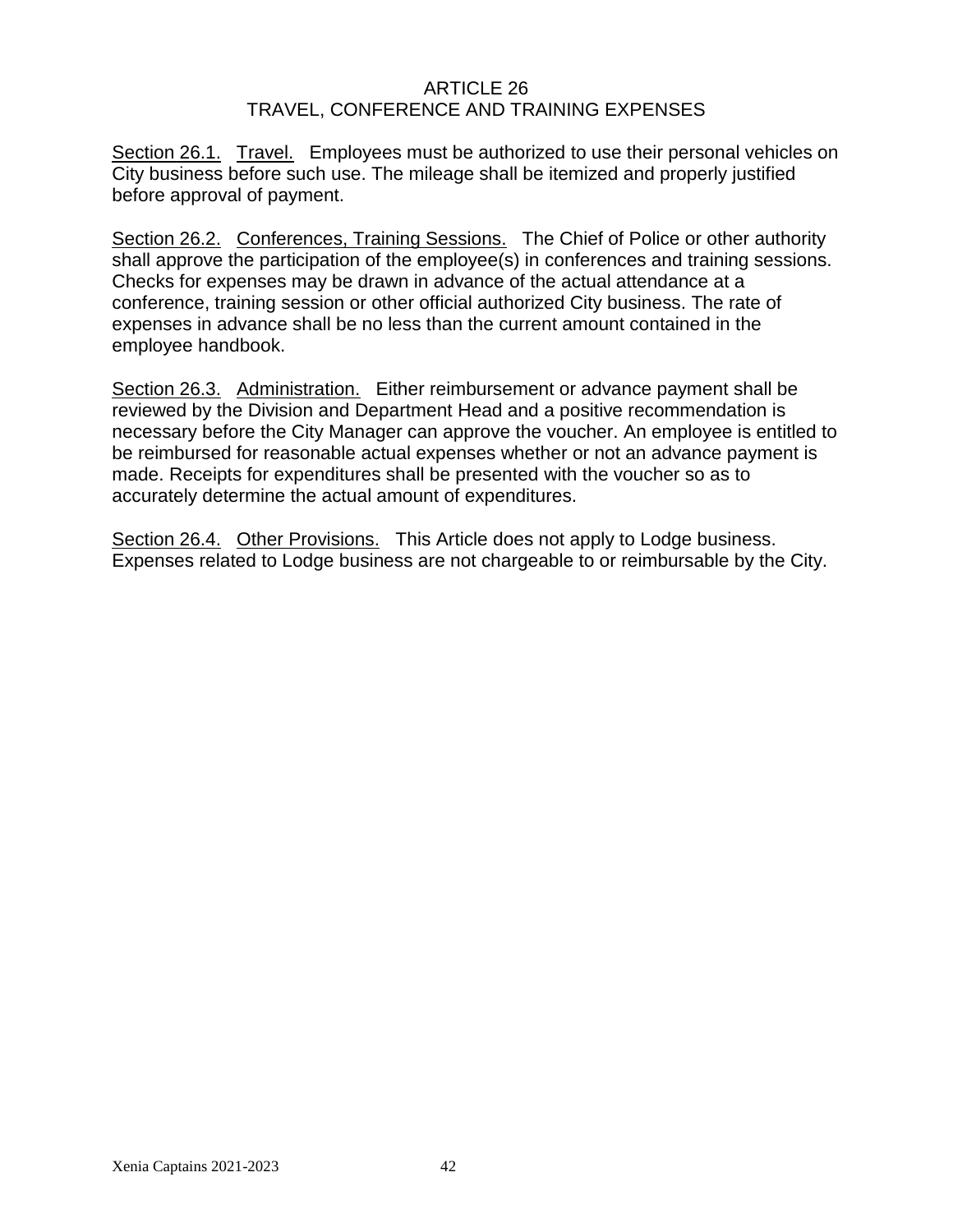#### ARTICLE 27 EMERGENCY MEAL ALLOWANCE

Section 27.1. Emergency Meal Allowance. The City will either furnish meals or reimburse employment for meals provided the employees work in excess of twelve (12) consecutive hours. Reimbursement will not be paid for an employee's regular lunch period. Maximum reimbursement for meals under this Section shall be eight dollars (\$8.00) per meal. Whenever practicable and while on City time, employees shall be given a period of fifteen (15) minutes in accordance with scheduling requirements for the purpose of eating during each of the above periods. This Section is intended to apply to situations where employees are unexpectedly called for duty because of emergencies such as riots and disasters, and shall not apply to double shifts within any days as the result of shift rotation of trading of days.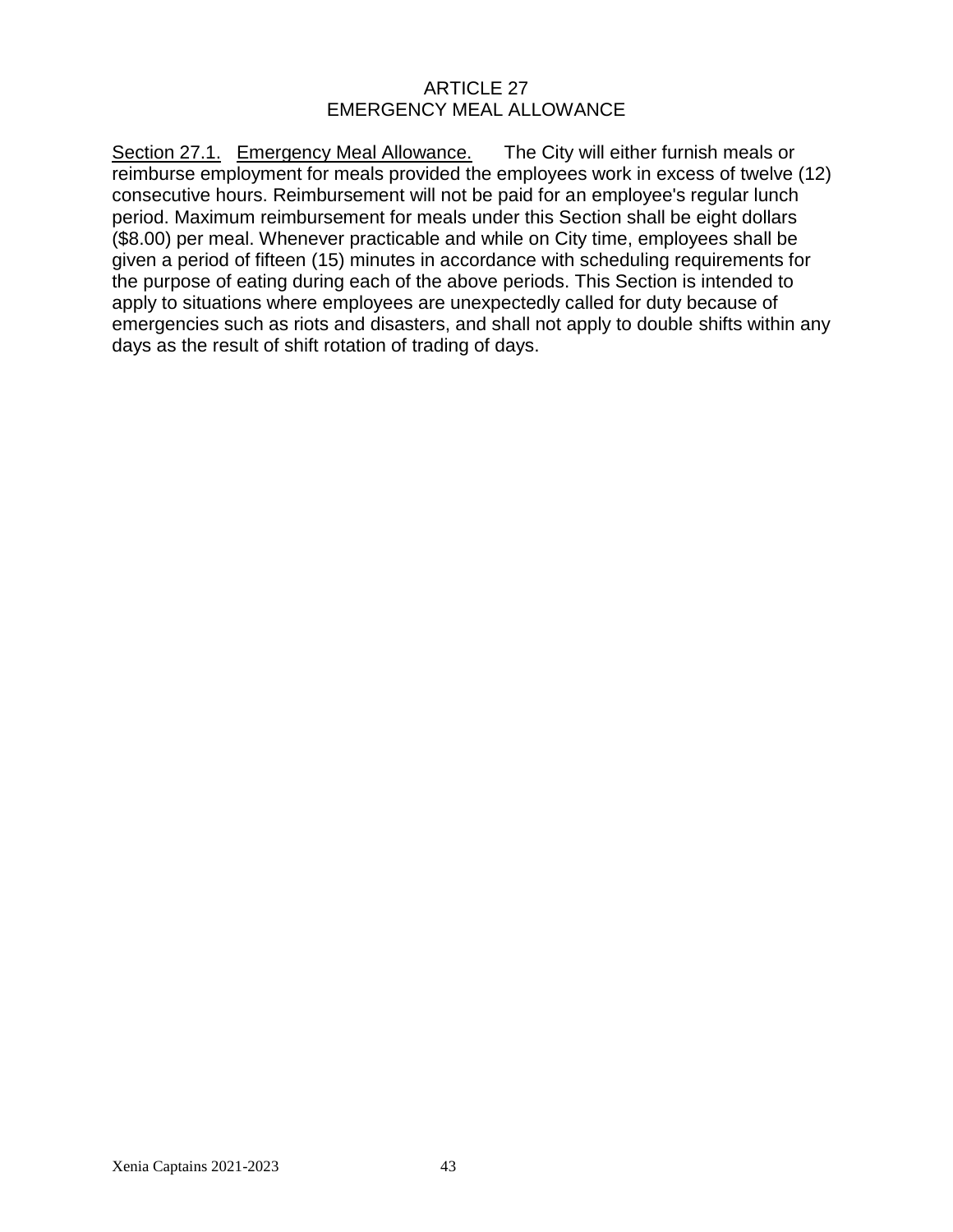# ARTICLE 28 TUITION REIMBURSEMENT

Section 28.1. Purpose. The purpose of this Article is to provide an incentive for employees to continue their education and training in job-related programs which will improve their skills and abilities in performing their job responsibilities.

Section 28.2. Reimbursement Amount. The City shall reimburse employees (according to the below schedule) the cost of tuition and/or proficiency examinations incurred in pursuing a job-related educational programs or education leading to an Associate's, Bachelor's or Master's degree from any institution of higher education up to \$5,000.00 annually with a maximum career reimbursement of \$15,000.00 of actual tuition cost paid by the employee.

An employee may receive up to \$5,000 in pursuit of an Associate's degree or other certification programs related to the employee's job functions, up to \$10,000 in pursuit of a Bachelor's degree, and up to \$15,000 in pursuit of a Master's degree. If an employee is reimbursed \$5,000 toward completion of an Associate's or certification program and later pursues a Bachelor's degree, the employee is only eligible for an additional \$5,000. If an employee did not receive any prior reimbursement from the City and pursues his or her Bachelor's degree the employee is eligible for up to \$10,000 toward a Bachelor's and an additional \$5,000 if he or she later pursues a Master's degree. If an employee did not receive any prior reimbursement from the City and pursues his or her Master's degree the employee is eligible for up to \$15,000 toward a Master's degree.

Employees are eligible for a maximum reimbursement of \$15,000 over the course of his or her career with the City. The City will only reimburse toward one Associate's, one Bachelor's, and one Master's degree. The sum total of reimbursement paid for certificate programs and/or Associate's degree will not exceed \$5,000 over the course of an employee's career with the City. Any tuition reimbursement paid after December 31, 2006 by the City to the employee under previous contracts, programs or arrangements will be deducted from the total eligible reimbursement. Employees are not permitted to seek reimbursement from the City for tuition paid by grants, scholarships or other financial assistance programs excluding loans for which the employee is responsible for repayment.

Section 28.3. Request Period. On or before August 15 of each year, each employee shall complete an education request from indicating the intention to enroll in continuing education for the following calendar year. The employee shall supply the following: name, the degree sought, the courses to be taken in the following calendar year, reimbursement amount requested and an explanation as to how any such course of study relates to the employee's job responsibilities.

Section 28.4. Eligibility. To be eligible for reimbursement, the employee must have successfully completed the course with a grade of "C" or better. Reimbursement will be made within thirty (30) days following receipt of the following information:

A. A transcript or grade report.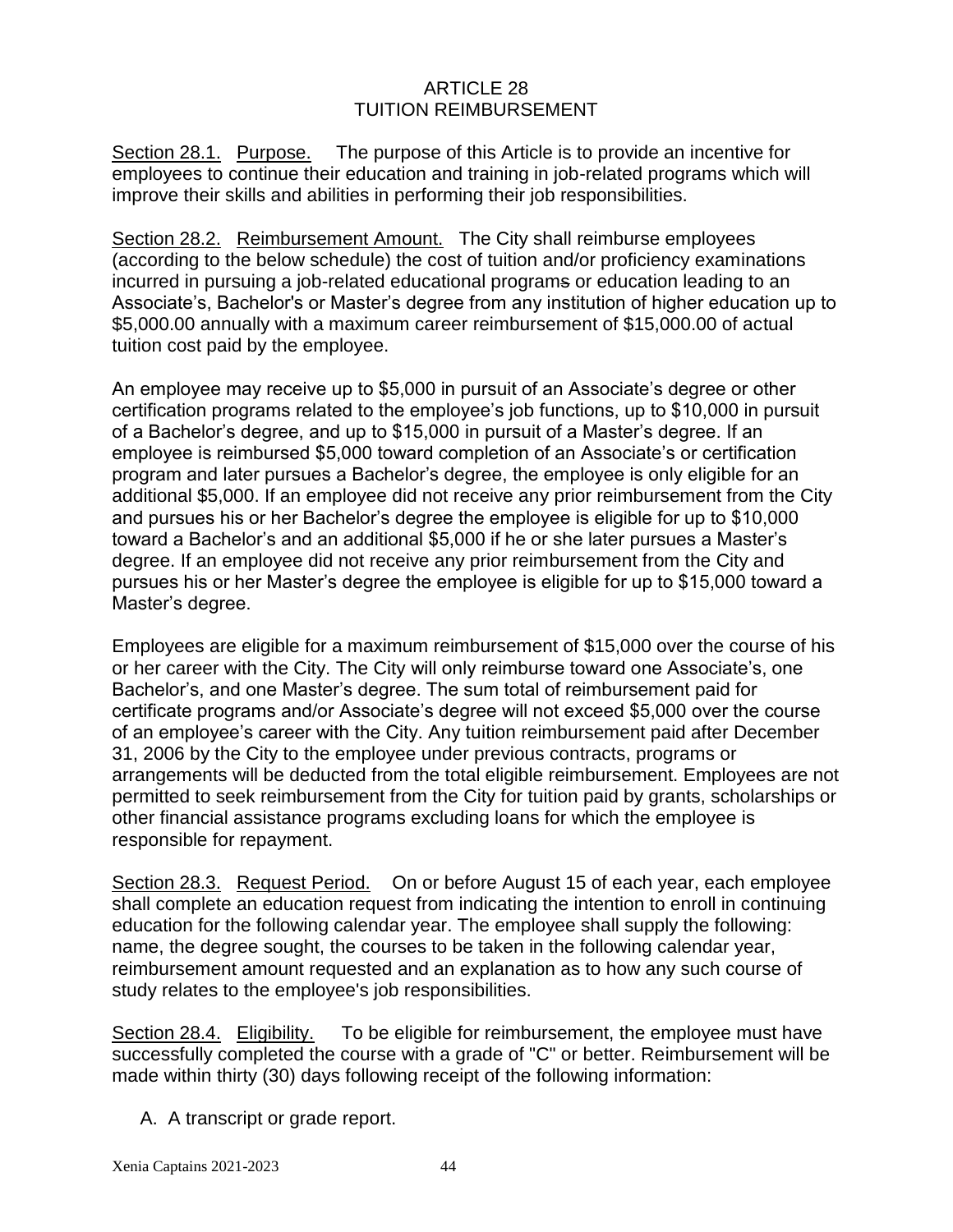- B. A receipt or evidence of payment indicating the amount of tuition paid by the employee.
- C. An authorization form permitting the City to deduct the amount of the reimbursement from the employee's final pay check should the employee terminate City employment within one (l) year of completing the course(s), for whatever reason. In the event the final check(s) do not cover the tuition reimbursed by the City, the employee will be required to make payment to the City to the extent the tuition reimbursed exceeds the final check(s).
- D. In order to be eligible for tuition reimbursement, the employee must have one (1) year of continuous service with the City and must have obtained each of the various certifications required in the employee's job description.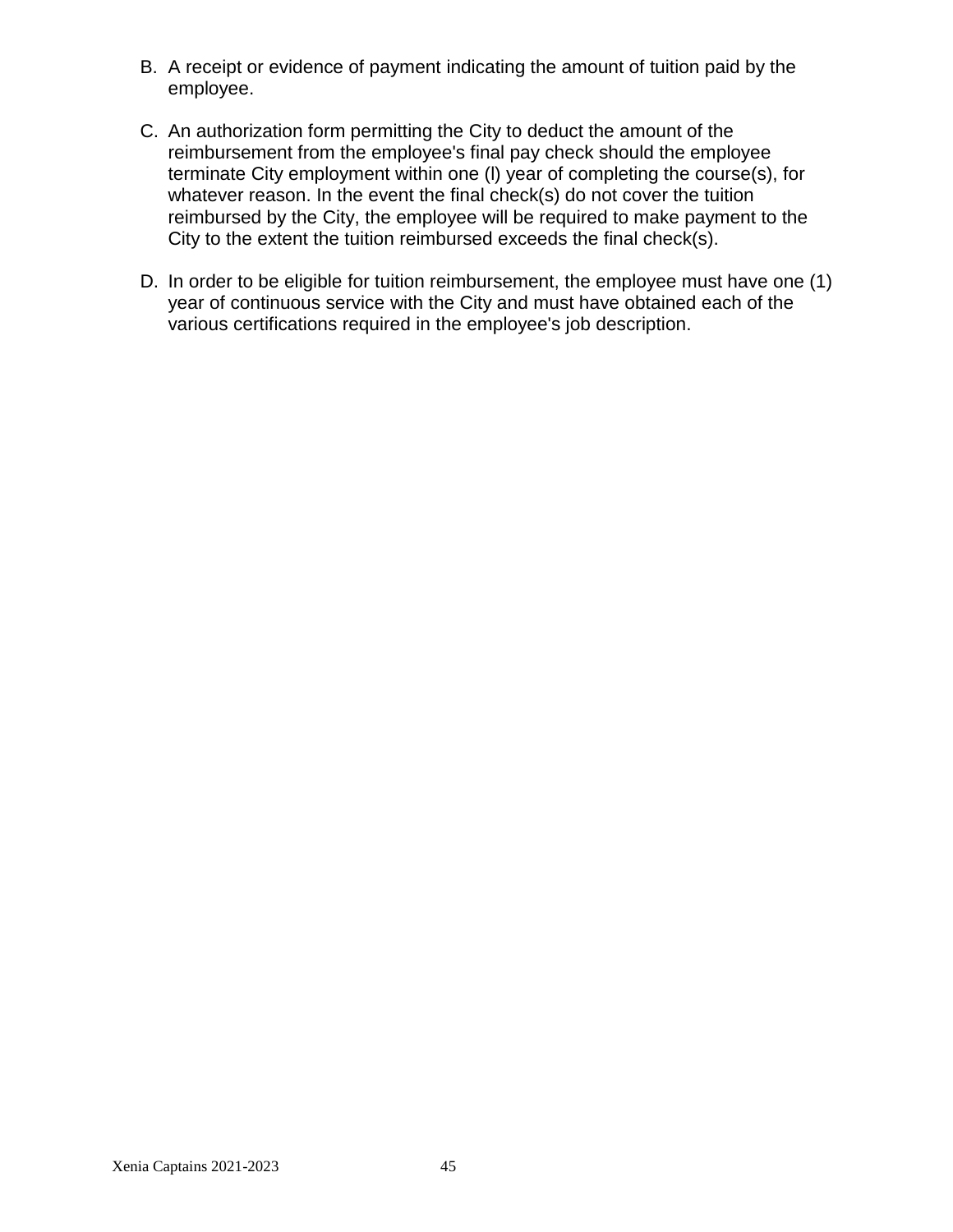#### ARTICLE 29 EMPLOYEE FITNESS TESTING

Section 29.1 Member Physical Fitness: The members are required to maintain physical fitness levels that allow safe and efficient discharge of their duties. As the workload permits, On-Duty Captains will be allowed to use the bicycle paths or other areas as designated by the Chief of Police inside the City limits for physical exercise. The exercise can consist of running, jogging, biking, roller blading, power walking or resistance training etc.

A Captain who meets the following criteria will be eligible for a quarterly fitness incentive:

- 1. Engages in an off-duty physical fitness activity of at least 24 times per quarter consisting of a minimum of thirty (30) minutes up to three (3) times per week (Sunday thru Saturday); and
- 2. Submits a bi-weekly email including type of fitness performed and date completed no later than seven (7) days following end of the pay period when the fitness was performed; and
- 3. Provides proof of an annual preventative physical and preventative lab work, including but not limited to, cholesterol screening and diabetes screening no later than November 1<sup>st</sup> of each calendar year. The Captain is not required to provide the results of the physical, only proof that the physical and lab work was performed; and
- 4. Submits a written request for each quarterly payment within thirty (30) days of the end of each quarter.

Effective October 1, 2017, a Captain who meets the above criteria will be eligible to receive a quarterly incentive equal to .9375% of the employee's base annual salary inclusive of the professional incentives. The quarterly incentive will be calculated on an annual basis at the time of payout.

The incentives will be paid between November 1 and Thanksgiving, as determined by the Finance Director.

No exceptions will be made for inability to meet the above criteria.

Fitness may be performed at any location (inside or outside the City of Xenia) that the Captain chooses. This includes, but is not limited to, professional fitness centers, hotel fitness centers, home gyms and open air locations.

Section 29.2. Confidentiality. The confidentiality of all records and information will be established jointly with the labor-management committee with Ohio public records regulations.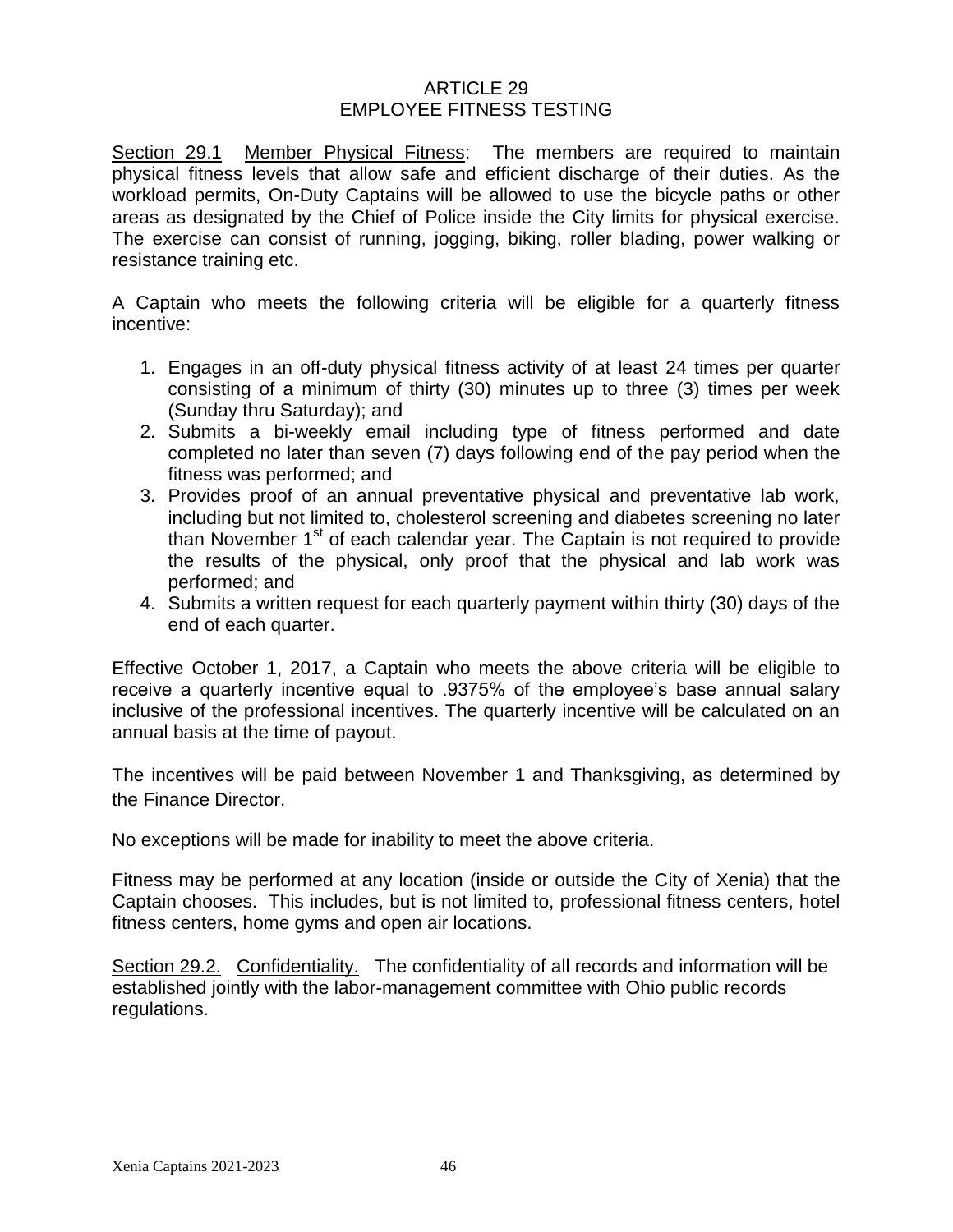# ARTICLE 30 SPECIAL LEAVES

Section 30.1. Military Leave. This City shall grant Military Leave as governed by the applicable provisions of the Xenia City Ordinances, Ohio Revised Code and Federal Law.

Section 30.2. Family and Medical Leave. For the purposes of implementing the provisions of the Family Medical Leave Act (FMLA), the time period for calculating the benefit year will be a rolling twelve (12) month period measured backward from the date leave is taken and continuous with each additional leave day taken.

Family or Medical Leave approved in accordance with the Act will be used concurrently with available paid leave before any leave becomes unpaid.

An employee must follow the usual and customary call-in procedures for reporting an absence, absent unusual circumstances.

It is intended that this Article comply with the Family and Medical Leave Act of 1993 (as amended) and the Employer may promulgate policies in furtherance of the Family and Medical Leave Act that are not inconsistent with this Agreement.

Employees are required to submit all necessary paperwork in compliance with the Act and any incidental costs associated with completion of the paperwork is the responsibility of the employee.

Section 30.3. Maternity/Paternity Leave: An employee shall use sick leave (if available) for maternity purposes from the time the employee's doctor certifies the employee can no longer perform the essential functions of their position until the doctor certifies the employee can return to duty.

An employee may use up to ten (10) days of sick (paternity) leave due to the birth of a child. An employee may use up to ten (10) days of sick leave for the adoption or new placement of a foster child. An extension of such leave may be granted under sick leave if the condition of the baby and/or the mother qualifies.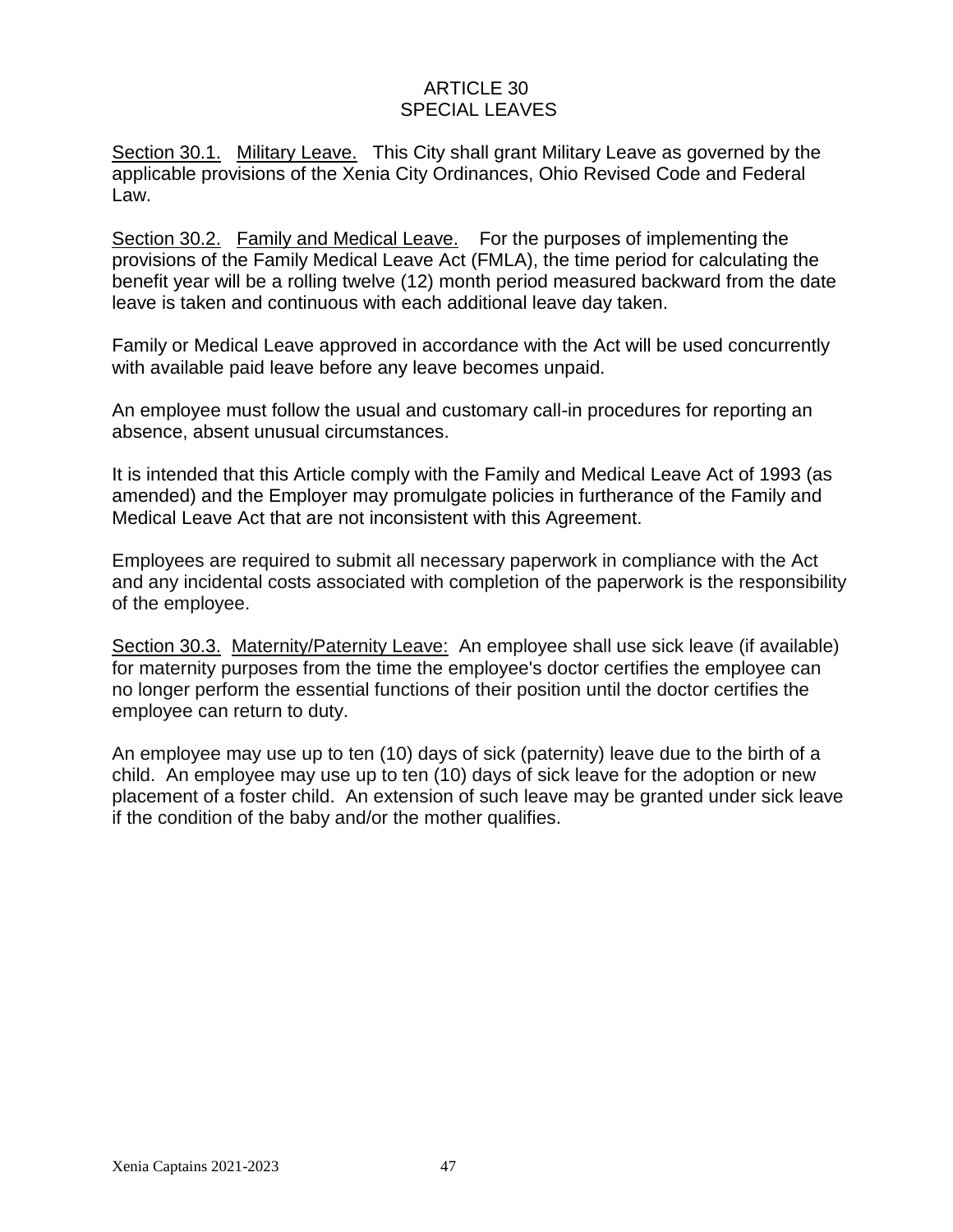# ARTICLE 31 **ATTENDANCE**

#### Section 31.1 Definitions:

- **Absence:** Absence is defined as work time lost when an employee does not work as scheduled. When an employee is absent for sixty (60) minutes or more of his/her scheduled shift it will count as one (1) Absence Occurrence unless the absence is one of the Exceptions set forth below. Consecutive days of absence for the same reason will count as one (1) occurrence.
- **Tardy:** Tardy occurs when an employee is not present, and ready to begin working at the employee's assigned shift time. Each tardy will count as one (1) Tardy Occurrence unless the absence is one of the Exceptions set forth below.
- **No Call/No Show:** No call/no show occurs when an employee failed to notify his/her supervisor and does not report to work. This may result in corrective action up to and including termination following investigation of the situation.

Section 31.2 Notification:In the event an employee will be unable to report to work as scheduled, the employee must notify the Chief at least one (1) hour before their scheduled start time whenever practicable. The employee is responsible for keeping the Chief informed as to when they expect to return to work. This procedure applies when employees are going to be absent or tardy. Employees must provide a reason for their absence or tardiness.

Section 31.3 Exceptions: Time away from work approved for the following reasons will not count as an occurrence:

- 1. Approved family and/or medical leaves of absence (FMLA);
- 2. Pre-scheduled and pre-approved use of the following paid leave: vacation, sick leave, personal or compensatory time;
- 3. Military leave;
- 4. Leave for Jury Duty;
- 5. Approved Bereavement leave;
- 6. Approved Injury Leave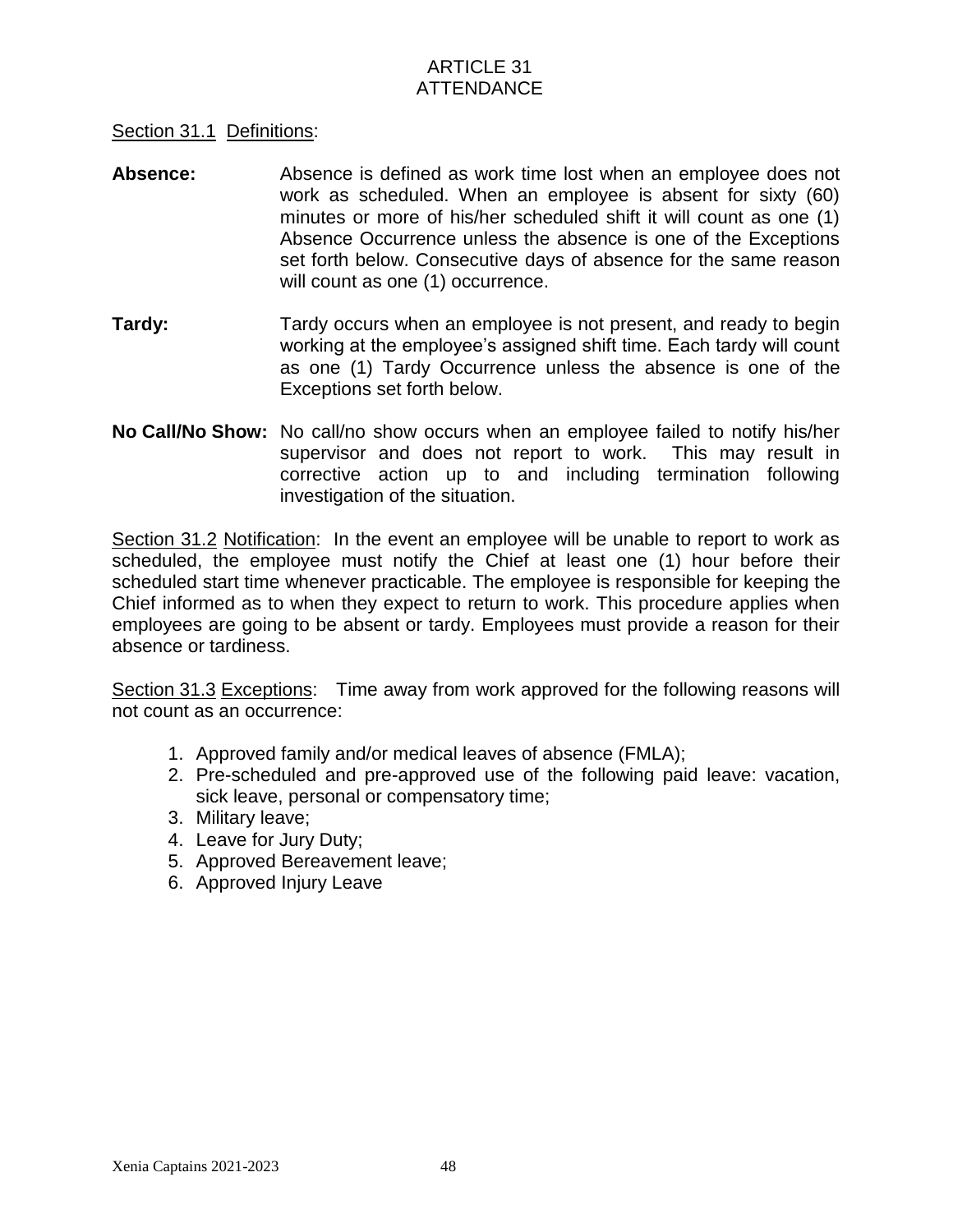Section 31.4 Corrective Action: Tardy Occurrences in a rolling 12-month calendar measured backward will result in the corrective action below that coincides with the number of occurrences. Absence Occurrences and Tardy Occurrences shall not be combined for purposes of progressive discipline. Occurrences shall fall off the applicable category 12 months from the date of the occurrence.

| <b>Tardy Occurrences</b>  | <b>Correction Action</b> |
|---------------------------|--------------------------|
| 1 Occurrence              | Note to File             |
| 2 Occurrences             | Counseling               |
| 3 Occurrences             | <b>Verbal Warning</b>    |
| 4 Occurrences             | <b>Written Warning</b>   |
| 5 Occurrences             | Suspension               |
| <b>Over 5 Occurrences</b> | Termination              |

Section 31.5 Corrective Action: Absence Occurrences in a rolling 12-month calendar measured backward will result in the corrective action below that coincides with the number of occurrences. Absence Occurrences and Tardy Occurrences shall not be combined for purposes of progressive discipline. Occurrences shall fall off the applicable category 12 months from the date of the occurrence.

| <b>Absence Occurrences</b> | <b>Correction Action</b> |
|----------------------------|--------------------------|
| 4 Occurrence               | Counseling               |
| 6 Occurrences              | <b>Verbal Warning</b>    |
| 8 Occurrences              | <b>Written Warning</b>   |
| 10 Occurrences             | Suspension               |
| 11 Occurrences             | Termination              |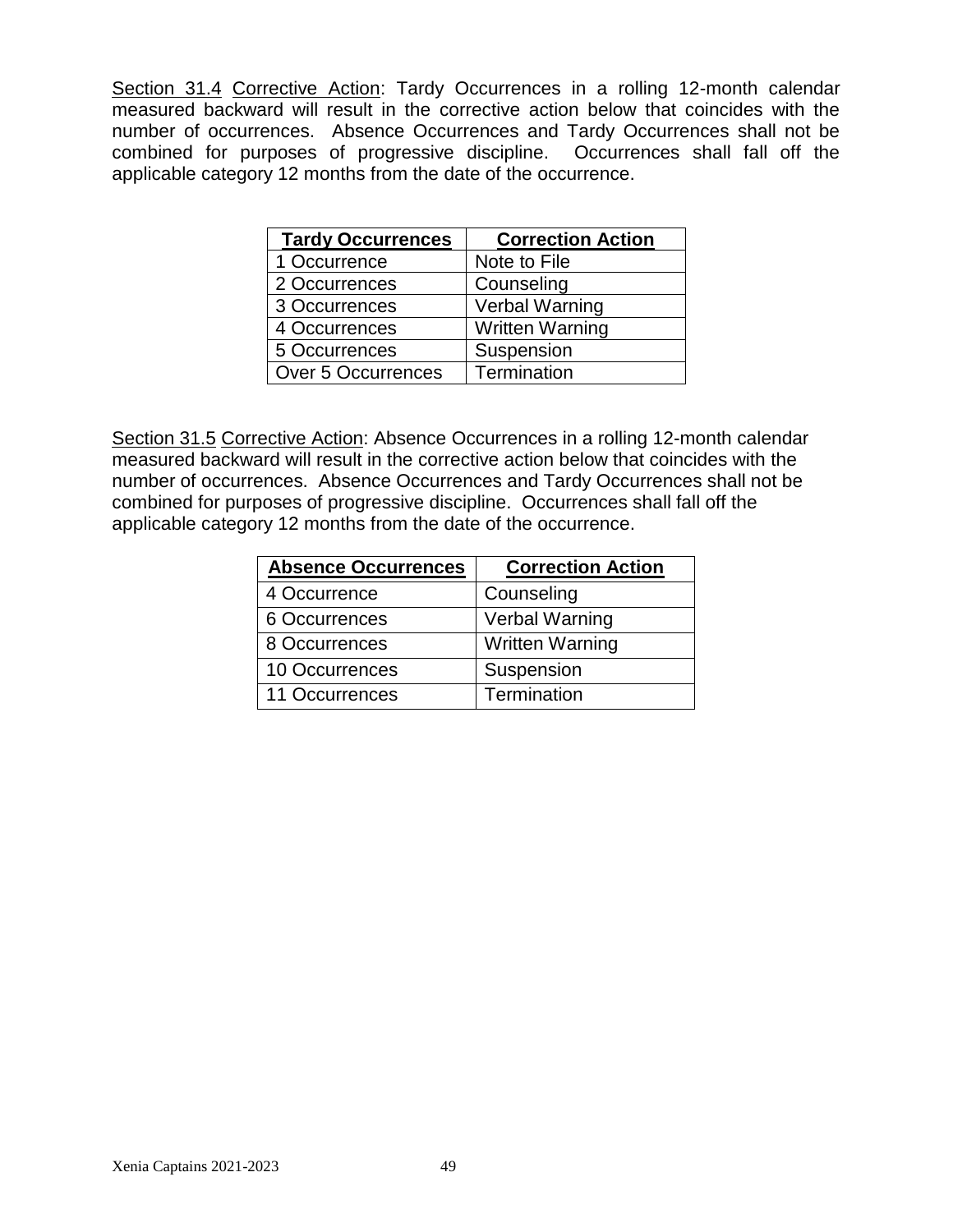#### ARTICLE 32 ENTIRE AGREEMENT, WAIVER OF BARGAINING

Section 32.1. Entire Agreement Clause. This Agreement supersedes and cancels all prior agreements between the parties, whether such agreements were written or based on past practice, and constitutes the entire agreement between the parties.

Unless otherwise specifically provided in this Agreement, no changes in this Agreement shall be made unless there is written accord by and between the parties hereto to do so. Any negotiated changes, to be effective and incorporated in this Agreement, must be in writing and signed by the parties.

Section 32.2. Waiver of Bargaining. The parties acknowledge that during negotiations which resulted in this agreement, each had the unlimited right and opportunity to make demands and proposals with respect to any subject or matter not removed by law from the area of collective bargaining. Therefore, the parties agree that for the life of this agreement each voluntarily and unqualifiedly waives the right, and agrees that the other shall not be obliged, to bargain collectively with respect to any subject or matter referred to or covered in this agreement except as provided in Article 2. With respect to any subject or matter not referred to or covered in this agreement the provisions of applicable law shall prevail.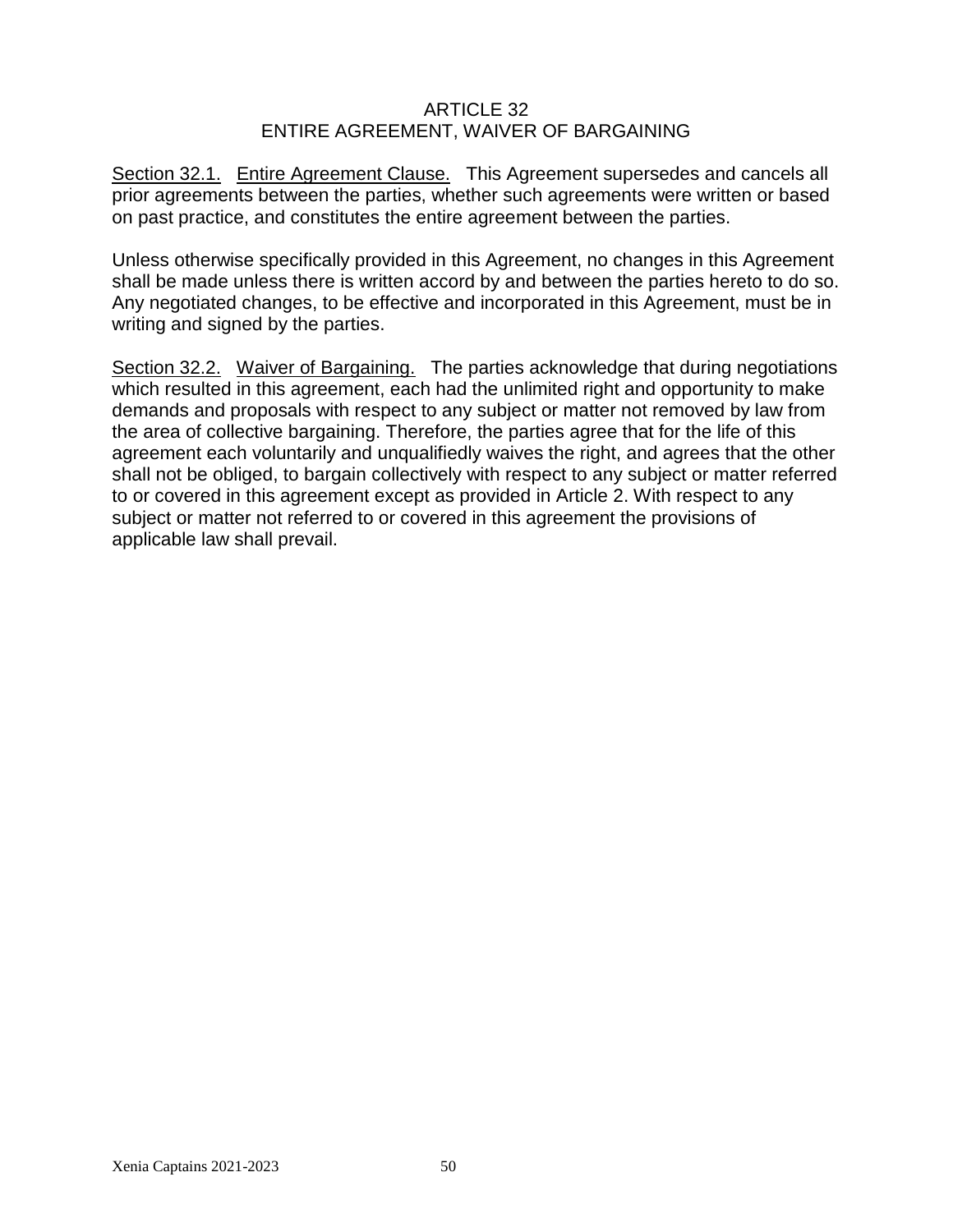#### ARTICLE 33 WAIVER IN CASE OF EMERGENCY

Section 33.1. Waiver In Case of Emergency: In cases of emergency declared by the President of the United States, the Governor of the State of Ohio, the Greene County Sheriff, the City Manager of Xenia, or any other authorized governmental official, for acts of God or civil disorder, the following conditions of this Agreement may be temporarily suspended by the Employer:

- A. Time limits for the processing of grievances; and
- B. All work rules and/or agreements and practices limited to the assignment of employees or employee's work schedules, including the use of vacation, personal leave or comp time.

If the City must suspend the use of vacation and/or personal time in an emergency as defined in Section 33.1, the City and Union will meet to discuss options for ensuring the time is available to use at a later date.

Section 33.2. Cancellation Reimbursement: In the event approved leave is canceled by the City, in an emergency as defined in Section 33.1, the employee shall be reimbursed by the City for the employee's loss of unrecoverable monetary deposits, including but not limited to, pre-paid reservations or pre-paid travel tickets. The employee shall be required to present documentation supporting such a claim.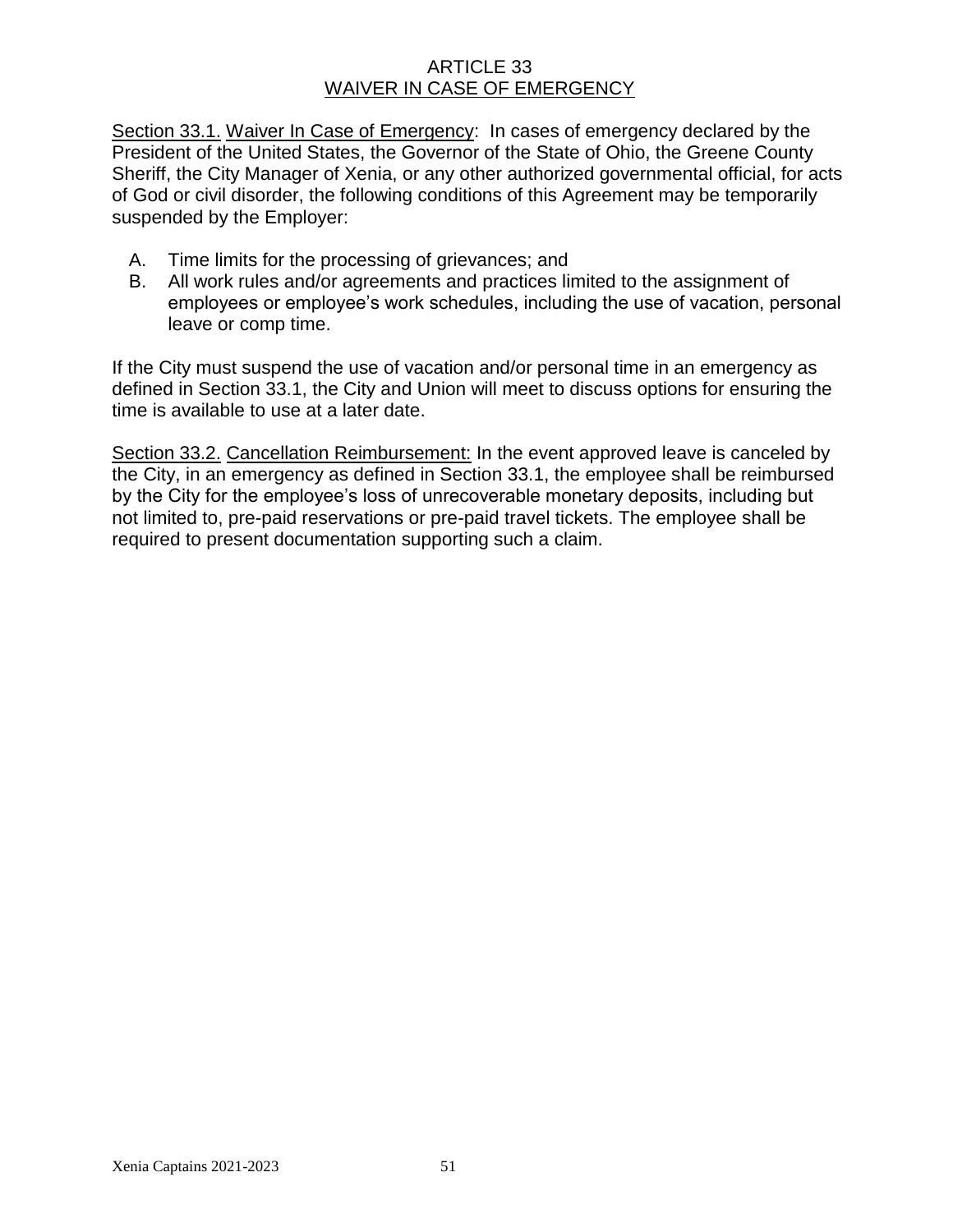# ARTICLE 34 DURATION

### Section 34.1. Duration.

- A. The effective date of this Agreement shall be March 21, 2021.This Agreement shall remain in effect through September 16, 2023, and shall continue thereafter in effect for successive periods of twelve (12) months, unless either party to this Agreement, on or before ninety (90) calendar days prior to the expiration of such period, notifies the other party in writing of its intention to terminate this Agreement or to amend any terms thereof.
- B. Upon the delivery of such notice, the parties shall meet with respect to a new agreement, sufficiently in advance of the expiration date so as to enable the parties in their attempts to reach an agreement prior to expiration.